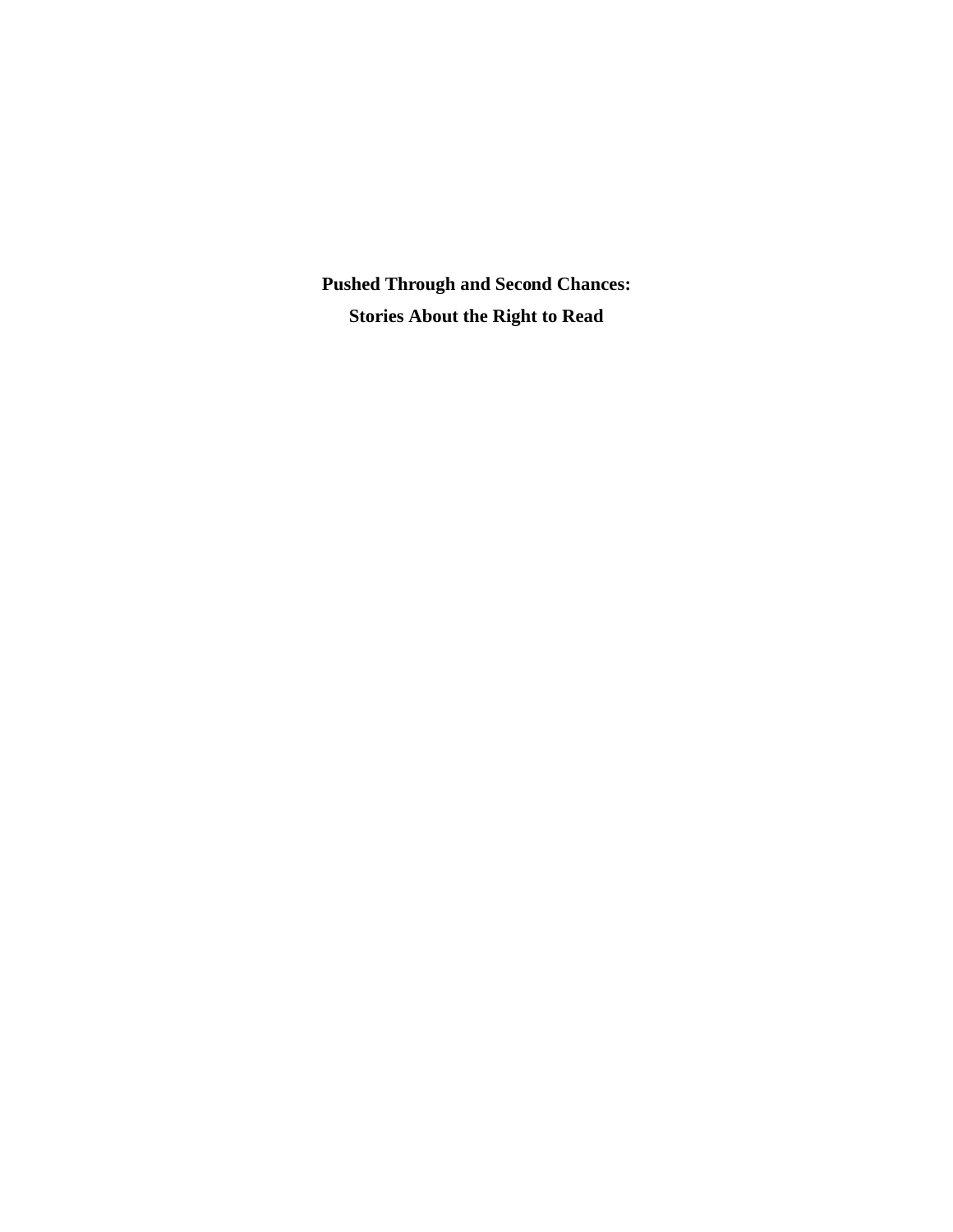Also by the 'Longside Players

*The Cat's Meow: The 'Longside Players Selected Plays,1984-1989* (Creative Publishers, 1990) Edited by Ed Kavanagh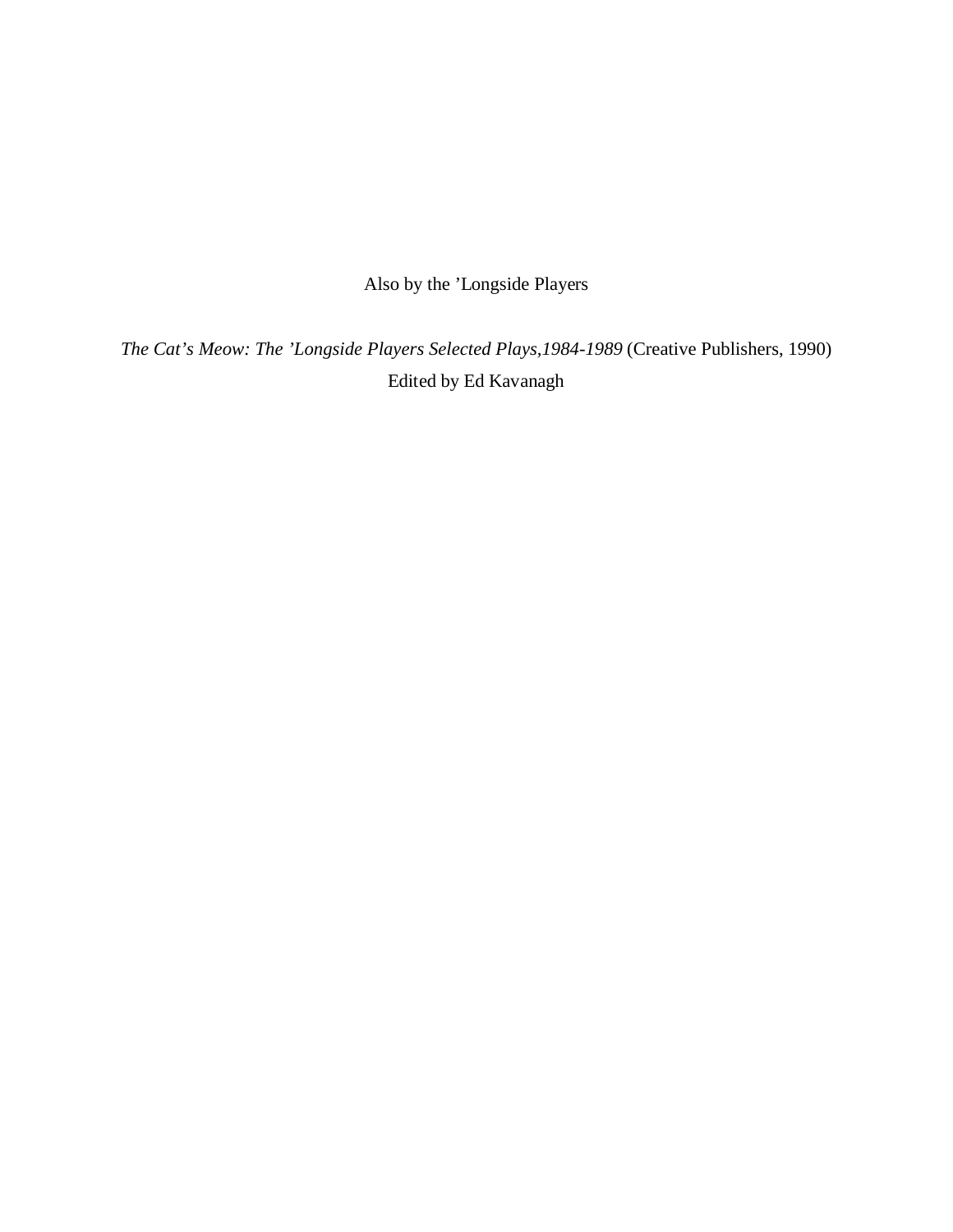# **Pushed Through and Second Chances: Stories About the Right to Read**

Libby Creelman Ed Kavanagh Agnes Walsh

The 'Longside Centre St. John's, NL 2004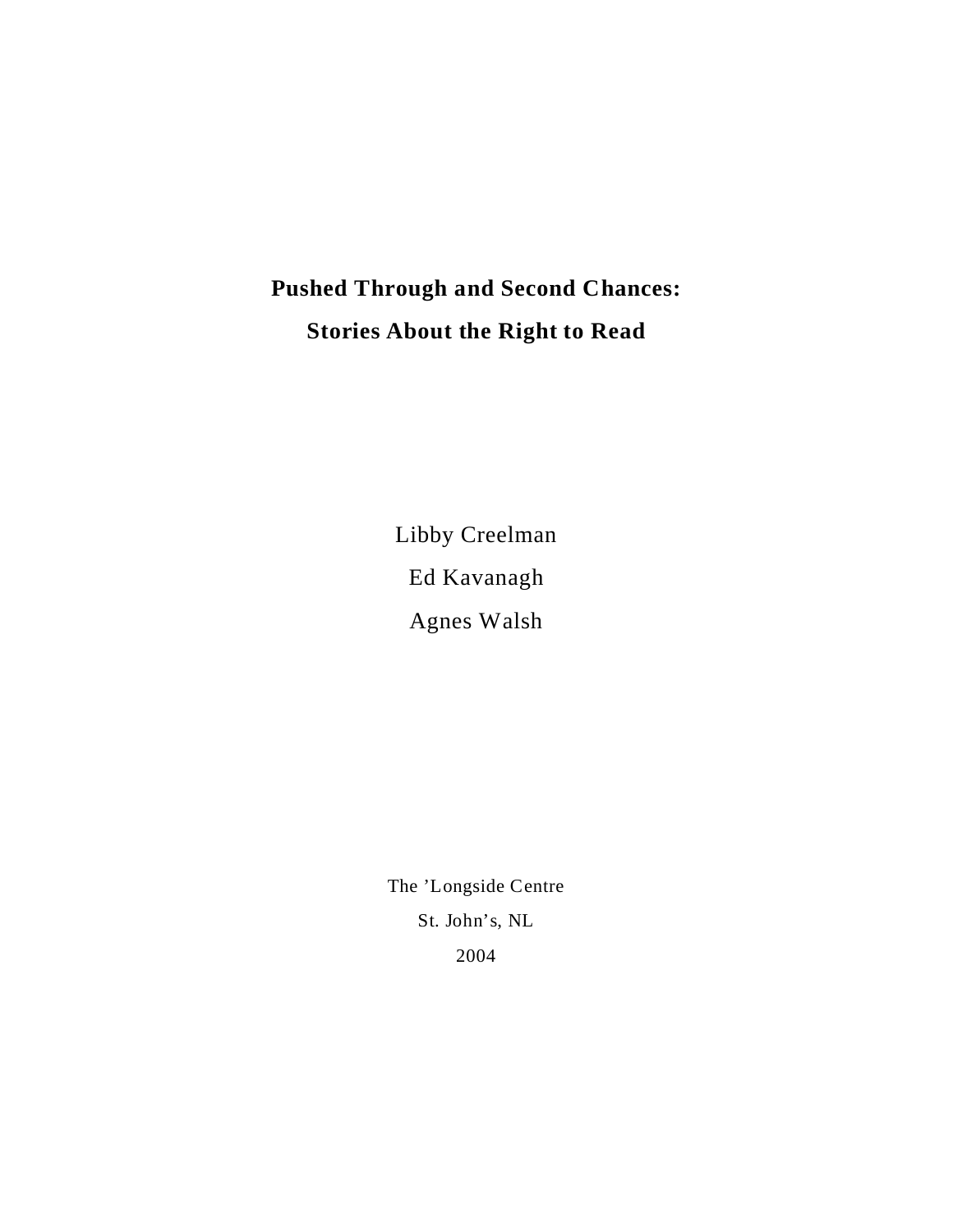Copyright © 2003 The 'Longside Centre

The 'Longside Centre 41 Shaw Street St. John's, NL A1E 2W8 709-722-4338 fax: 709-722-4868 e-mail: [longside@datamail.ca](mailto:longside@datamail.ca)

**National Library of Canada Cataloguing in Publication**

**Creelman, Elizabeth, 1957-**

**Pushed through and second chances : stories about the right to read / Libby Creelman, Ed Kavanagh, Agnes Walsh.**

**ISBN 0-9734645-0-X**

**1. Reading (Adult education)--Drama. 2. Literacy–Drama. I. Kavanagh, Ed, 1954- II. Walsh, Agnes, 1950- III. Title.**

**PS8555.R434P87 2004 C812'.6 C2004-900316-X**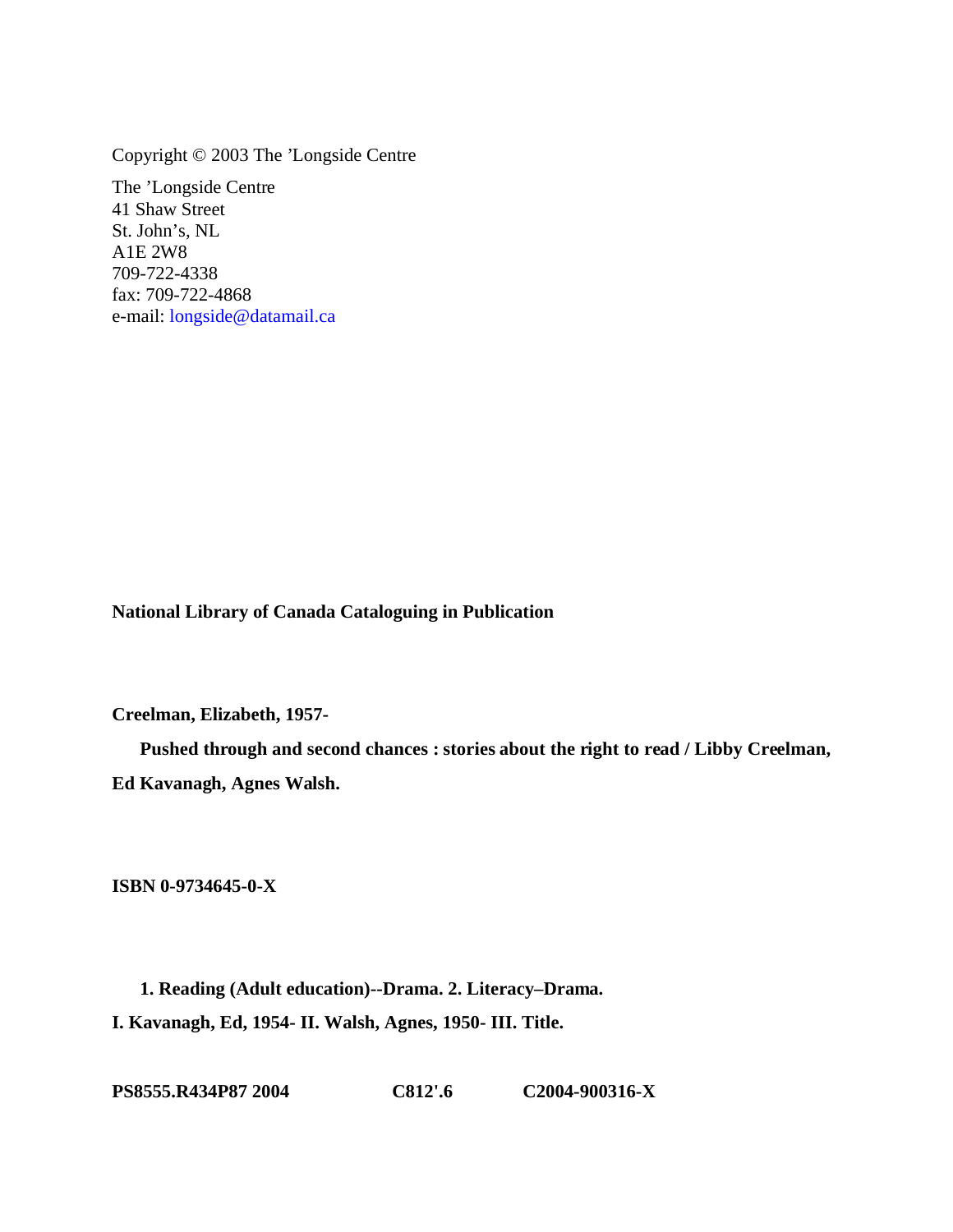# **Preface**

Pushed Through and Second Chances: Stories About the Right to Read is based on interviews with adult learners conducted in 2002 by Libby Creelman and Agnes Walsh. This book contains both the interviews/essays as well as the finished play. Names have been changed in both.

The idea for the project was twofold: (1) to explore, through interviews, some of the less obvious reasons why people end up with poor literacy skills; (2) to prepare a theatrical presentation based on these real-life stories.

It seemed appropriate to call the play *Pushed Through and Second Chances* because the theme of "pushing through" the school system, combined with the lack of personal attention for those who most needed it, was common.

*Pushed Through and Second Chances: Stories About the Right to Read* was first performed in November 2003; the response, from the general public as well as from literacy providers and students, was excellent. We are now making the play and original research available to anyone who may be interested.

This project was funded in part by the National Literacy Secretariat. Thanks also to the Newfoundland and Labrador Arts Council.

## **Theatrical Notes**

This play is subject to a royalty of \$25 for the first performance and \$5 for each subsequent performance. For information regarding permission and payment, please contact The 'Longside Centre, 41 Shaw Street, St. John's, NL, A1E 2W8.

Music for "Margaret's Song" and "Mirror, Mirror" may be obtained by contacting the publisher.

Certain scenes in this play are adaptions of parts of the novel *The Confessions of Nipper Mooney* by Ed Kavanagh, and are used by permission of the publisher (Killick Press).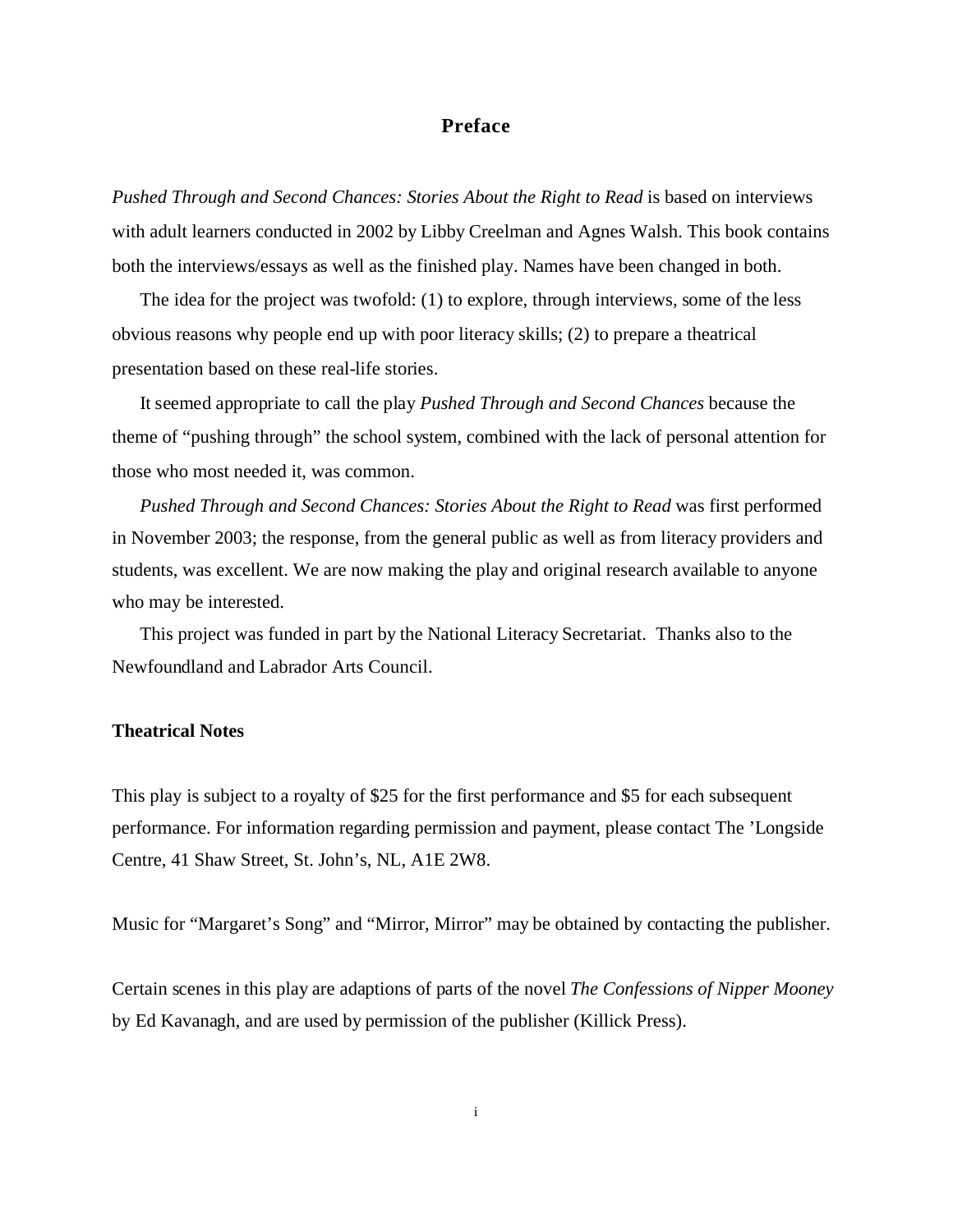**Adult Learner Profiles by Agnes Walsh**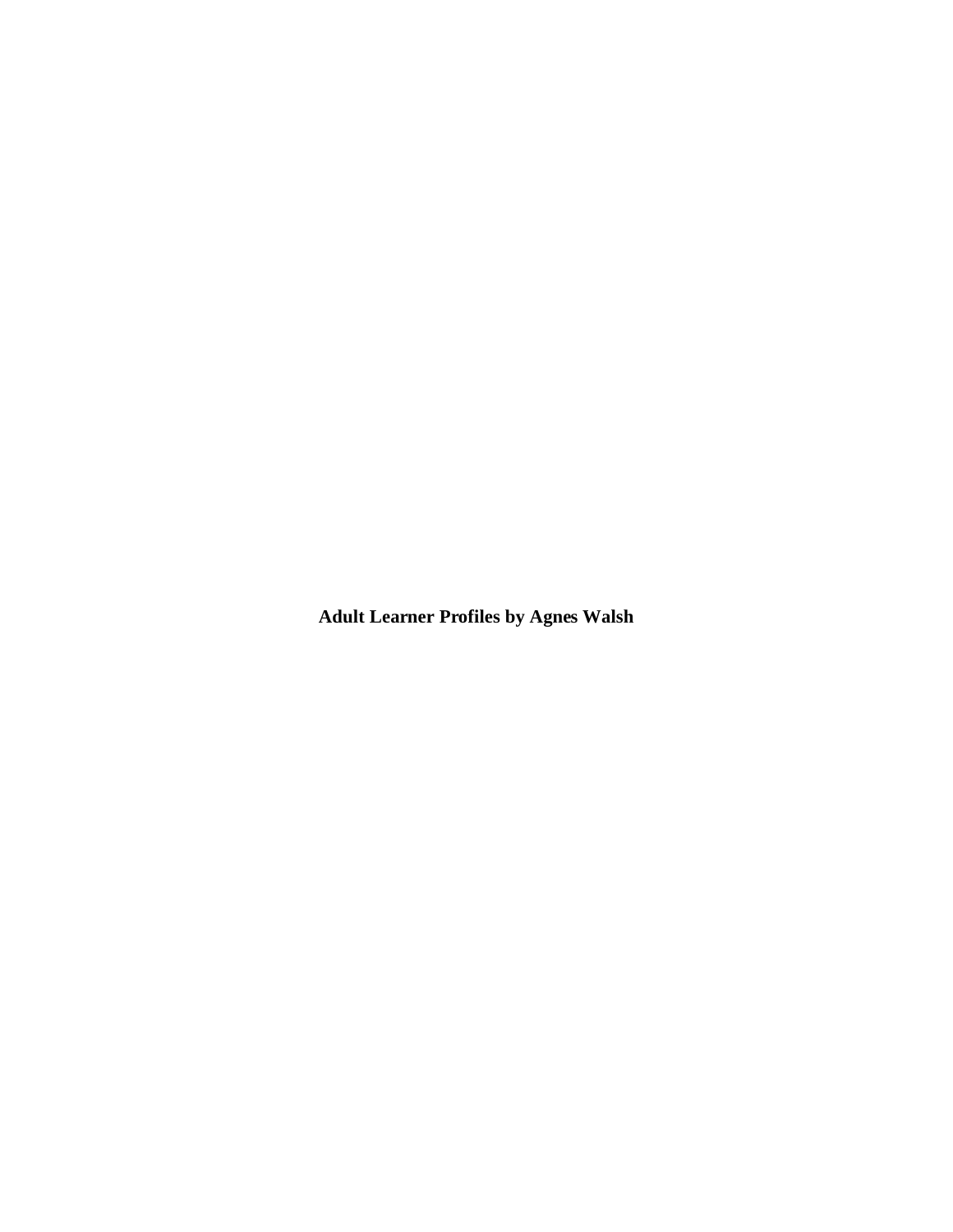## **Larry Dawe**

*He's Going to Work*

Larry Dawe always knew he'd keep moving. He just didn't know for sure how he'd get to where he wanted to go. He knew he had energy to burn and he knew he had ambition. What he didn't have was a high school education. He also didn't have a family inheritance or luck at the lottery and so he knew he had to keep moving or else he'd sink. His background spelled failure and there was no room for advancement in failure. Larry knew that in order to move ahead he had to go back.

Larry dropped out of school in grade seven. He had only completed grade six when he decided to leave. He grew up in St. Anthony where he did very well in school. There was never a problem for him except that he didn't understand everything he read. He had some problems concentrating but the teachers didn't consider the problem major and they figured he'd work it out. Instead, Larry got restless and quit.

Larry's family moved from St. Anthony when he was twelve years old. He came into school in St. John's and it was not long after that when he quit. When asked why he gave up school if he was doing well he says he simply got restless. He didn't see the sense in staying on when he could be out earning money. There were job possibilities in the city that were not available in the small town of St. Anthony on the Northern Peninsula. When he came to the city he wanted to be working. He said that back in St. Anthony no one would think that was strange. "You get a certain age," Larry says, "and you go to work. No one thought that was strange."

There were thirteen in Larry's family. Education was respected but so was work. Work meant cash in the hand and that made a difference in a family of thirteen. His father was often away working on the boats and his mother was home raising the children. He doesn't remember a lot of encouragement for education—perhaps, he says, because his parents were not educated themselves. "Work was everything. It was no big thing to quit school in rural Newfoundland. My parents weren't shocked even though I was so young when I quit." When I asked Larry what his parents said when he told them he was leaving school, he told me that they said, "Oh, he's going to work."

1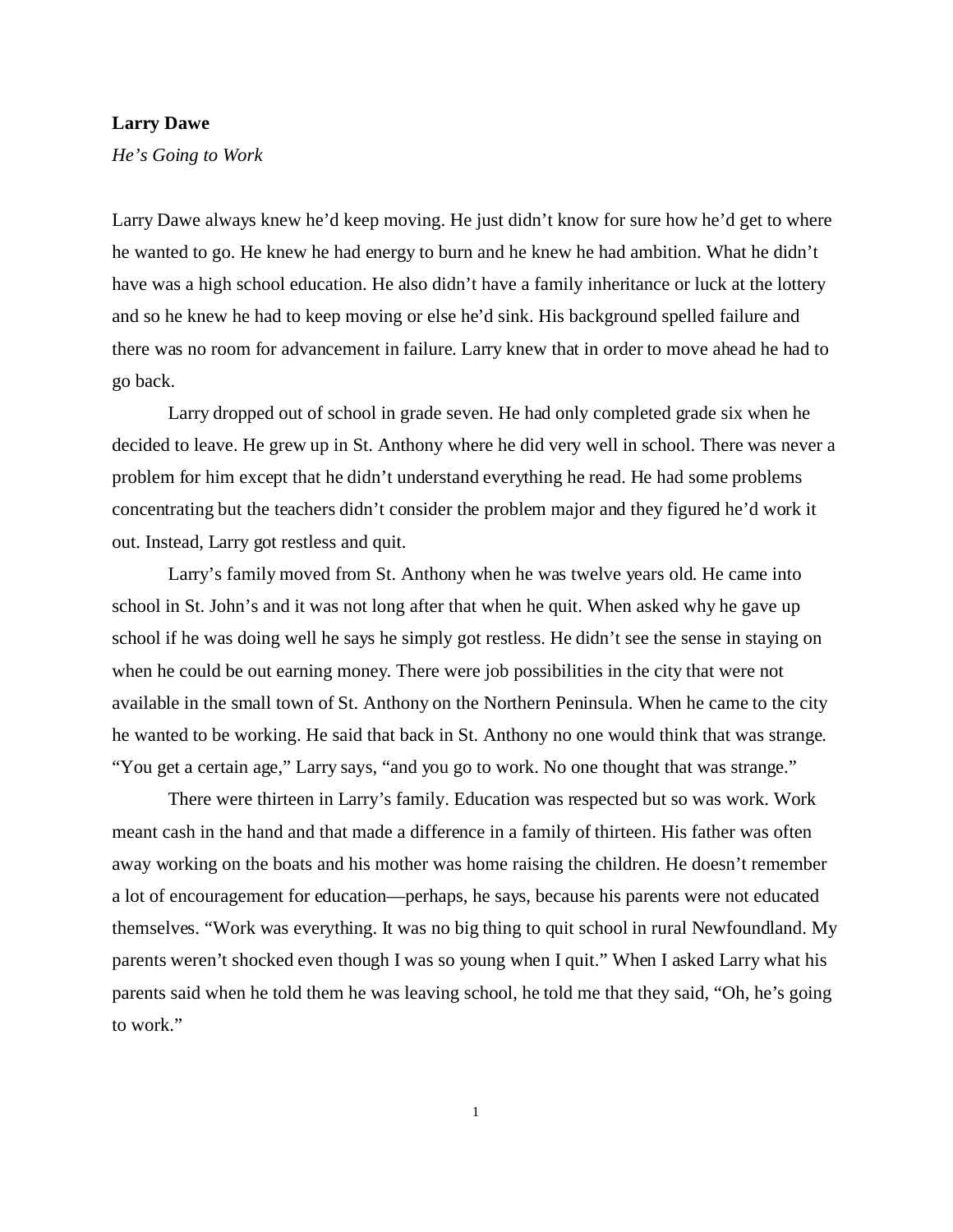Larry believes that his story is not uncommon. With so many mouths to feed and work so hard to find Larry thinks his parents were glad to have the help. He found a job in a pizza shop. His reading wasn't the best but he didn't have to know a lot, either. "Everything was abbreviated," Larry says. "Cheese was C, pepperoni was P. It was its own language." After a while he got his own business going on Topsail Road. It was a franchise pizza business. It was moving along pretty well but then Larry had some problems with the contract. "I couldn't read it properly," he said, "and so I got screwed big time. So I gave it up because I was fed up. I gave it up and went back to school." Larry really started enjoying his return to school. He went to the Rabbittown Learners' Program and in no time at all he was moving through the program with ease. He earned five credits in less than four months. Still, at the beginning he found it hard to make the jump into it. He was nervous about simply entering the classroom and sitting down. After all, he had been out of school for almost fifteen years. He was older and not so sure about how he'd be able to handle being in a classroom for six hours a day. He has always been used to movement, to being on the go. Sitting still was not on Larry's agenda. Plus he began to pick up flus and colds from being in a room with so many people. He wasn't used to it. But he stayed with it and before long he was sailing through the program with flying colours. He says he remembers there was a man in the program who was seventy-five years old. The man had worked on the American base in Argentia as an electrician. He didn't know how to read or write the whole time that he worked as an electrician. He'd work by matching the coloured wires. Black goes here, green there. "Now, of course," Larry says, "he'd have to be educated. "Now he'd be working paperwork and on computers." Work has changed and so the need for education is more demanding.

When Larry quit school in grade seven his reading skills were not too good. But he didn't have any real problems in school, and he believes that if he had stayed in school he would probably have gone on to university. He says he would have liked to study something interesting like naval architecture If he had been encouraged more he probably would have stayed in school back then. It was just so easy to quit. To quit and go after the money. He said he had no longterm goals when he was young because none were discussed in his family. It was a day-to-day existence to put bread on the table, and anyone who could work got out into a job as soon as they were able. He happened into the pizza business when he was young and that's where he stayed.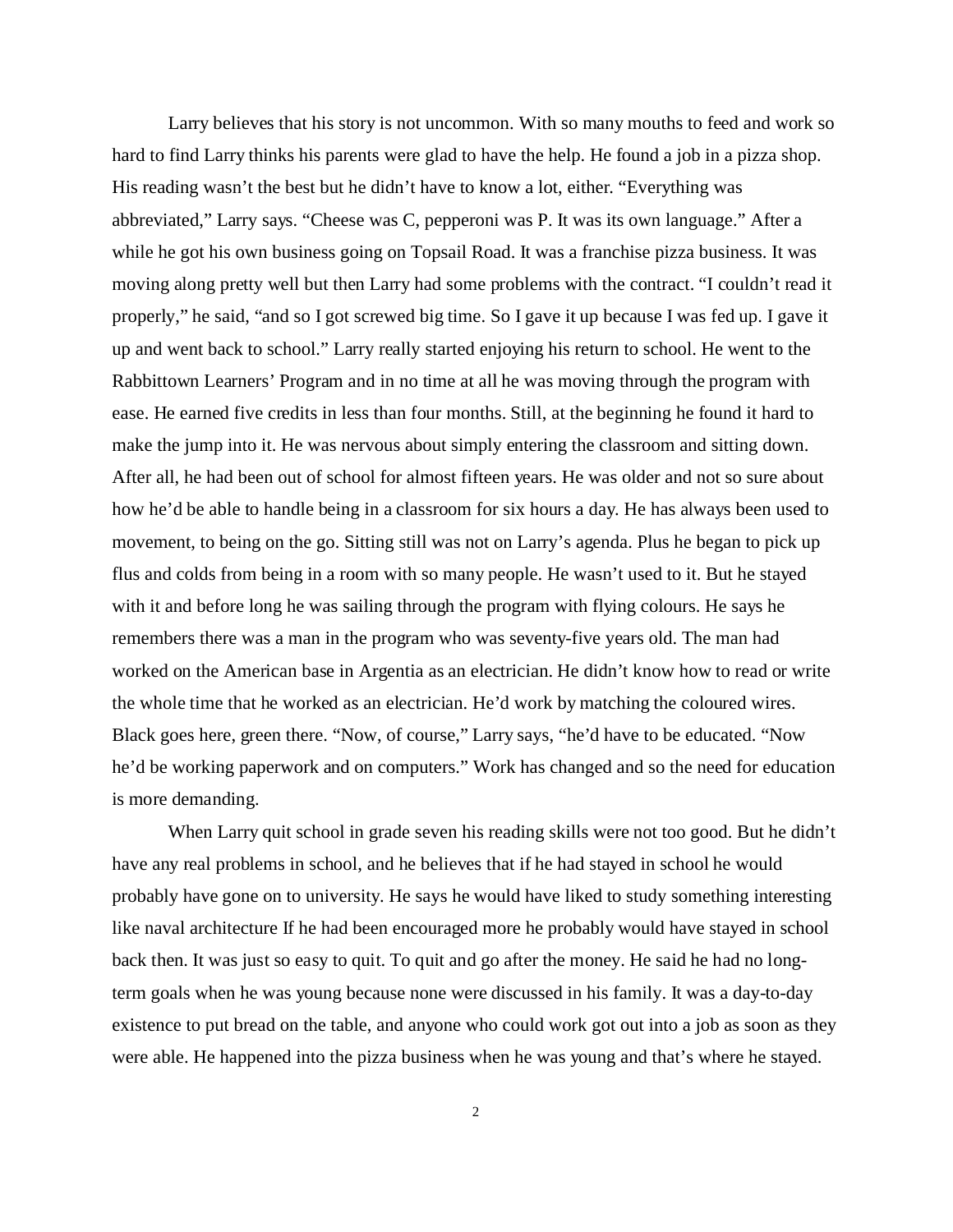Before Larry went to the Rabbittown Learners' Program reading a newspaper was a problem. He'd have to go over it again and again. He'd make himself slow down and approach it slowly. "I had to realize that punctuation was there for a reason. I also had to learn that every word in a sentence is important." He used to skip over words and hope for the best, but he often came away from what he read not having a clue what it was about. He had to train himself to concentrate on what he was reading and actually learn how to read. "That may sound simple to some people," he says, "but for me it was a huge effort. Oh, boy, you see, when you are an active person, sitting still and reading is a real trial. But I took to it once I learned how to slow down. Now I love reading."

Larry is an avid reader now. His wife buys him novels that he devours. Yes, he reads fast, he will admit, but he says that now he retains what he reads. He reads newspapers every day from beginning to end.

Larry has been in the pizza business for over twenty-one years. He says that it is only now that he is getting a handle on the business aspect of it. Now that he knows how to do his books better he doesn't have to work as hard. When he first went at the business on his own he didn't have a clue about what he was getting into as far as the business part of it went. "You've got to know where to put the money, what shortcuts to take, when to jack up the prices. You've got to see things coming at you and you've got to keep the money going round."

Larry is a firm believer that education is about more than jobs. He says that aside from wanting to improve his reading and writing skills he also wanted help with his self-esteem. He thought maybe learning was a way to make him feel more confident. "I got so poisoned with being in a conversation with people and not knowing what they were saying to me. Oh, I'd have a general idea but I wanted to know more. I wanted to be able to be part of a conversation and feel confident in what I was hearing and saying."

Going back to school gave him that confidence. When he was at the Rabbittown Learners' Program he moved along so fast that he completed the program before he could be sent to a higher program. The administrator had to keep him there for six months because there was nowhere else available to put him at the time. In order to get into an Adult Basic Education program he had to be referred from another program. There was a long waiting list to get into ABE. "I was advised to stay at Rabbittown Learners even though I had learned all I could there,

3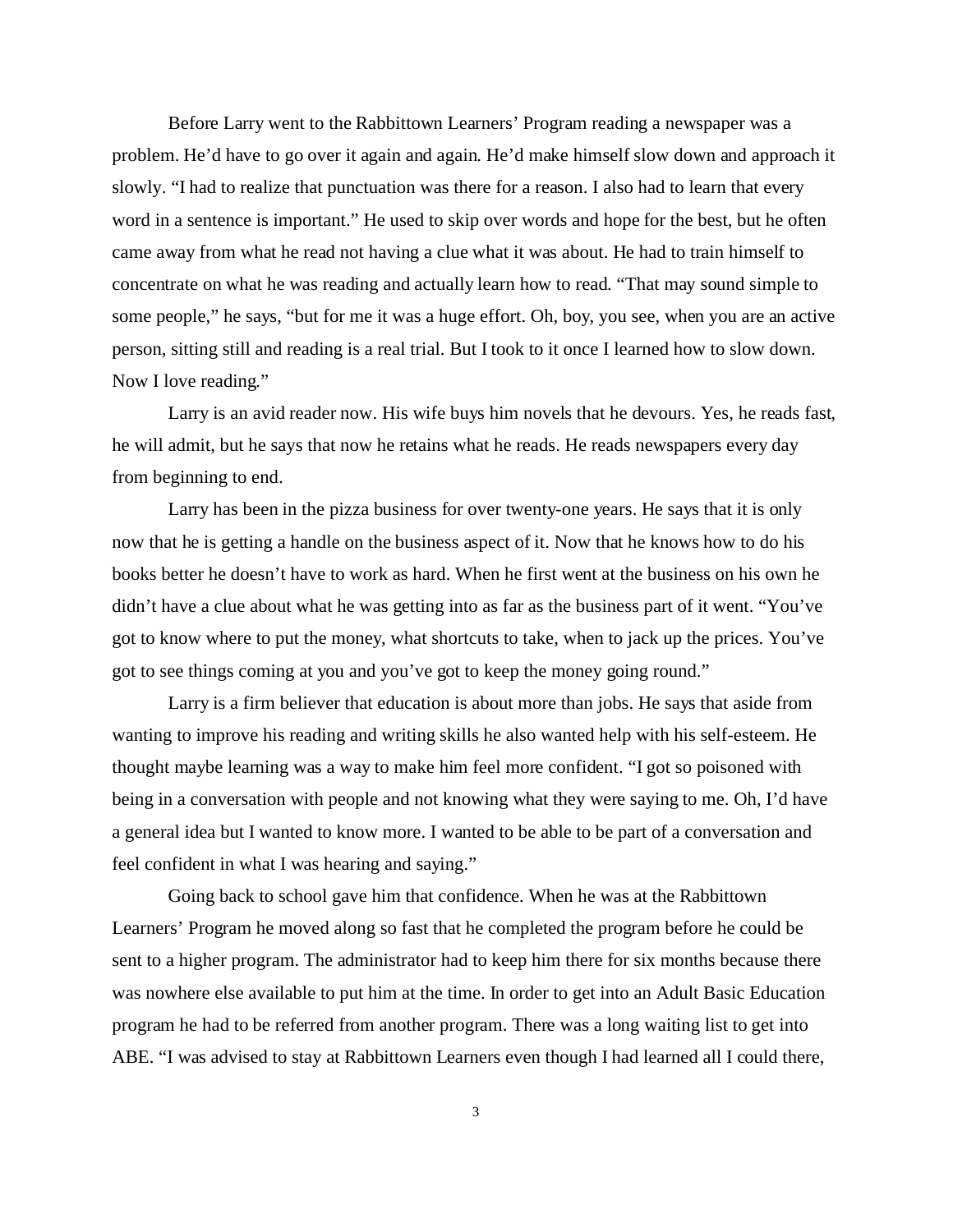because if I didn't I would miss my chance for a referral. That's just the way it works," Larry said.

So what did Larry do? He stayed at the Rabbittown Learners' Program and he helped the other students. He became a teacher's assistant, in a way. He said this gave him a wonderful feeling of satisfaction and a sense of pride. Last year Larry went to the university to do a General Education Diploma (GED) program. He said he got fed up with it, that he liked the ABE program better. He is only nine credits short of graduating from high school. "I can do the credits anytime," he says. Once his pizza shop is running the way he wants he'll go back and get those credits. "It may sound funny since I have my own business and all, but I want that certificate. For my sake, and I guess to show my kids."

For the past four and a half years he has concentrated on his store but he is not working seventy hours a week anymore. "Soon I'll go back to school," he says with a grin. "I'll have that diploma up there on the wall. Every day when I wake up I have to achieve something and that diploma is part of my plan."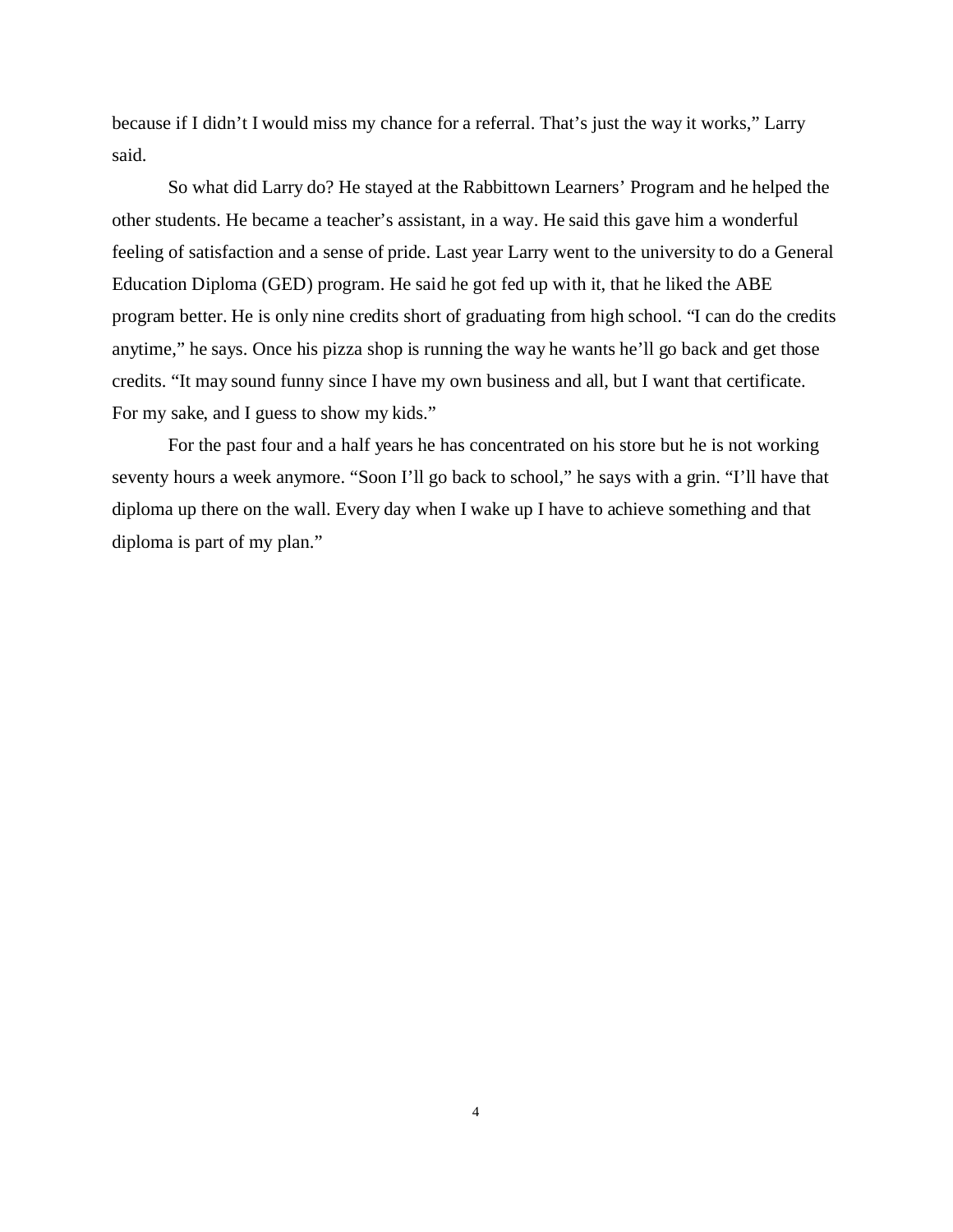#### **Margaret Miller**

*A Dream of Being More*

Margaret agreed to be interviewed at the Rabbittown Learners' Program in the fall of 2002. She is a small woman with a lot of energy to burn. Somewhat nervous in temperament, she was very eager to tell her story. She was born in St. John's and for reasons she does not know her mother put her into a series of foster homes. Her father died when Margaret was very young. There were six children in the family and all were put into foster care. She was in the same foster home from when she was four years old until she was sixteen. Before that, she tells me, she can't remember where she was. She was told that she was in several different foster homes before she turned four. Her mother lives in the city but Margaret does not contact her much. She told me that her mother could not give her a reason why she put her into foster care. She also has a sister whom she only recently met.

When Margaret was five years old she was put in the Vera Perlin school. She did not know that the school was for people with a mental or physical handicap. She thought it was a regular school. There was a regular school across the street from where she lived and she thought she'd be going there. When she was small she couldn't understand why she wasn't going to a school so close to where she lived when all the children in the community were attending that school. Then kids started calling her "handicapped" because she was going to the Vera Perlin school. At that school she wasn't taught much reading or writing. Mostly it was cooking, sewing, and knitting. There was no homework. Years later Margaret tried to find out why she was put in the Vera Perlin school but she couldn't get an answer. Because she was not taught the basics of reading, writing, and math at home or at school she feels that the schooling she did receive kept her back. "If one person could tell me why I was put in that school then I'd say, okay, maybe I should have been placed there." But she was tested when she started doing upgrading and she was told that there was nothing wrong with her, that she "caught on easy." Margaret thinks she just never had a chance. She also believes that the reason why she was put in the Vera Perlin school was because her foster mother got money for putting her there. She said that her foster mother was very cruel. She often would not let Margaret into the house and many times Margaret had to sleep under the cab of a truck that was in the yard. She had no friends because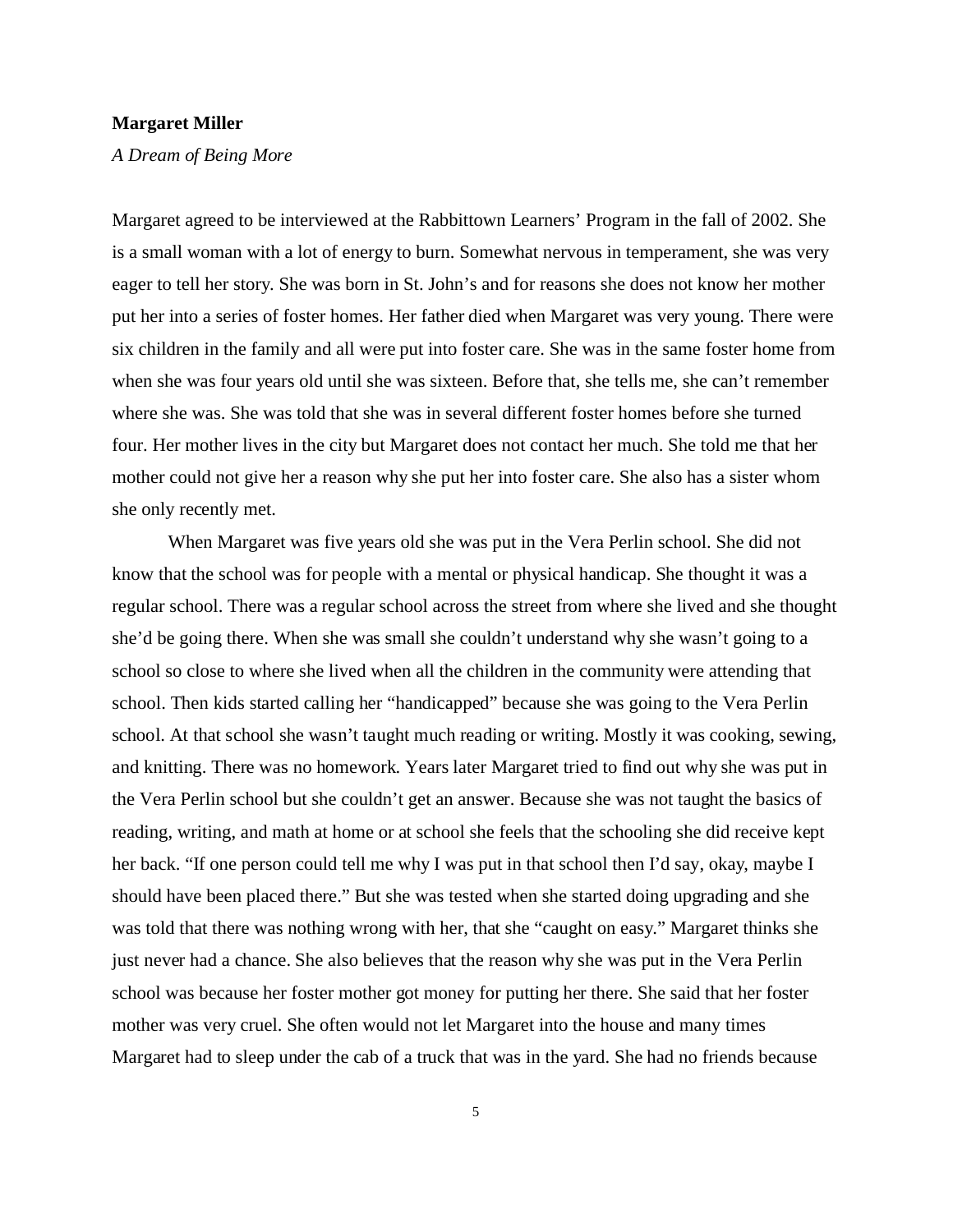they were not allowed. "All I did was housework with no time off to make friends," said Margaret. Whenever social workers came around to check on her she was not allowed to speak to them. She was ordered to keep quiet. "I suppose that made everyone think I was handicapped. But I understood everything that was going on. I simply was not allowed to speak my mind," she said.

At the Vera Perlin school Margaret was put in a program where she was taken out and shown how to do a job. She was brought to St. Luke's home where she worked with elderly people. She was restricted in what she could do there because of not being able to read. She left the Vera Perlin school when she was sixteen and got a job at McDonald's. Because she couldn't sign her name to cash her cheque it was passed over to her foster mother. She was told that the money was going into the bank for her. She worked five days a week at McDonald's and when she went to the bank to see about her money there was very little there. She was told by her foster mother that it was spent on clothes for her, but Margaret says that wasn't true. "I wasn't even allowed to have take-out. And when I used to babysit they'd ask me for that money, too. I used to take the money and hide it. When I got caught doing that they'd make me stay in my bedroom."

When Margaret turned seventeen she went to a social worker to get some help. She set herself up in a small apartment. It was hard going because she didn't have a job. Everywhere she turned she found it more and more difficult because she couldn't read. Then her brother took her into his place to help her out.

Margaret feels that the humiliation that she suffered while in foster care kept her down for a long time. Her self-esteem was deeply wounded from a very early age. She remembers having to keep her hair cut short and that she wasn't allowed to wear nice clothes, only old handme-down pants. "I felt like I had no rights. I didn't even know what human rights were. Everyone made fun of me. It's hard to get a sense of yourself and what you can do if you are not guided." Margaret tells me that no one stepped in to help her. No social worker knew what was going on and her mother didn't know. People simply called her handicapped and the label stuck. But the way she sees it is that her nerves were shot. "To this day there are times when I can't sleep. I'm nervous still. I don't know why but when I was young I was always a bit afraid. I'm still like it. Sometimes it is hard to concentrate."

6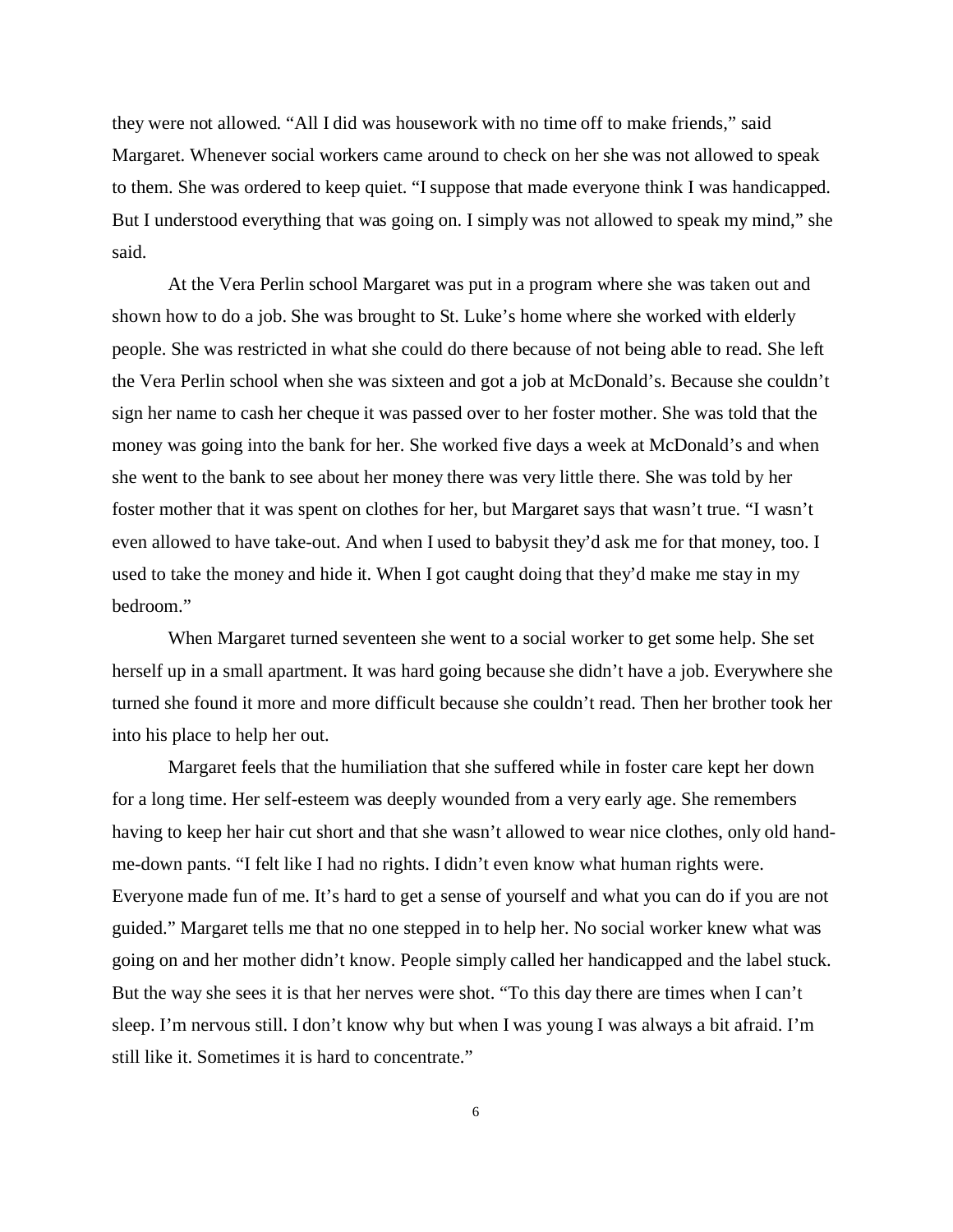While she still lived in foster care she tried to get upgrading but her attempts were stopped by her foster mother. She told Margaret that it would be too expensive. "It was only two dollars a month!" Margaret says.

She kept falling through the cracks. She took jobs all over the place, at a nightclub and at a fish and chips shop. Everyone she met told her she should go back to school and get an education because she was smart and had lots of energy and ambition.

Margaret has three children that she is raising on her own. While she was attending the Rabbittown Learners' Centre she found out that her eleven-year-old daughter had blood cancer. She had to take a year off school to take care of her. She was also pregnant at the time. Her daughter's cancer is now in remission so Margaret is back in school. She has a lot on her plate raising three kids and going to school full time, but she seems to thrive on all the activity. She said she has a good babysitter at home who helps her with the housework. Margaret is determined to stay in school because she says it is good to get out and learn and mix with people. "I want to be strong for my kids," she says earnestly. "I know I'm doing a lot but I'm seeing results too. If I wasn't, I'd quit. But I'm getting ahead in my schoolwork. It may be slow but I'm trying to make up for lost time." Her children are doing well in school and this makes her proud.

Margaret says she always had dreams. Even in the lonely solitude of her childhood she dreamed of being a nurse. "I always had dreams of being more. I had the energy and I had the dreams. But not the direction." So now Margaret is determined to try to become a nurse's assistant or to work in a nursing home in some capacity. "I can't work now", she says, "but if I'm not too old when I finish school I'll try and work." She is forty years old. Her goal is to stay in school. "All I know is that if anything happens to me I do not want my children put into foster care. I've been there and I would not want them in one. I know that they may not be all bad but that experience never left me."

Margaret isn't bitter about her past. She only wants to move on. "It was a mistake that was made about me. I should have been put in a regular school. I should have been given a chance."

Reports in the media about the abuse of children in some foster care homes show that Margaret was not alone in her story. The neglect marred greatly her chance to receive a basic

7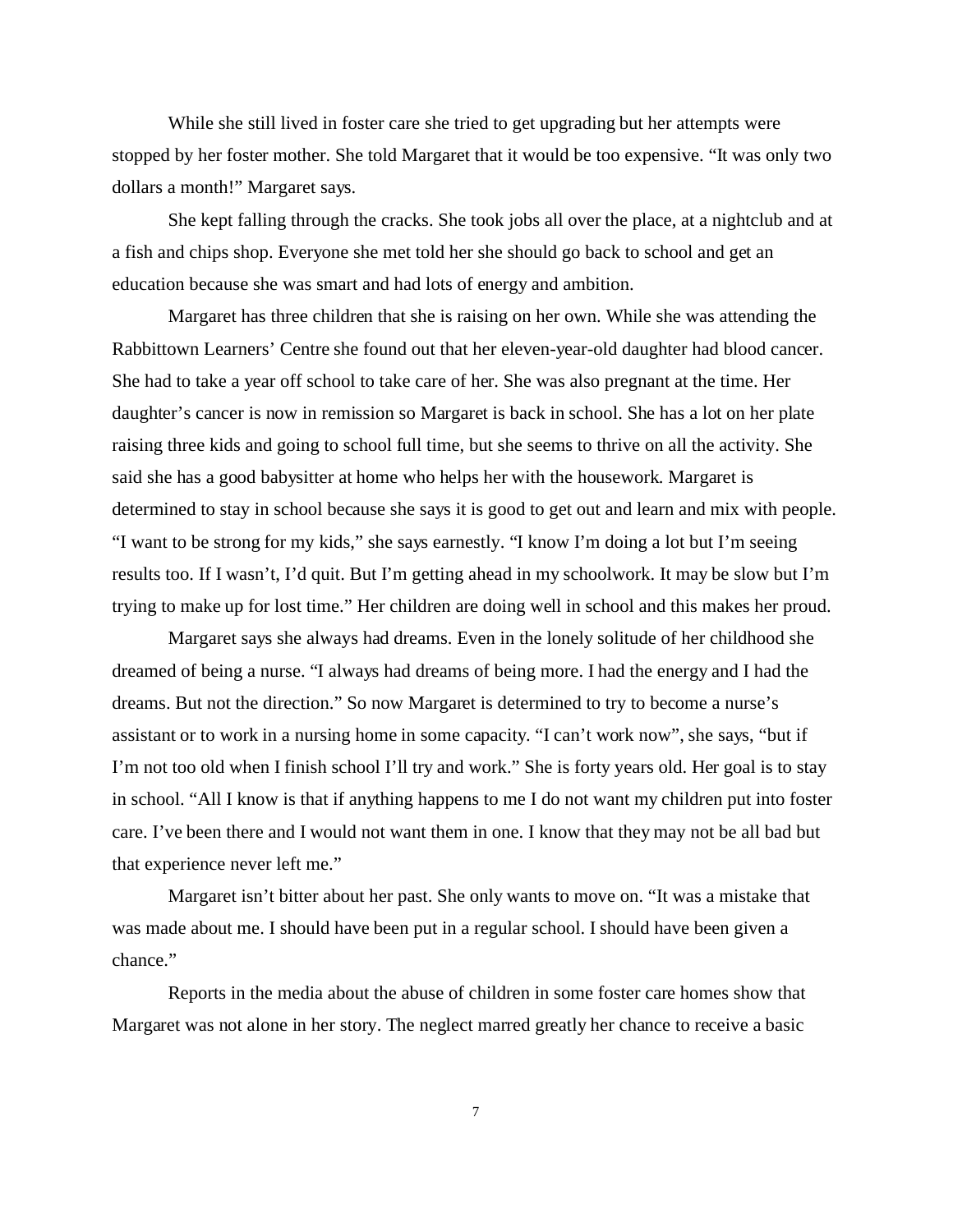education. Learning to read and write was not on the agenda in Margaret's childhood. Given the chance she believes she would have moved ahead like any other child.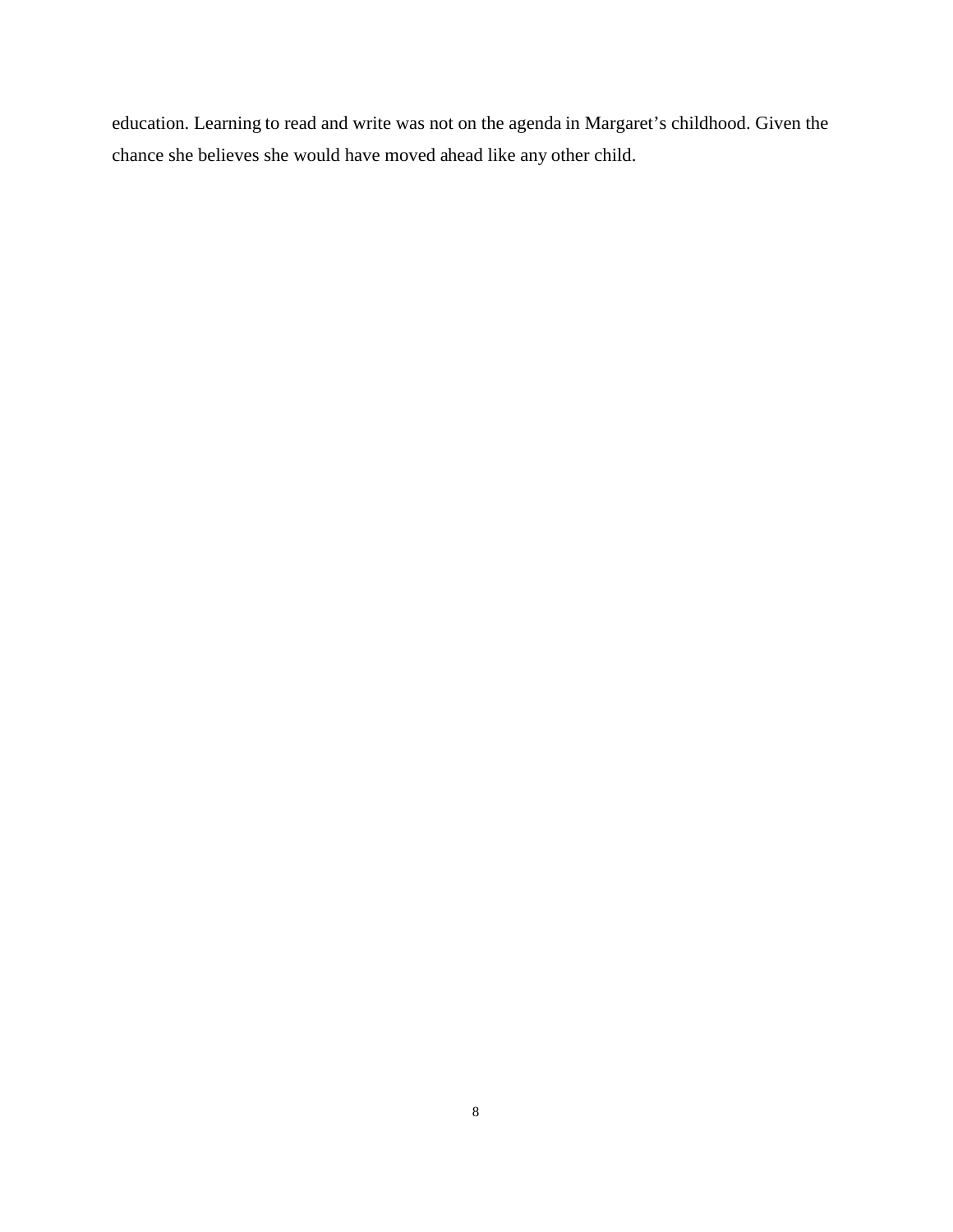## **Lorraine Cheesman**

*Just Go Away Out of It*

Lorraine was one of half a dozen people that I interviewed at the Rabbittown Learners' Program in the fall of 2002. Her story is ordinary, if a life of struggle can be called ordinary. What I mean by ordinary is that Lorraine, like all the other people I interviewed, did not have extraordinary reasons why they had difficulty with reading and writing. Most often the reason was lack of encouragement at home and at school. What struck me was that there was a long sprawl in age differences among the people I interviewed. They ranged from nineteen to into their sixties. So I can't say that the times had something to do with it. Not completely, although we are looking at about thirty years in the education system and family life in Newfoundland and Labrador. Things are supposed to improve with time. How we raise our kids today is better informed than in our parents' time. How our kids are taught in school should improve. And it has. But the themes of indifference and neglect still abound. I found that each person's story seemed to stem from this indifference and neglect.

Lorraine grew up in St. John's. She got as far as grade seven, but after being tested at the College of the North Atlantic she found out that she had grade four reading and writing skills. She grew up in a household of eight siblings. Her mother had grade eleven but had an unstable childhood after her mother died young. She was passed around from one foster home to another and her father was never around for her. Lorraine's mother and her mother's uncle were treated very poorly. "Like animals," Lorraine tells me. She has been taking care of her uncle ever since her mother died some years ago. "He lives his life in his room," she says. "He was always put in rooms and locked in for days on end. There was nothing wrong with him, he just wasn't given any attention whatsoever except when he was beat up with sticks." Lorraine feels bad for her uncle's life and his lack of a chance to thrive. So she takes care of him now.

She told me that her mother never looked upon school as important. Lorraine would skip school all the time. Her mother would bring her to school and tell her to stay there, but she was never encouraged to study or helped with her homework. "There was eight of us," Lorraine says, "maybe that had something to do with it." She said that she felt her parents cared but they didn't have the time. She quit school over fifteen years ago when she was twelve years old and in the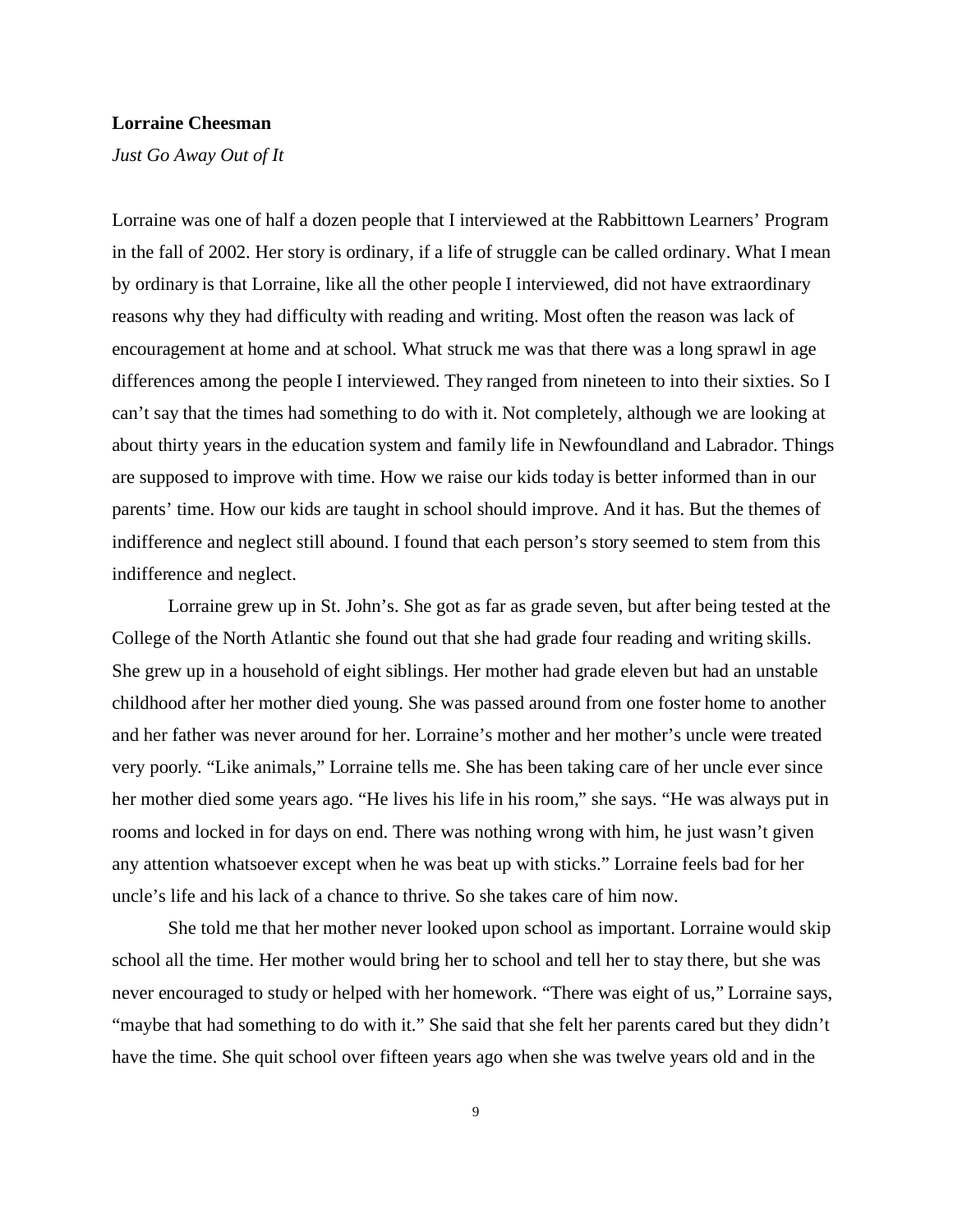early stages of grade seven. She said she never really thought about what she was doing. It seemed natural to leave school because the teachers weren't encouraging, either. She feels the attitude of the teachers stemmed from her being poor. She said that the middle class kids were treated differently than the poorer kids. No one expected anything out of the poor kids. It was almost as if the teachers were waiting for them to leave so they could get on with teaching the so-called better kids. Lorraine said there was no energy put into teaching her so she didn't think of an education as important for herself, either.

"If back then one person had taken me aside and said, 'Lorraine, put more effort into this,' or 'Let me help you,' then perhaps things would have turned out differently for me. I don't know. Maybe." Instead, one day Lorraine just up and quit at the young age of twelve. She started off by going to class less and less and then she just stopped. Some friends of hers quit too. They all had the same problems of no encouragement at school and no help at home. They would just walk around downtown or hang out in the parks or outside of bingo halls until it was three o'clock and time to go home. Yes, it was aimless, but being with peers made it seem less so.

Lorraine never liked school anyhow and hanging out was better than being in school. Being in school felt aimless since the teachers didn't care if they did their work or not. "I'd sit down at my desk and whether I did my work or not made no difference to anyone. So how could I take on any responsibility when my parents or the school didn't. I was so young," she tells me, shaking her head. It was in the early '70s that Lorraine quit.

Now Lorraine has four kids of her own and is a single mother. Things seem to be different now in the schools. She knows that she feels differently than her parents felt about education. She cares about whether or not her children finish school and she is there to encourage them. Her oldest is a girl of nineteen who has just moved out of the house. She finished school last year needing one credit to graduate. So she is now going to the College of the North Atlantic to get that one credit and then she plans to go to university. She wants to be a nurse and Lorraine fully encourages her. Lorraine's other daughters are thirteen, twelve, and four. Lorraine says she has always taken the time to sit with them in the evenings even if she couldn't help them. She feels that just to be there with them encourages them. She finds there is still a bit of class prejudice going on. "More is expected out of you if you dress well," she says.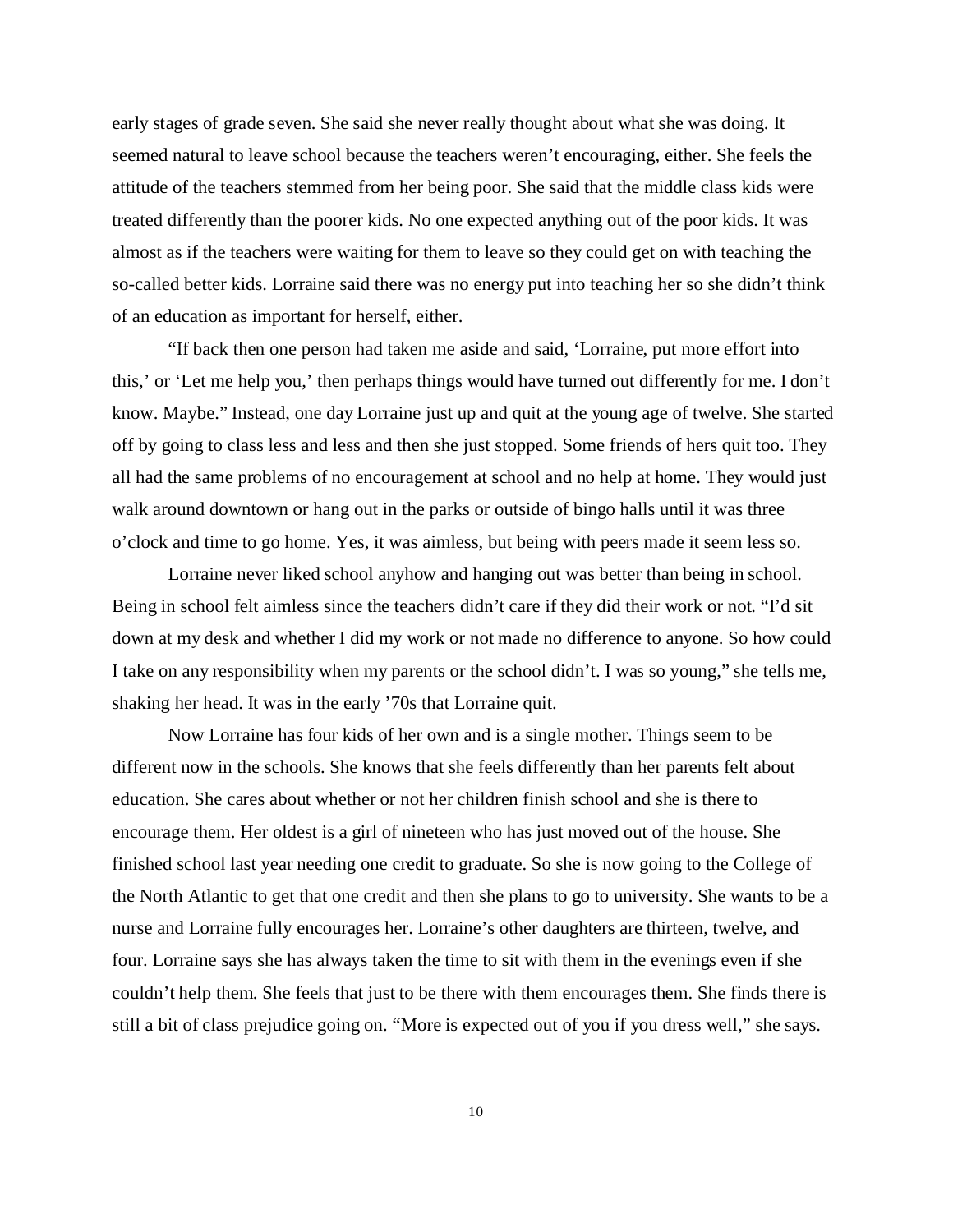When Lorraine went back to school over a year ago she did it for herself and her children. But mostly for herself, she said. She felt it was time to stop and do something for herself, to challenge herself and see how far she could get. She knew she could stay at dead-end jobs like washing dishes or cooking in take-outs but she didn't want that. She wants to work in early childhood development. "I figure I have good experience at it since I'm a single mother raising four kids. I want to put my experience to work and make a decent living from it," she says.

When I ask Lorraine if there was any problem that kept her back in school she firmly states that she had no disability whatsoever. She was a slow reader all right, she says, and by the time she finally got to a special education class she found that there was no help there, either. She found it no different than the regular class. She thinks that maybe it was all new then, the special education classes, and so maybe a lot of kinks weren't worked out. There was no extra attention paid to her problem with reading and writing. She said she liked school early on but that the frustration piled up. She also complained about the number of students in the classes. She said if you had a problem there was no one to really zone in on you and help you.

She says that her children have better skills and that they do get that extra help. Her thirteen-year-old daughter goes to a language arts class for that extra bit of reading. There is one teacher to six students in that class so there is more time and more effort put into it.

Lorraine is studying the new math. It is new to her anyway. Her other subjects include a bit of science, social studies, and English. She goes to the program five days a week.

Lorraine tells me that the school system didn't work for her because there was not enough attention and not enough time put into kids who were having problems. She says there were not a lot of parent-teacher meetings back then. Scare tactics were the rule of the day. When she showed up late, she was strapped. There was a constant atmosphere of fear that she feels held her back from learning.

"The whole system seemed against the slow learner, if that's what I was. See, the thing is we were never told what our problem was. We were simply ignored. I think they hoped that I'd just go away out of it."

Lorraine did go away but she didn't stay away. She's back for herself and her kids and her future.

11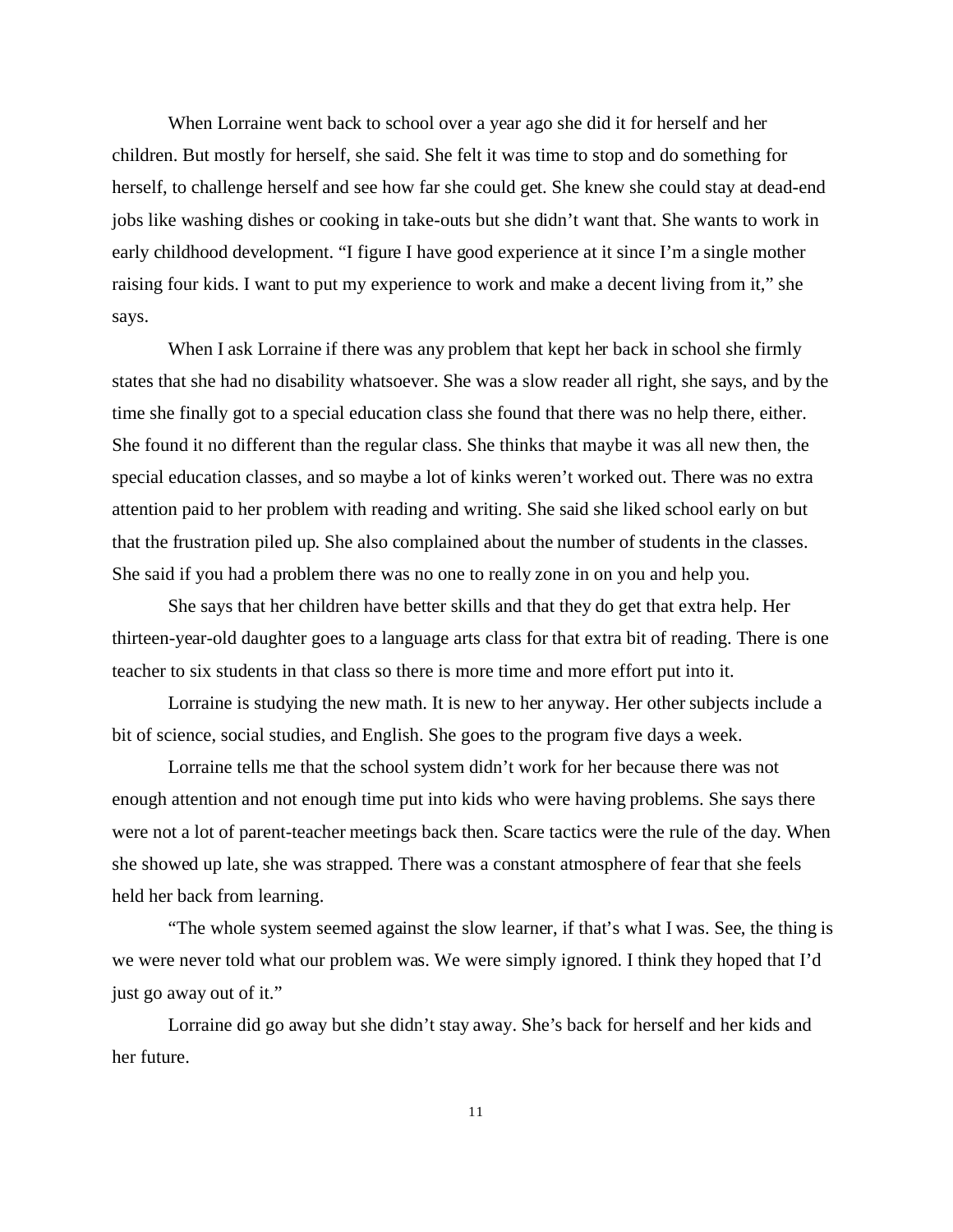## **Jim Oates**

*Pushed Ahead and Kept Back*

Jim and I met at the Rabbittown Learners' Program in St. John's. We were introduced by the centre's administrator, Doris Hapgood. Doris told me straight off that she took a chance with bringing Jim into the program. Students are supposed to be nineteen years old and Jim was almost a year shy of nineteen when he asked to attend the centre. He has been there for a year now, so her hunch with Jim and Jim's promise paid off.

Jim is a soft-spoken and shy young man. When we met I sensed that he had a story he wanted to tell. He seemed eager to talk about how he thinks he fell through the cracks of the education system. He grew up in the Mundy Pond area of the city and went to the regular school system. He said that he felt that he never got any special help in school in his early days there. He was having trouble with reading and science but the teachers didn't seem to notice his difficulties. "The teachers used to push me ahead," he said. He couldn't understand why they did that. "What was the sense in pushing me ahead," he asks, "when I didn't know anything?" He was pushed ahead in every grade until he reached grade eight. It was then that he finally got some help from a teacher. She took him out of the regular classes and took him into her class for the day. He used to lag behind so much in the regular classes that it all became too much for him.

"There was stuff on the chalkboards and I didn't have a clue what it was," he told me. "I did fine in math, I really didn't have a problem there, but the reading really got to me."

In a class of thirty or so students Jim felt that to ask questions would be pointless because the teachers never had time to answer them. Especially if you had problems formulating the questions. After being so far behind in the reading material it all became a jumbled mess for him, and that only compounded the confusion and feeling of pointlessness. He quit in grade eight. He quit from frustration even though a teacher was finally there to help. He felt it was just too late.

I asked him how things were at home, if he got help with schoolwork at home. He told me that he did, that he got lots of help at home. At first his parents thought there was something wrong with him, so they took him down to the Janeway and had tests done. Nothing abnormal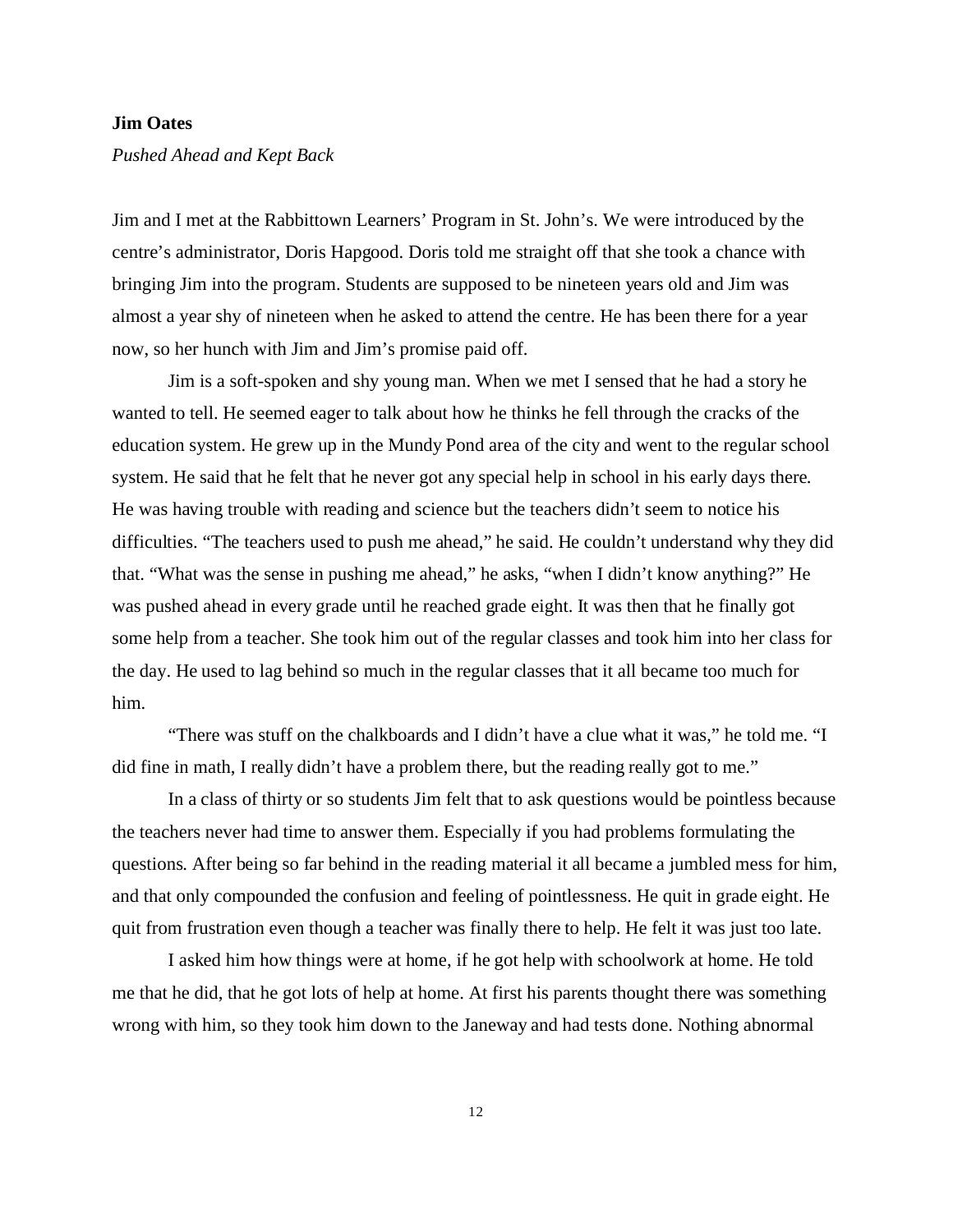turned up. There didn't seem to be any reason for him to be doing so poorly in reading and writing at school.

He attended another school, Holy Heart this time, but he only lasted a day and a half there. He saw that it would be the same—a lot of students and him lagging behind. So he left and never went back—to Holy Heart or any other regular school. He kicked around for three or four years trying to figure out what to do. Then he went to Rabbittown and asked if he could get in even though he knew he was a bit younger than the other students. He has been at the Learners' Centre for about a year and a half. "I've learned more in a year and a half than I ever did in all my years of schooling in regular schools," he told me. Jim believes that the regular school system isn't for everyone. "Not everyone wants to go to university," he says."There should be more places like this." A lot of kids that Jim knows dropped out of school because they weren't getting the attention they needed to move ahead. He thinks there are too many students in a class for only one teacher to attend to—especially if a kid is having problems understanding reading and writing. He said he knows it is difficult for the teachers because of the pressure they are under. "Especially when you get saucy ones; then it's hard on everyone in the class to concentrate, and especially for the teachers to keep their patience."

There were two pivotal points in Jim's life where sudden change occurred for the bad and the good. The first was his father taking a heart attack. Jim was out of the house when it happened. "My mother and my uncle were with my father when he had the attack, and my uncle told my mother to leave me a note. My mother told him that there was no sense in leaving me a note because I couldn't read." His uncle was shocked to hear that, and when the crisis was over he contacted some people in an effort to help his nephew. It was his uncle who found out about the Rabbittown Learners' Centre.

Then another tragedy struck: a few months later his uncle died of a brain tumour. He was only forty years old. Jim was with him and the last words out of his mouth were to him. "Stay in school." Jim took this very seriously. He was very close to his uncle. It meant a lot to him that his uncle took special interest in trying to help him. He intends to stay with the program at the Learners' Centre because of his uncle and because he finds it really helps him. He said he wants to be there.

13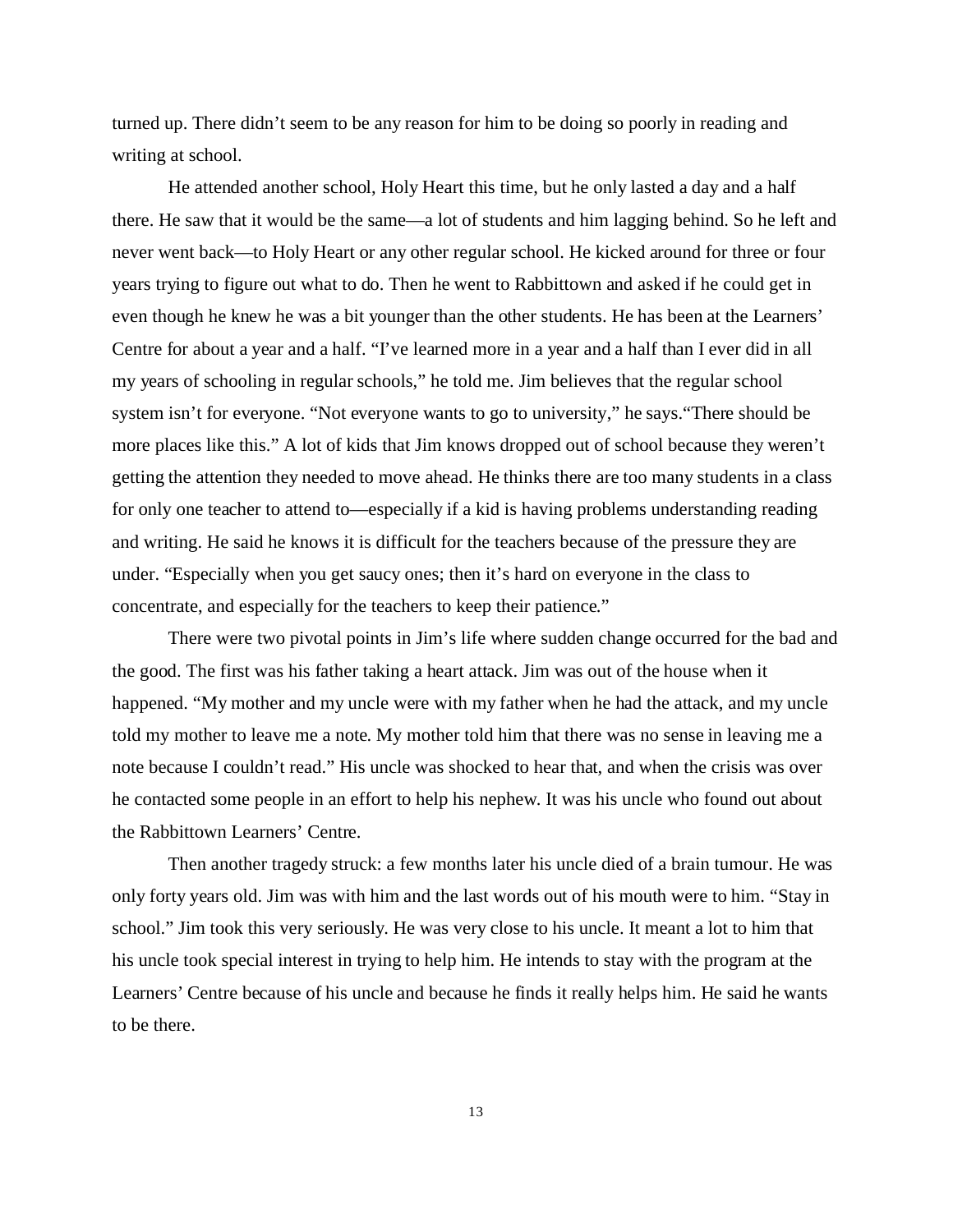Jim goes to the centre five days a week, all day long. The atmosphere is relaxed. Everyone who goes there wants to be there. Sometimes there is homework and more times not. Most important for Jim is the fact that there are teachers there who have time for him. The teachers are relaxed, and they will joke around with the students and encourage them. "It's nice to be able to have a laugh when you're learning," Jim says. "It eases the demands of learning. It is actually fun to come here."

I asked Jim about his plans for the future. He told me he would like to be a mechanic. He says he has worked on cars for as long as he can remember. "Hardly a day goes by when I'm not working on some car," he tells me. "There isn't a car made that don't need fixing at some point. There'll always be cars that need to be worked on and I love the work." He told me that he can put a motor and a transmission in a car in about five or six hours. He said he was always like that. "I just took to it," he says. His uncles did that kind of work and he watched them at it. He wants to study mechanics so he can get even better. He also wants to stay in Newfoundland. "I couldn't leave this place," he says with a grin.

When I asked Jim to sum up how he feels about his education to date he told me that he felt the regular school system just didn't do him any good. He felt it wasted his time and the teachers' time. He thinks there should be more programs like the one at the Rabbittown Learners' Centre. Most of the students at the centre are older than he is. He knows that when most of them went to school they didn't have much help either: it just wasn't there. "I can't understand why I wasn't helped more," he tells me. "When I was going to school they had more access to helping kids with reading problems but for some reason it didn't reach me." He isn't bitter about it. He just wants to keep at it. "I'll be here for as long as it takes." Jim is determined because he has a vision of being a mechanic, of working with his hands.

I asked him how he likes reading now. He smiles and shrugs. "Well", he says, "I'm not a big reader really. I read while I'm here, but I just don't take to it all that much if you really want to know." But he keeps a journal as part of his schoolwork at the centre. He takes books with him when he goes to his cabin in the woods. "I like reading there, where it is quiet and I can concentrate."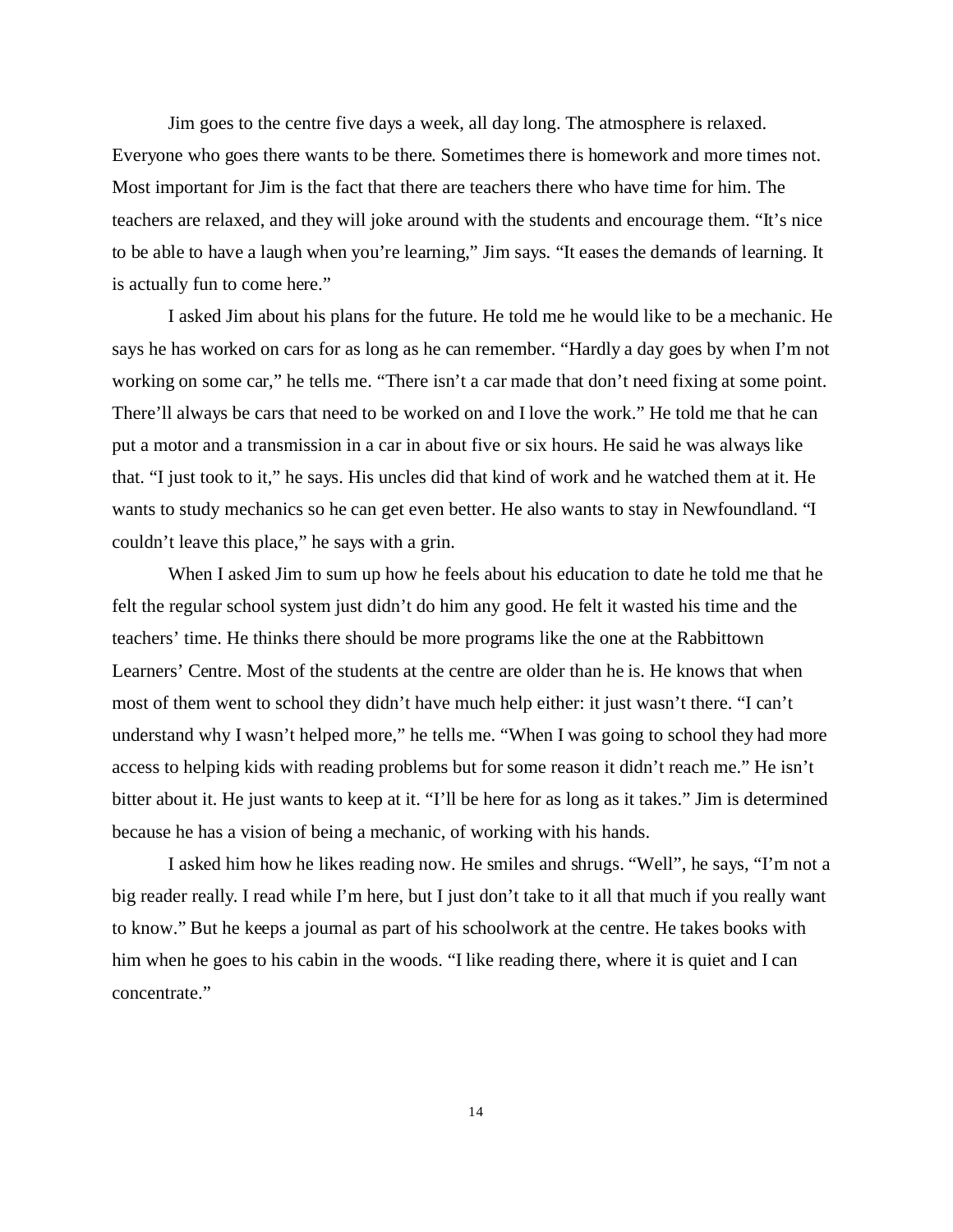Jim feels that he is finally on the right track. He knows what he wants and he knows how to get it. He feels he has come a long way from his struggles in regular school. Now it's worth it to make the effort to learn. He won't stop now while he's moving ahead.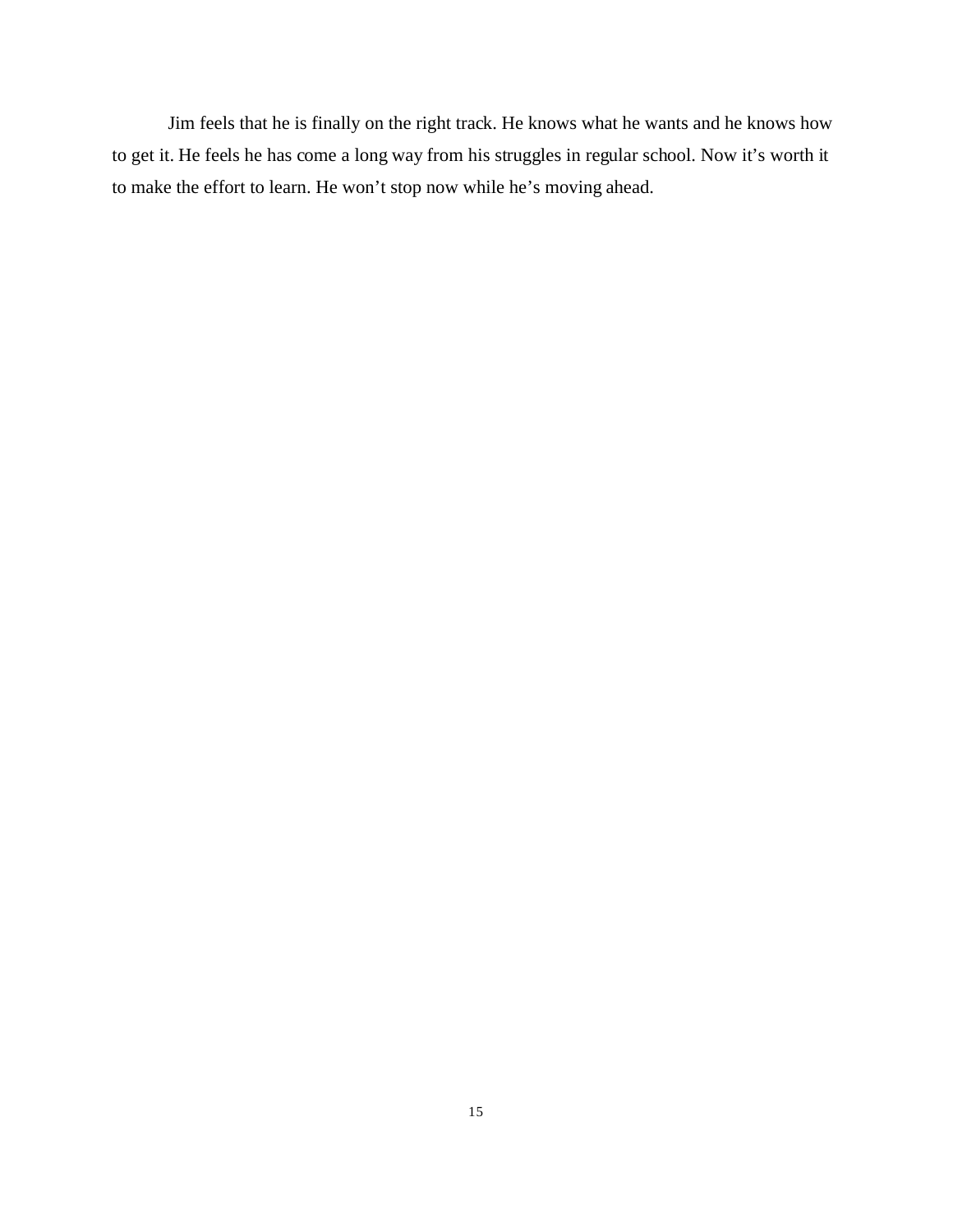#### **Dave**

#### *The Buddha Is Smiling*

Dave is not this man's real name. We have known one another for years and I have always found him to be a friendly if a very shy man. One day last summer we were standing in line in a small convenience store in the town where he is from and where he lives. We struck up a conversation about nothing in particular, and when he noticed the book I had in my hand that I was about to purchase he said, "Oh yeah, that's the one about Joey, isn't it? It's pretty thick, a lot of pages. Wish I had the concentration to read something like that." We both had a laugh about big books and getting to the end of them. He said then something that stayed in my mind but which I did not think too much about until I started investigating the various problems that people encounter when they are trying to learn to read or to improve their reading and writing skills. We walked out of the store together, and when I asked him if he really had problems reading he said to me, and he wasn't joking, "No, girl, it's different for me. I think my mind was scrambled by doing drugs in the seventies. I was a slow reader in school, but now I just don't have the concentration, no matter how hard I tries. Pity, too, because I loves reading."

It was those last few words that stayed with me. I remember the look on Dave's face as he stared down at my copy of *The Colony of Unrequited Dreams* by Wayne Johnston. It was with a look of longing. That look broke my heart. I decided I wanted to know Dave's story.

"Well, I was never really encouraged to read when I was young. I mean I was never told not to or anything, but for one thing there were no books in the house. Oh, there were pamphlets from the church and a scattered holy magazine from the missions. But sure the Catholics never really were big Bible readers, were they?"

Dave is a fifty-year-old bachelor who lives alone and works on the council garbage collection. It is not a high-paying job or a prestigious one, but his co-workers are friends and he does not need a lot of money. He pays no mortgage since his house was an inheritance from his parents who passed away some years ago. In the summer Dave has a small vegetable and flower garden that he takes great pride in. "Totally organic," he tells me. "You haven't lived until you've tasted an organic carrot. The sweetest thing on the face of the earth."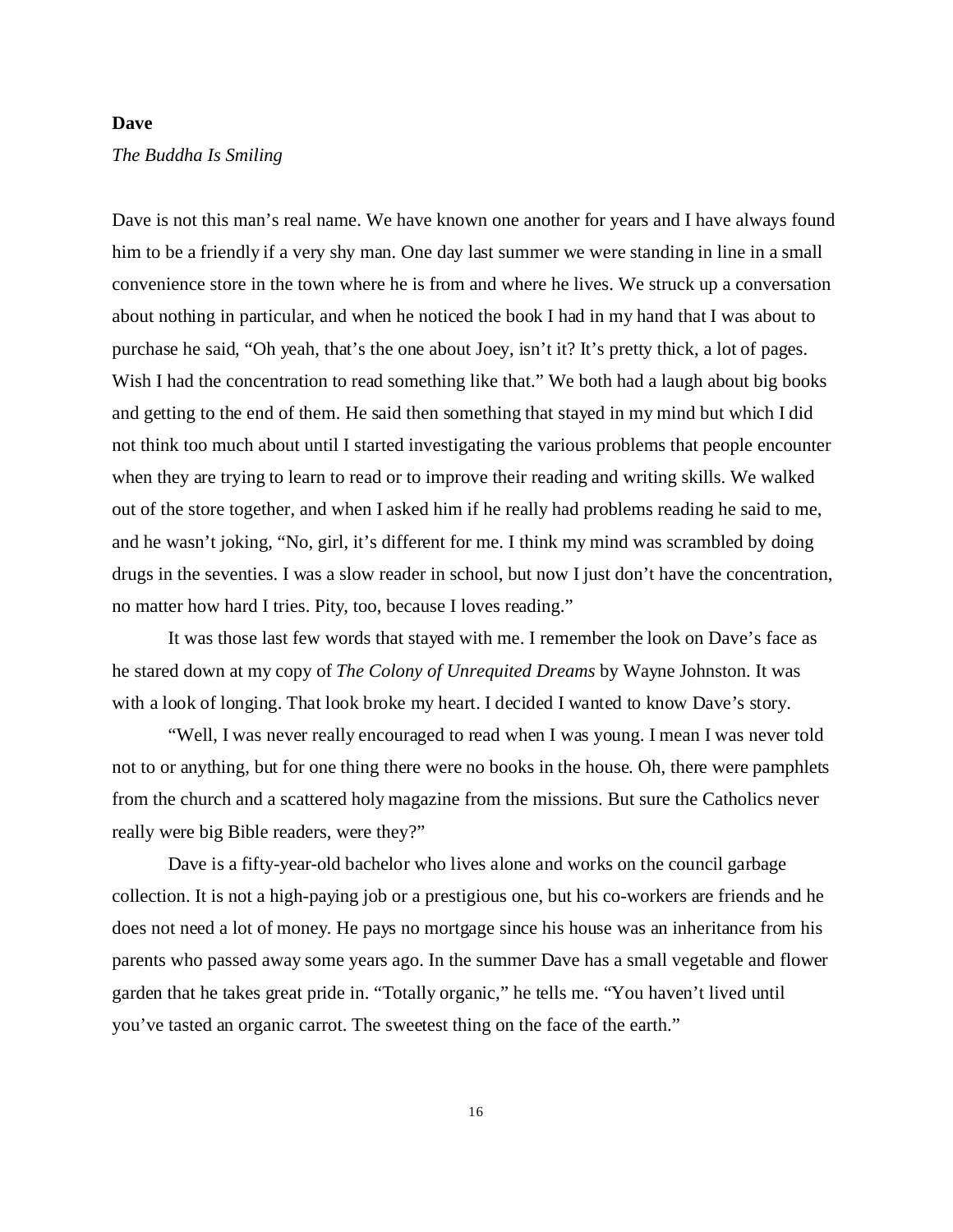I called Dave and asked him if I could come out and ask him a few questions about how he felt about reading. He thought this was a funny request, but he said he would talk to me if I asked the questions. He said he hadn't really thought much about his lack of reading, but that he'd be interested in chatting about it. We had tea and I asked if I could take notes. I asked if I could ask personal questions about his life and what he had mentioned to me about drugs. He appeared flippant but said that he had nothing to hide since he no longer did drugs. He said with a grin, "Even if you're a narc, you can't arrest me for my past." I asked him how he knew about the Wayne Johnston book, and he told me that he watches a lot of television and listens to a lot of radio. It's there that he gets his information about the books that he doesn't read. "I suppose I am lazy in a way," he said. " I mean, I could tell you about who wins the awards for their writing and what the books are about." He reads magazines a bit because the articles are short, but even that takes time and a lot of concentrated energy.

Dave quit high school in grade nine. He started experimenting with drugs when hashish and marijuana came to his small town. He would get together with a bunch of fellows his own age and they would go into the woods and smoke to their heart's content. He thinks that the stuff may have been laced with something. "I don't know what, but it really had an effect on me." When I asked him if the other fellows were as affected he said, no, they were all right now, as far as he knew.

He was a slow reader in school but he could read. There were no special teachers to help then, and he was told that he did not put enough effort into learning. He thinks that the teachers may have been right about that, but still he thinks he should have been helped. Doing the drugs only added to the problems he was having with reading. So he quit school. He knew he was not particularly slow or mentally handicapped. He thinks the combination of not being helped and encouraged and the drugs kept him back.

Dave is pretty articulate. I noticed in our conversations that he often stuttered and was nervous and shy. But I don't think that Dave has any big mental problems that make him a slow learner or unable to learn. He feels that the inability to read well has kept him back economically and socially. He does not use computers even though he is aware of their availability in the public library. He thinks they would be too complicated to learn. He does not use a dictionary and never really has. "Using a dictionary is like manual labour for me now," he said. "It feels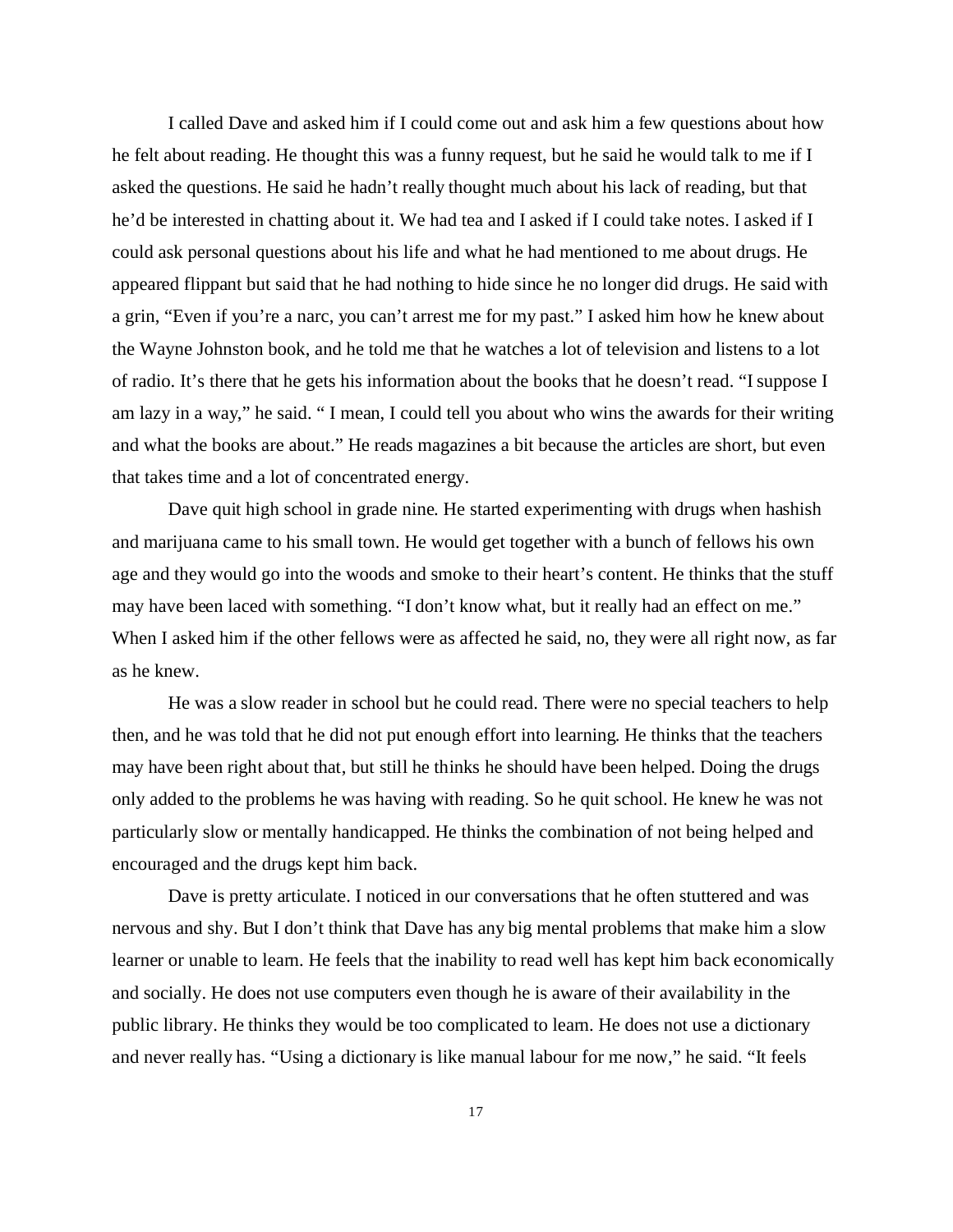painful to look up words, and half the time I am so off base with the spelling that I might as well be using a French dictionary. I wasn't taught how to use one in school. Or at least I can't remember being shown."

All this is familiar to me. I too grew up in rural Newfoundland, and while I was educated by the Presentation Sisters I have always felt that the basics were terribly lacking in my education. I talked to Dave about this and he agreed with me. "I was taught to memorize Latin grammar for God's sake, yet I couldn't use a dictionary or read a newspaper properly," he said with a melancholy laugh. He told me he left school against his parents' wishes but that they did not protest too loudly. His father was a fisherman who left school after the "third book," or the equivalent of a grade three schooling. His mother raised the family and stayed home. "I think they were proud that I got as far as I did. I'm not sure they really saw the value of an education. My father saw the value of work in that you could support yourself. I suppose he thought I'd go into the fishery because at that time it wasn't too bad a living. And, besides, he loved it. I used to think the ol' man would fish for nothing if he had to." But Dave wasn't cut out for the water. His older sister moved away to the States to take care of an aunt in New York, and she married there and never returned except to visit in the summers. I asked Dave if he writes to his sister much. "No, not at all other than a Christmas card. She calls me once a month or so." He told me that it's the same thing writing letters. He is not in the habit of it so he does not do it. He said he was shy of writing letters anyway, of sitting down to compose his thoughts on paper. "I think that if you get in the habit of reading and writing early on then that is what makes you a reader and better able to write. I think my brain can't handle it now. Plus, you know, I'm older. I'm no spring chicken. It gets harder to learn new tricks."

Dave went to Toronto in the mid-sixties. He left the Island with a few buddies and a pack on his back. "I was aimless then. Aimless and naive. A few of us hitch-hiked across the Island and took the ferry across the Gulf and then hitch-hiked the rest of the way to Toronto. I couldn't get over the place. I suppose I was like a kid at Christmas with all the bright lights." He came down to earth pretty fast after a few weeks of sleeping on floors and then on park benches. He knew he had to get a job somewhere and get on his own two feet. There were lots of jobs at the time, and so he landed one almost right away in a paint factory. "Maybe the fumes there didn't help the brain cells," he said with a laugh. It was also around this time that "me and the boys"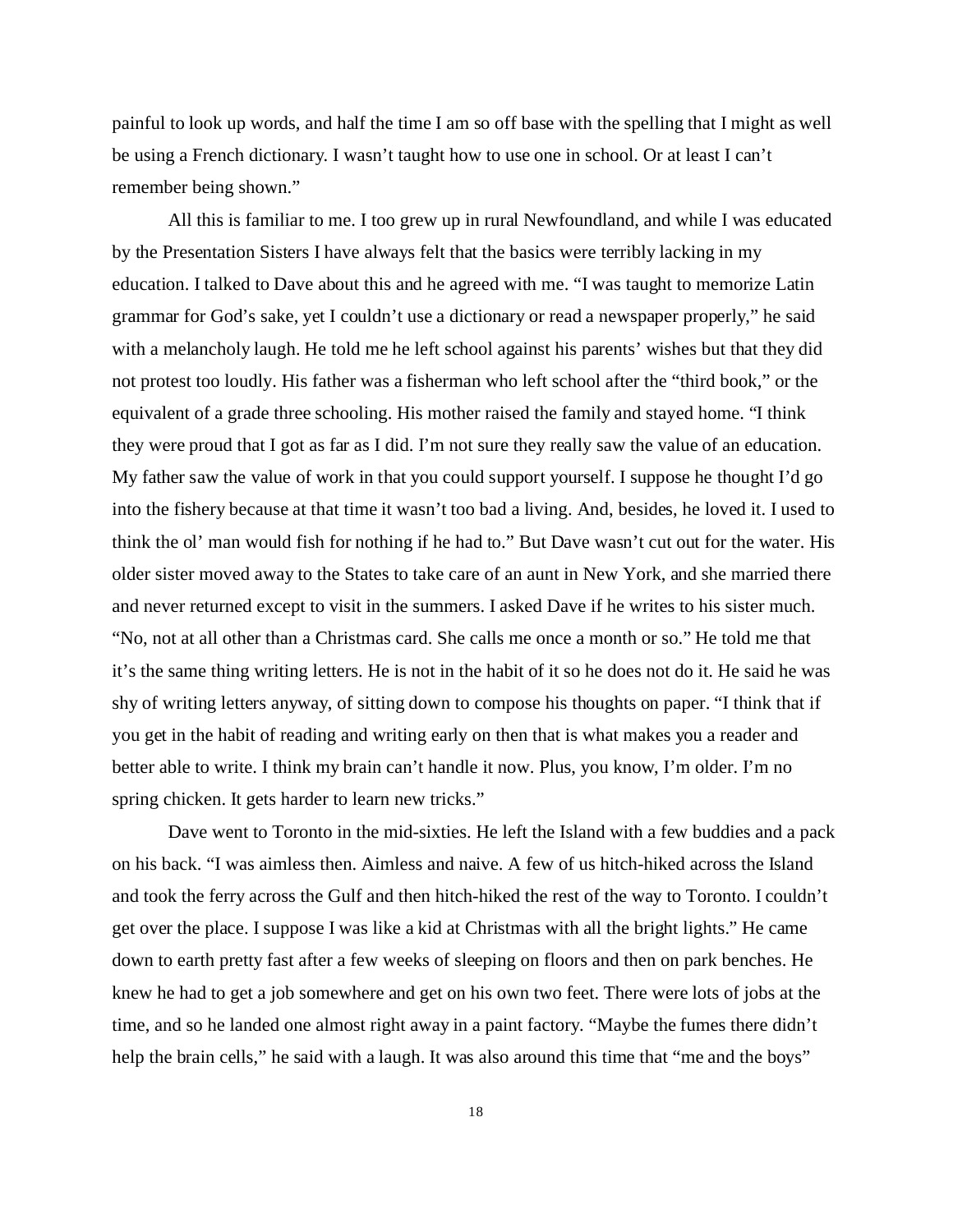started smoking a lot of marijuana and popping amphetamines. "Speed," Dave says. "We'd get together on the weekends with a couple of dozen beer, a carton of cigarettes, an ounce of weed, a bottle of pills, and a few guitars." It was a release from the boredom and feeling of going nowhere that the week at the job left him with. Before long he started to notice that his concentration was slipping and his thoughts were jumbled. "Watching television was about the extent of my information gathering. I never read a newspaper. I can't remember a single book that passed through my hands." When I asked Dave if he had any desire to go back to school then, he laughed and told me no, not in the least. He said all he did was live for the day. For the weekend, really. He got away from the drugs but it took him a couple of years. He still drank alcohol. He got a job as a janitor in an apartment complex. He liked the job because he had some independence and more contact with people. He lived in the complex and worked at this job for almost ten years. "I had one girlfriend, but we didn't last long. I think I liked her too much. I put everything into trying to keep her and I think that pushed her away." He hasn't had a long-term relationship since.

Sometimes during that time Dave would make attempts at trying to get ahead. He had dreams that were far below the surface of this reality. I asked him about the dreams. "Oh, I always had a fascination with airplanes. I was always making models from kits. Not when I was a kid now. I'm talking about when I was in Toronto. After work I'd sit down for an hour or so and work on a model." He would give them away after a while to kids in the building. He became known as "the airplane man." Did he want to be a pilot? Yes, he told me. But he thought that was way beyond a possibility for him. When I told him I thought that perhaps if he had been able to voice his dream and encouraged when he was young then there wouldn't have been any reason not to become a pilot. He shrugged and nodded. "Yeah," he said, "yeah, my parents kind of had a narrow vision of what was possible, I guess. I'm not blaming them or anything. But I think that if I had announced that I wanted to be a pilot they would have told me to get my head out of the clouds and go out in the yard and chop some wood for the stove." There didn't seem to be any expectations other than keeping food in your stomach and a roof over your head. His father thought he might come back home one day and take over the property. He knew he wouldn't take over the boat and the fishing license, so his father sold that when he retired. Dave had no regrets about not taking up where his father left off. He said he felt a bit of guilt at not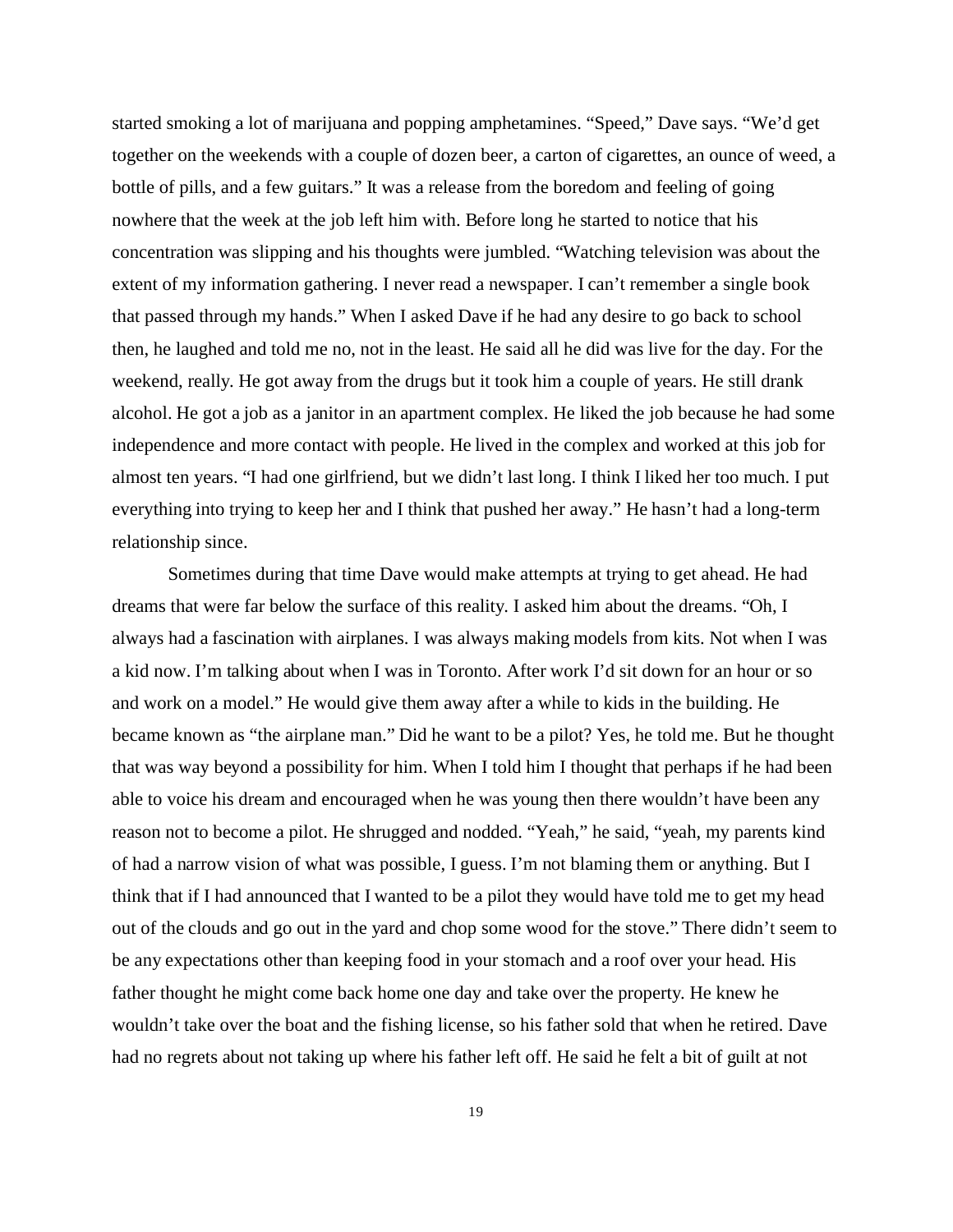being more of what his father was, of not carrying on the fishing in the family. But he really does not like the water at all. He knew from day one when he went on the water with his father and was sick the whole time that it would be impossible. His father knew it too and it was not talked about once he saw the colour of him on those trips out the bay.

While Dave and I were talking I noticed a small statue of the Buddha on a shelf near the living room table. I jokingly said, "You're a Buddhist, Dave?" To my surprise he shyly said yes.

"Really?" I asked. "Yeah, I guess I am, you know. It was something I started to get interested in when I got off the booze. I drank a lot after I gave up the drugs. In fact, I had a problem with alcohol, big time. One time I found a tape on meditation and I listened to it and started practising it. Then I really got into it. I sent off for magazines about it but, well, like I told you, I could never get much out of reading. So I started ordering tapes."

Dave bought a lot of tapes on meditation and Eastern religions. It was Zen Buddhism that kept his attention. He showed me a small section of his garden that he had formed out of sand. It was a "raked garden," a garden of sand that he tended every day in summer with a wooden rake that he made for the purpose. It relaxes his mind to slowly form the sand into concentric shapes. He places his Buddha statue near a shrine of rocks and beautifully cultivated flowers. "This is my religion, I suppose. I think my parents would have been horrified at me making a shine to what they'd call a pagan god. The Catholic church was all they knew. But that wasn't for me no more than fishing was. I don't make a big deal of this. But at the same time I'm kinda proud that I don't drink or do drugs and that I have this peace of mind here."

That afternoon Dave walked me to the gate in his backyard. We stood and looked over at his sand garden. The sun was slanting over the sand and throwing a full glare over the Buddha. Dave said he didn't think that he was much help to me about reading and writing but that I was welcome to write down anything that he told me. I thanked him for sharing his life with me. As I backed out of the parking space I looked over at Dave as he picked up his wooden sand rake. I looked at the small chubby statue. The Buddha was smiling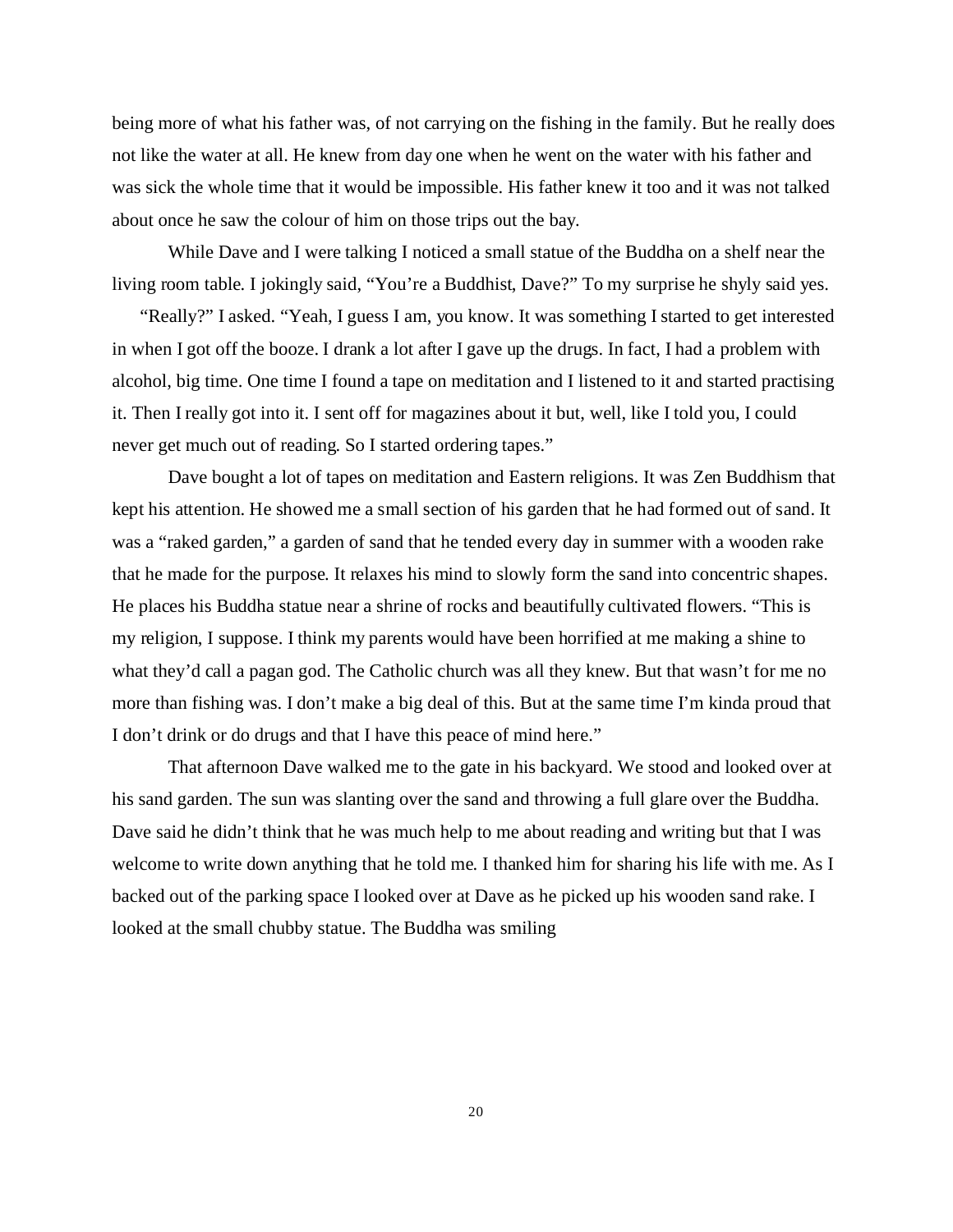**Adult Learner Profiles by Libby Creelman**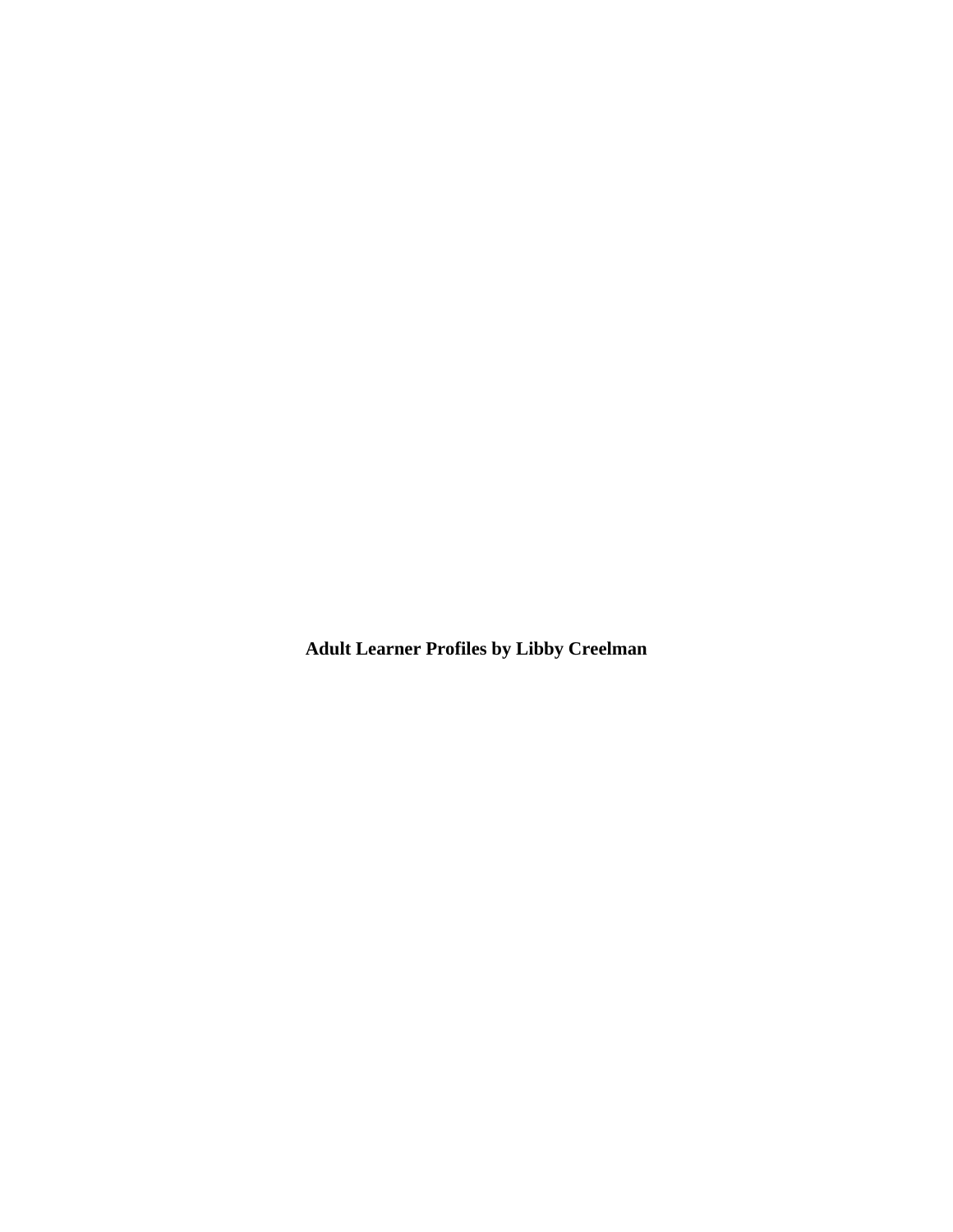## **Introduction**

The purpose of this project was to examine the various factors that act as barriers to the acquirement of literacy skills. Many such factors, such as dropping out of school, poor schooling, and various physical and mental disabilities, are well known. Others are less well known, but may be equally damaging; often these stem from home life. Six individuals were interviewed and an attempt was made to determine specific aspects of their lives that may have presented barriers to the acquirement of literacy skills. In all cases, it was nearly impossible to identify a single factor; rather, a number of influences seem to have played a role. The names of individuals, with the exception of Tom Dawe, executive director of Teachers on Wheels, have been changed.

## **Robert**

Robert is twenty-seven years old. He grew up in Trinity Bay, Newfoundland, and did not finish high school. From the beginning, he found learning difficult. For the most part, he was well behaved and not a discipline problem. "I knew that school wasn't my thing. Reading, writing, spelling wasn't my thing," he says. "Basically, from the time I was eight years old, I knew I was going to quit school when I was sixteen." Most of his friends were boys six years older than him. He looked up to them and watched them drop out of school in order to work. They made good livings, and many are still doing so despite a lack of education. Robert says he saw that and figured he could do it, too.

Like most of the individuals interviewed, Robert feels he was pushed through the primary and elementary grades; when they tried to help him in high school through special education classes, it was too late. By then, he was scraping by, and any interest he may have had was gone. It appears that in high school as well, an attempt was made by the school to get Robert through the system, whether or not he had actually earned it academically. He believes the teachers were "pumping him on," giving him marks to keep him in school, something he says seemed helpful at the time, but not in the long run.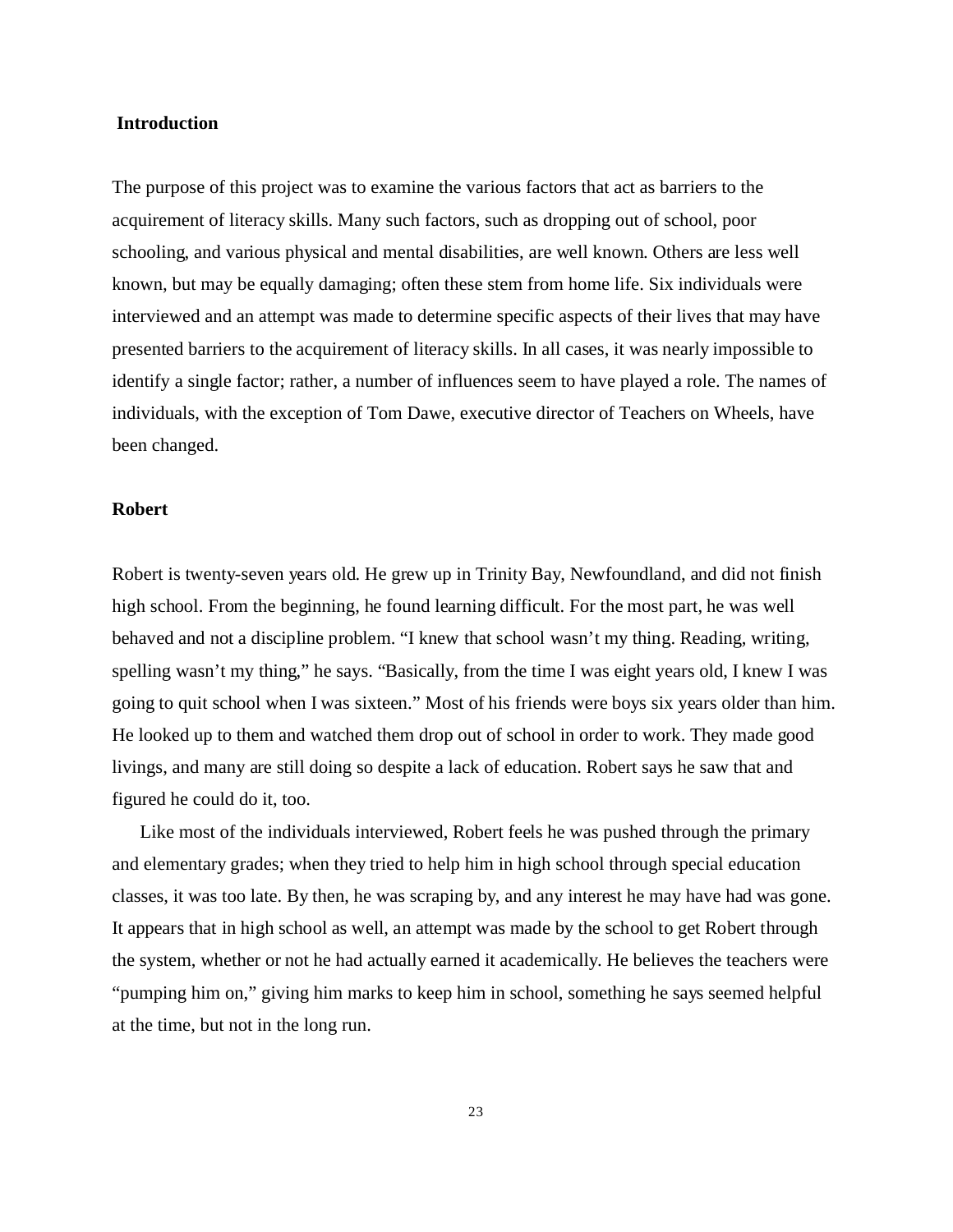When Robert was twelve years old, the opportunity to earn wages arose. This was a major contributor to Robert's difficulties in school. He loved working. Every summer he would do whatever he could to make a few dollars, while during the school year he began skipping school in order to work instead. The promise of being active and making money would have been impossible to resist, especially for a boy who didn't like school and wasn't doing well, anyway. It seems that to a certain degree, staying in school was not highly valued by many members of his community, and in some cases, there was outright encouragement to skip school. For example, he waited for the bus near a service station. Frequently, one of the boys working there would come over and ask him if he wanted to work that day. It is not surprising that he would choose pumping gas over sitting in a classroom.

Although there was some encouragement from school authorities for Robert to stay in school, there seems to have been no penalty for missing school so frequently. After several days of absence, his teachers might ask him where he had been. He would tell them the truth: he'd been working, and most already knew this. They could see him pumping gas at the service station or out on the roads flagging. He says it was not uncommon for young people to leave school to work in fish plants. Perhaps if he had been doing well in school, he says, they might have called home and made inquiries, but he was doing so poorly he guesses they "just let him slide."

His stepfather was a fisherman all his life, while his mother worked in fish plants. She does respite care and babysitting now. Neither of them finished school. Initially, his parents encouraged him not to quit. Although they "got on his case a lot" about staying in school, they did not say much about him skipping a day here and there in order to work. In the early grades they would grumble and couldn't understand why he never had homework. "Then, I guess, they seen that I was going towards the working side more. They just left me alone like. But in the younger grades they did get on my case, a lot, right, where I was having so much trouble with learning."

In the end, Robert missed a lot of school, and eventually quit at Level Four, only three credits short of completing high school. He quit after Easter, after being out of school a week or so working. "When I went back to school me and one of the teachers got into it and I just walked out and never went back. ... He said something about I need his course... you'll never pass it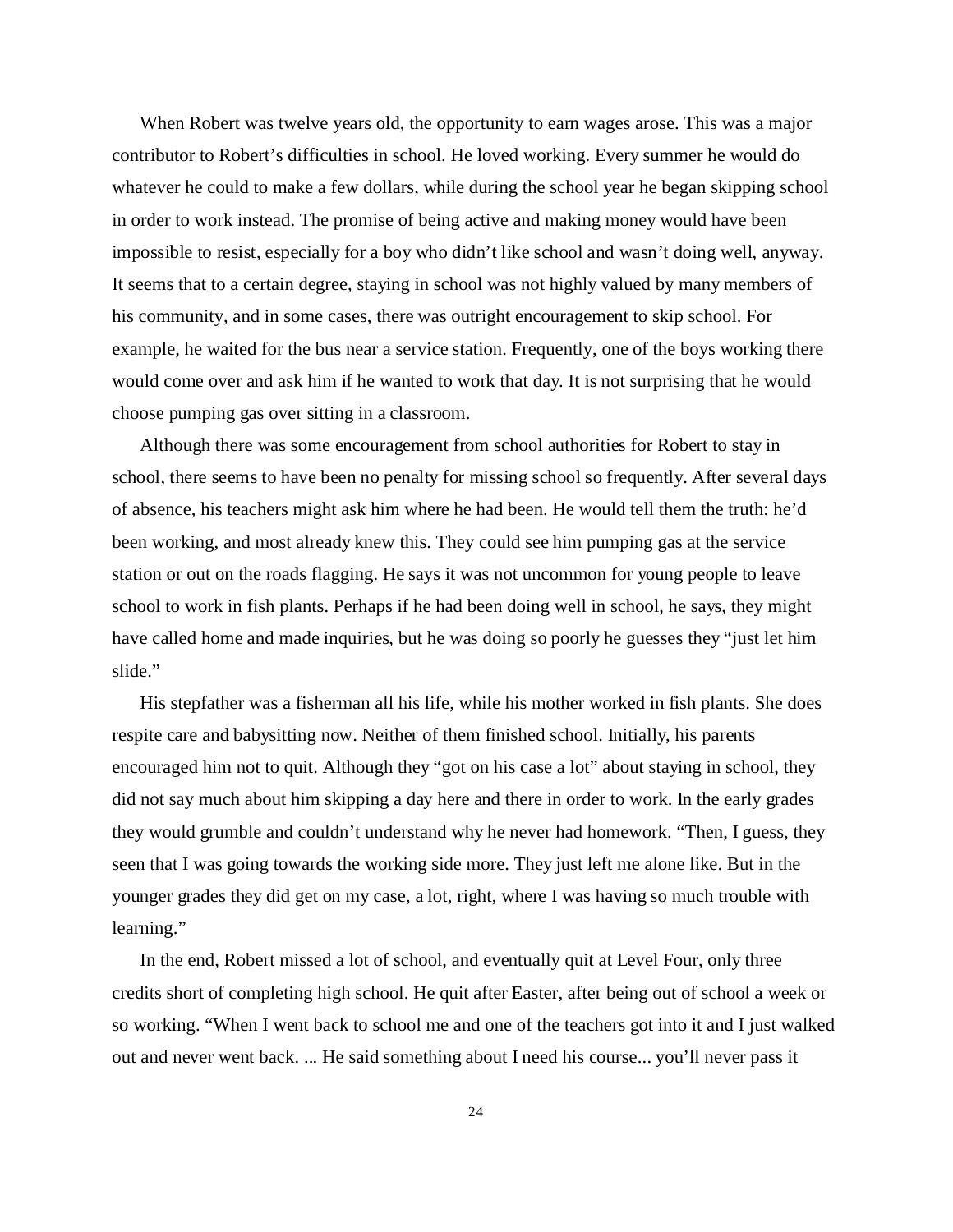while I'm teaching it. And I looked at him and said well you can keep your fucking course and I left... Me and he got into it. Like I said to him, I kinda have to work after my money. My parents don't hand me money the way you do to your spoiled little brats, stuff like that, back and forth. I just left and never went back."

There was, however, another barrier to Robert's success in school that went undiagnosed until the summer of 2002. From an early age teachers told him he was lazy, and his parents couldn't understand "why he couldn't pick it out, figure it out." He, in turn, would tell them the words on the page looked like a snowstorm. When they tested his eyes, he had 20/20 vision. Yet all his life, print became blurry at close range and he had to struggle to focus. It was only recently discovered that he has a condition in which his eyes have great difficulty focussing in sync. He does eye therapy now and says he has noticed some improvement.

After leaving school for good in the spring of 1994, Robert worked for a while pumping gas at the same service station he had periodically worked at since he was twelve. The work was not steady, however, and after a brief stint at an oil patch in Alberta, he eventually worked in Ontario for a company installing paint systems. He worked there six years. He liked the job and there were a number of benefits. There was the opportunity for advancement every couple of months, and there was travel: to Alabama, Niagara Falls, Pennsylvania, Ontario. Then, in October of 2000, Robert fell through a roof while walking along a three-inch-wide high beam to remove a panel. He fell 11.5 feet, landed on his feet and broke his back. He has not worked since.

During his career in construction Robert had found some ways to hide his poor reading skills. Occasionally, he worked in one of the paint company's warehouses. Although parts were labelled, they were also numbered, which Robert could identify, and eventually he knew where things went, anyway. Also, if he knew what work was being done, he would know what parts were needed without having to struggle to read what was written down. He used the same combination of skills when installing paint systems, for which there were blueprints with both words and numbers, as well as diagrams. He says he is very good at following directions, but give him a bunch of parts with no diagram, just a sheet of text and it's better "to stick a needle in his eye." This situation often led to frustration and a feeling of lagging behind the other workers.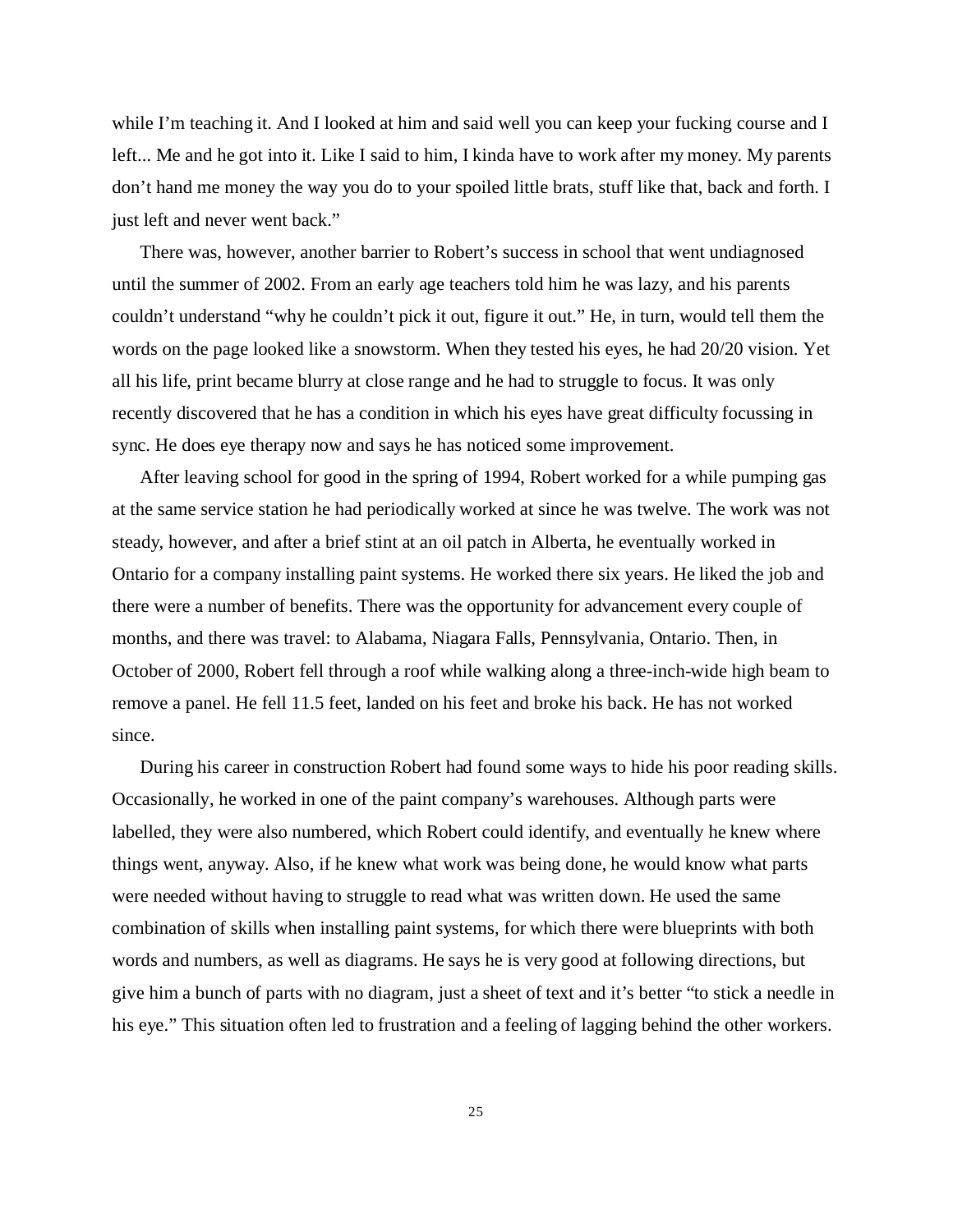After his injury, Robert returned to school. When I spoke to him he had been attending the Rabbittown Learners' Program for several months and believed it was helping. He said his biggest challenge was picking up on his reading. When he was academically evaluated, it was found his reading was at grade one level. If all works out, he'll go to trade school when he's got his grade twelve. Unfortunately, he still finds sitting in a classroom difficult and now there are the additional health problems. While talking to him, it was clear he was uncomfortable, if not in pain. He is on a lot of medication, which interferes with his ability to concentrate.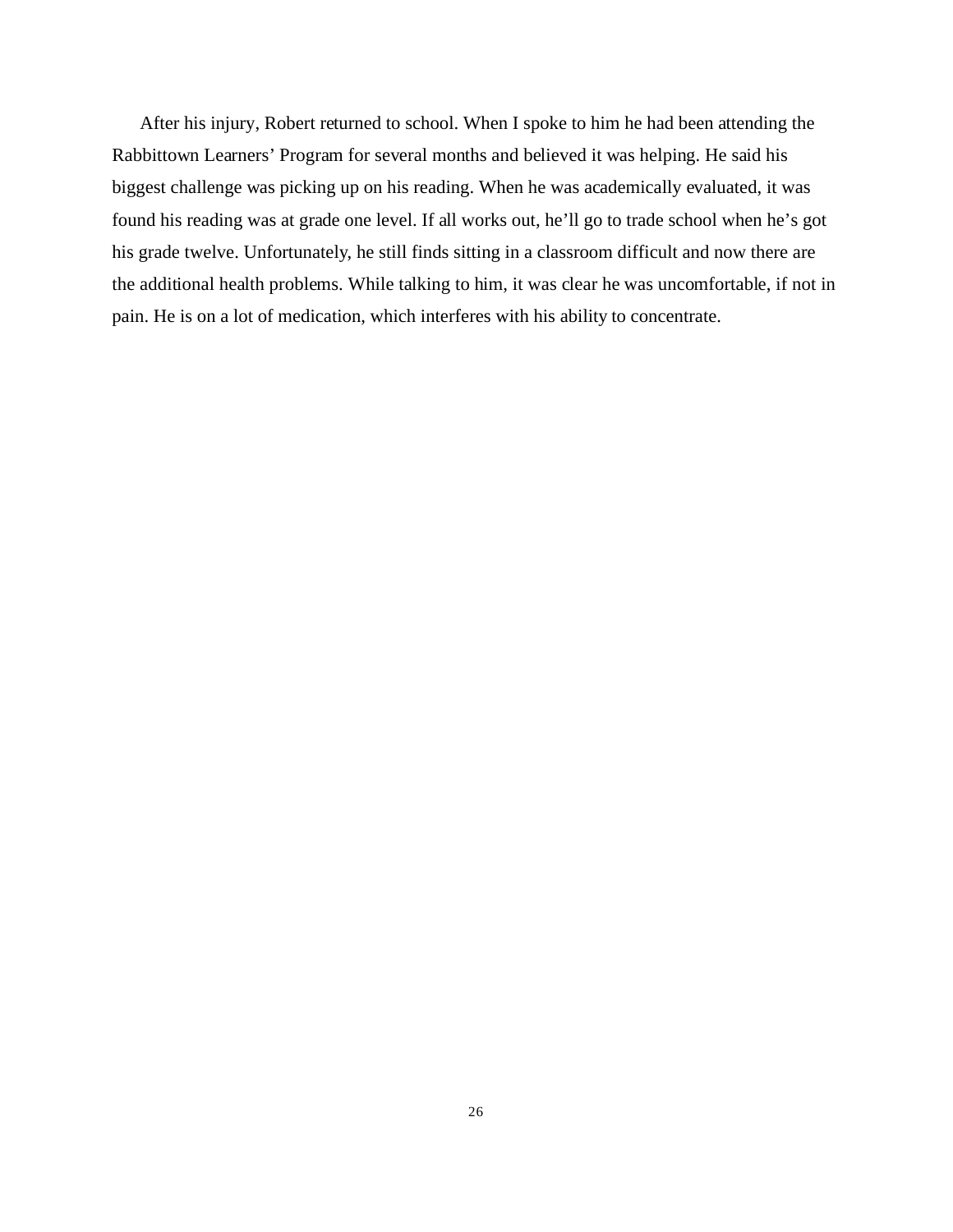## **Vince**

Vince is in his mid-thirties. He grew up on the Southern Shore, and like Robert, was never interested in school, preferring, instead, to work. He grew up fishing, and wanted to be out on the boat all the time. He repeated grade eight, but the second time around was expelled and never went back. He experienced some discipline problems. When asked how his parents felt about his quitting school, he says they were "not too impressed at all, but I suppose they said, got to let him make his own decisions." Vince doesn't think his father had much education and is not sure about his mother. But he says his father was smart; when something broke people came to him. His mother was from St. John's and had worked as a cook at the Battery Hotel before marrying and moving to the Southern Shore.

Although Vince says he did not find learning difficult, he seems to have had some trouble retaining information. "Didn't like the classroom side of stuff. Just wanted to be out of it. Could read but couldn't remember it. Couldn't catch on to history, couldn't remember. Just wanted to be out of school. Didn't want to be in there." It is impossible to know whether this was strictly a lack of interest or to some extent the result of a mild learning disability.

But ultimately, Vince just wanted to be "clear of school" and making money. He says things weren't too easy economically, and yet at only thirteen or fourteen years of age he was making money, sometimes as much as \$200 to \$300 a week. After leaving school in grade eight, he fished during the summer months and in the winter cut wood. When he fished with his father, he got 25 percent of the earnings. He liked to spend money, and he liked to buy things. He bought an ax and chainsaw for cutting wood, and then a gun to hunt ducks. Although he can understand why he didn't want to go to school when he could make money instead, he regrets it. He says he got used to that money and "wouldn't recommend it for any youngster today." He was incarcerated more than once. He says his ending up in jail was because he was trying to get money.

When the fishing dried up, Vince moved into town, at sixteen or seventeen years of age. But he would always have trouble getting a job. After various temporary positions, he moved to Toronto for seventeen years, where he did odd jobs. There was rarely steady work. He came

27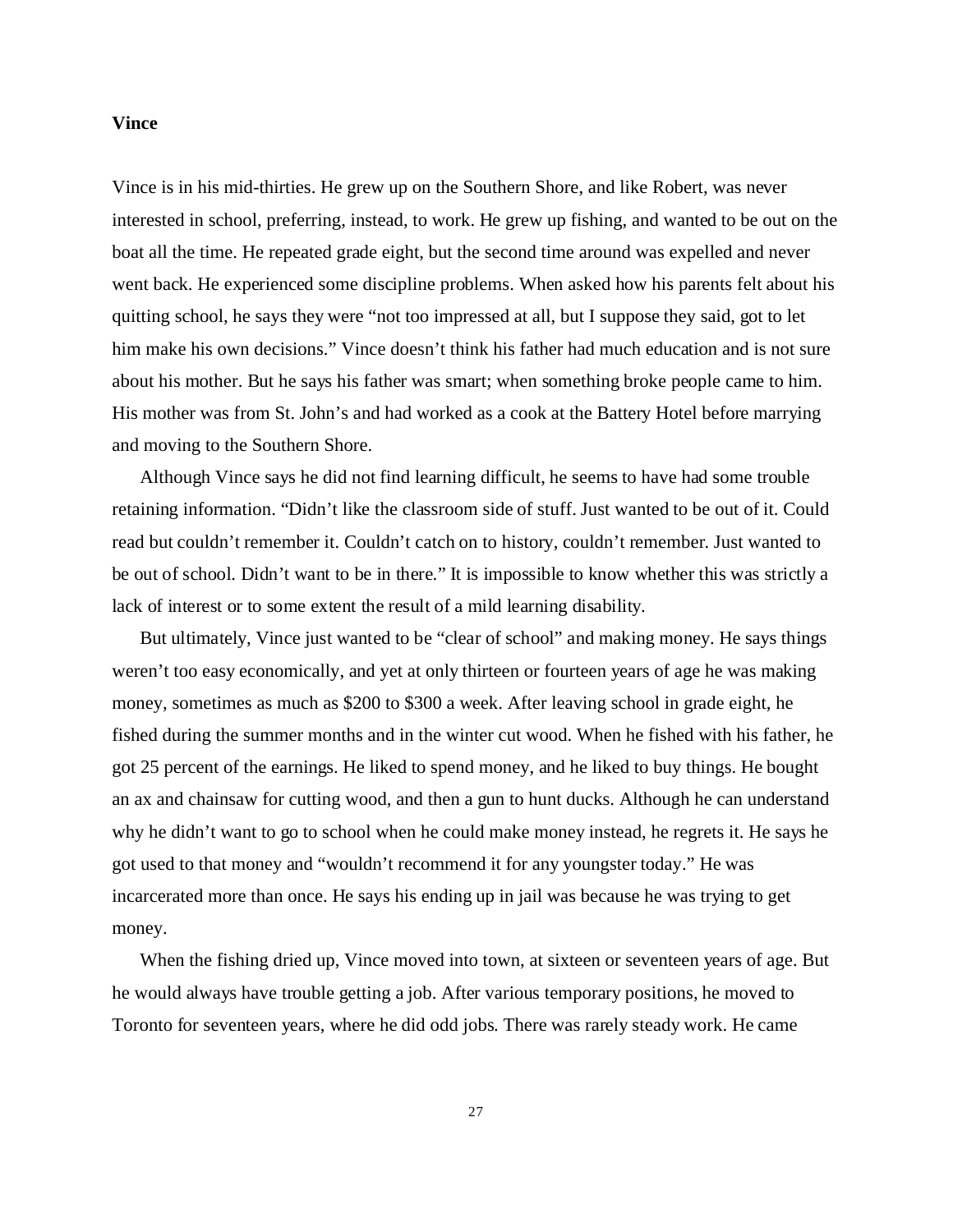back to St. John's in 2000. He wants to have a trade now, to have his own company and be his own boss.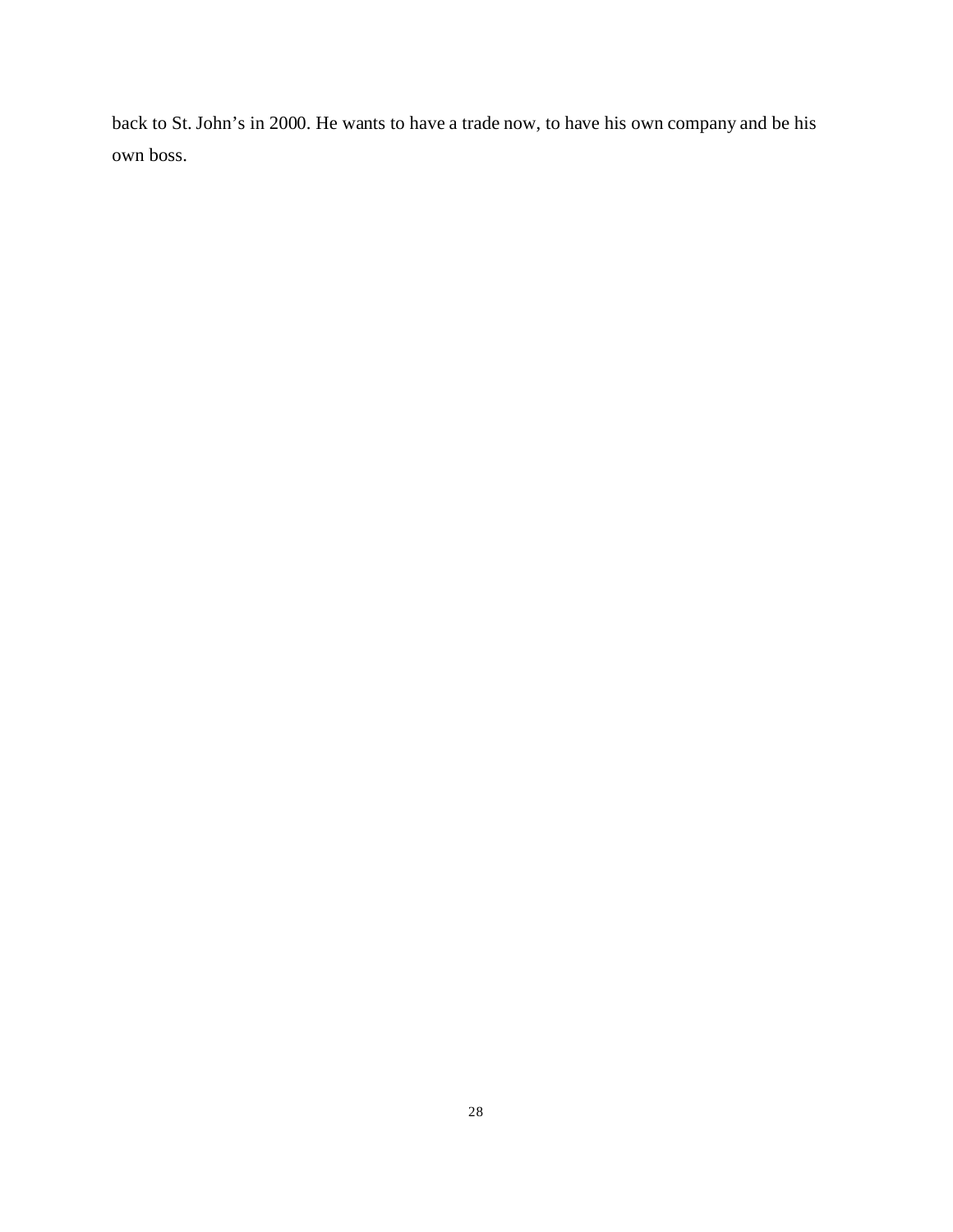## **Tom**

Tom is twenty-four years old and from Conception Bay. Because his birthday is in December, he was only four years old when he started kindergarten. From the start, he found school challenging, particularly reading; in grade two he was held back. He caught up, but he says not enough; he can remember the other students always being ahead of him. His parents tried everything, including tutors; he says they did everything they could. His mother believed that his poor performance in school was due to his being too young and always faced with being behind the other students. Now, looking back it, Tom agrees that it must have had a negative effect on him both emotionally and physically. But he mostly remembers finding it nearly impossible to concentrate in school.

Four years ago, Tom was diagnosed with Attention Deficit Hyperactive Disorder (ADHD). When speaking with Tom he moves around a good deal and obviously struggles with his ability to concentrate. He says he was "just a little bit hyper, I guess . . . I used to act out a lot in school and stuff." He repeated grade seven, and in grade eight was sent to the Newfoundland and Labrador Youth Centre in Whitbourne. He has also spent time in Her Majesty's Penitentiary in St. John's and the Atlantic Renous Maximum Security Prison in New Brunswick.

Today, Tom's spelling is not great, but he can read. He taught himself when he was in the Youth Centre in Whitbourne at sixteen years of age. He just started reading and reading and reading. When asked if there was anything special about the school there, he said it was a lot more one-on-one. Similarly, when he came to Her Majesty's Penitentiary at age eighteen he found working with the instructor there a lot better. "I found it hard to learn when you've got twenty or thirty students with one teacher." Whereas at the Pen, "It's good. One-on-one. There's only five or six hands here at a time . . . If you need something Bill stays with you until you gets it, anyway, right?" Although it's a credit to the program there at the prison, it's unfortunate that it was not until he was incarcerated that Tom received schooling that met his needs.

Even now, Tom finds he must struggle to concentrate when he's studying. If he's interested in something, he does better. "When I found something that interested me then I can focus on it more. Like English and that, I really tried at that. Nouns, pronouns, stuff like that, I found that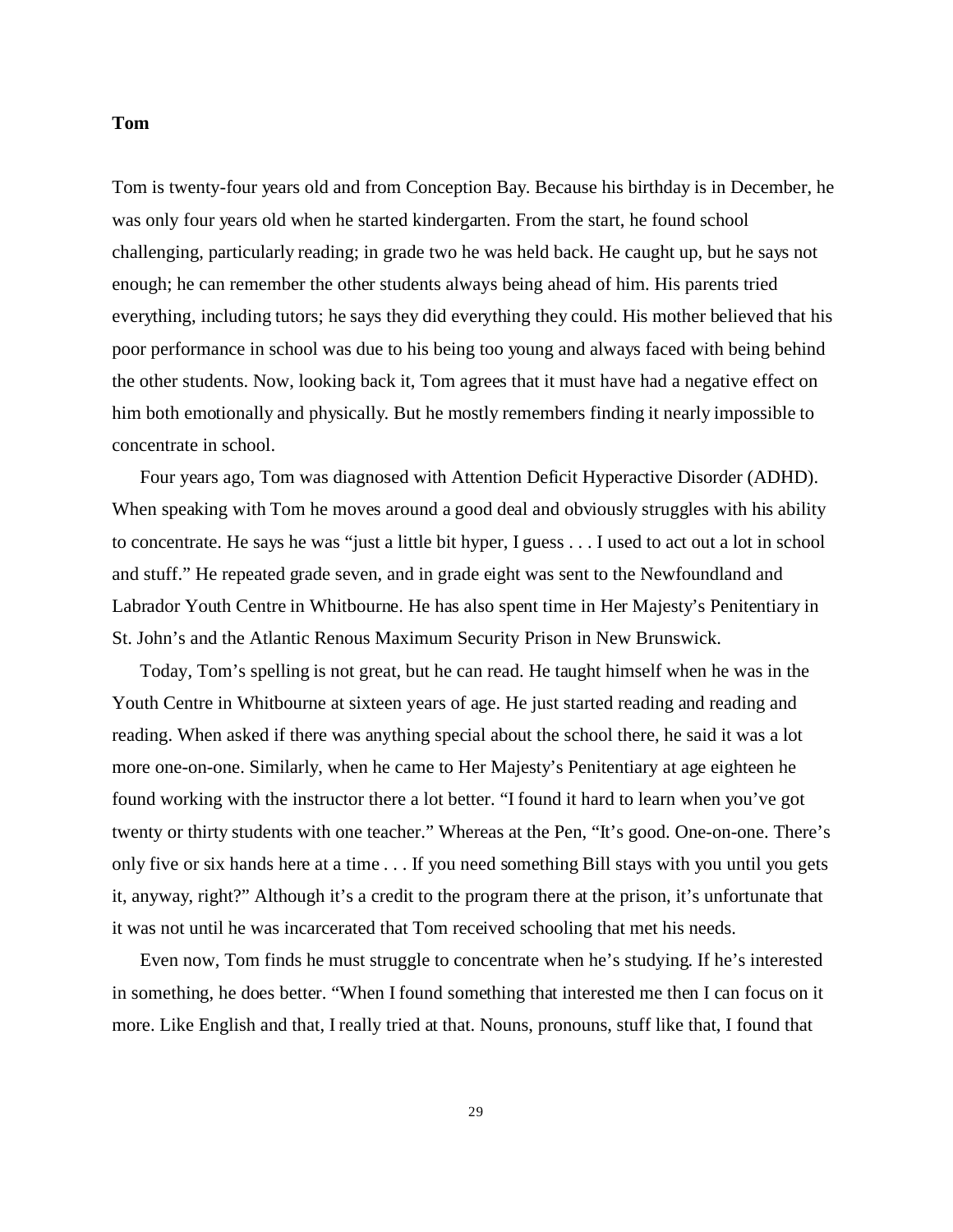hard. Adjectives, verbs, and all that. Got it down anyway, but it didn't interest me, right?... I'm good in math, cause I'm interested in it."

Today, Tom is a third-year apprentice welder in the Boilerman's Union. But he had to go to school a couple of times for that, six weeks at a time. "Got through it anyway. Good thing. Don't think I never would have finished high school the ordinary way."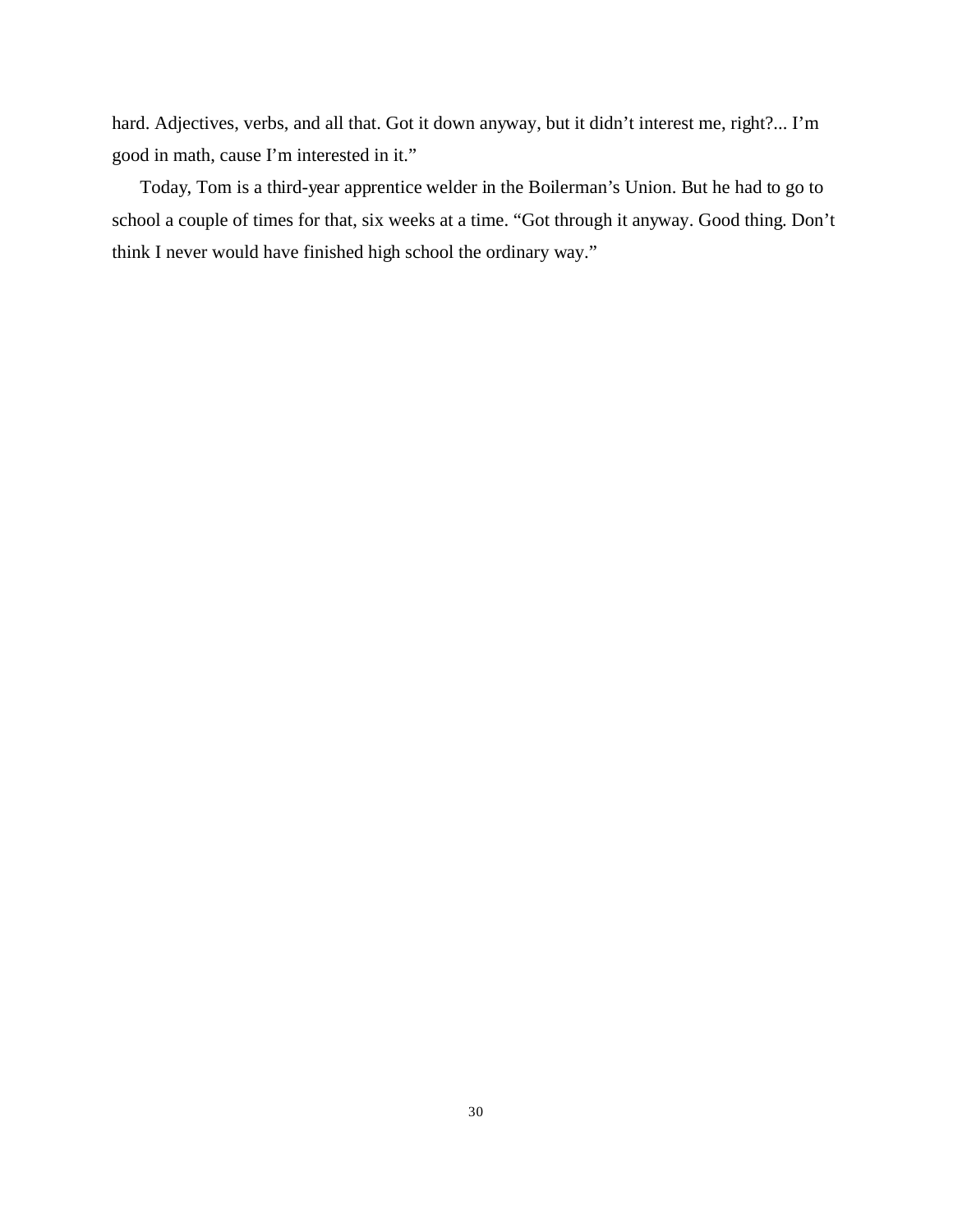## **Lewis**

Lewis has cerebral palsy, a neurological disorder that primarily affects the muscles, but which can also be associated with learning disabilities and mental retardation. He grew up in Avondale, one of twelve children, and says he liked school and liked his teachers. The nuns would strap him lightly because they were afraid they might hurt him, which he finds amusing. He was making satisfactory progress until grade five, but he says every year when they were doing spelling, he would forget what he had learned. He believes there was a tendency to pass students up through the grades even though they might not have learned what they should have. In his case it may have been even more extreme, as, he says, people tend to think that because he is physically handicapped he must be mentally handicapped as well.

When asked about what kind of encouragement he got from his family, he says his parents stood behind him. He says his father always told him to keep on going. His motto was "Never say can't." Lewis did Adult Basic Education at the Longside Club. Today he is not working, and says it is difficult for him to find work.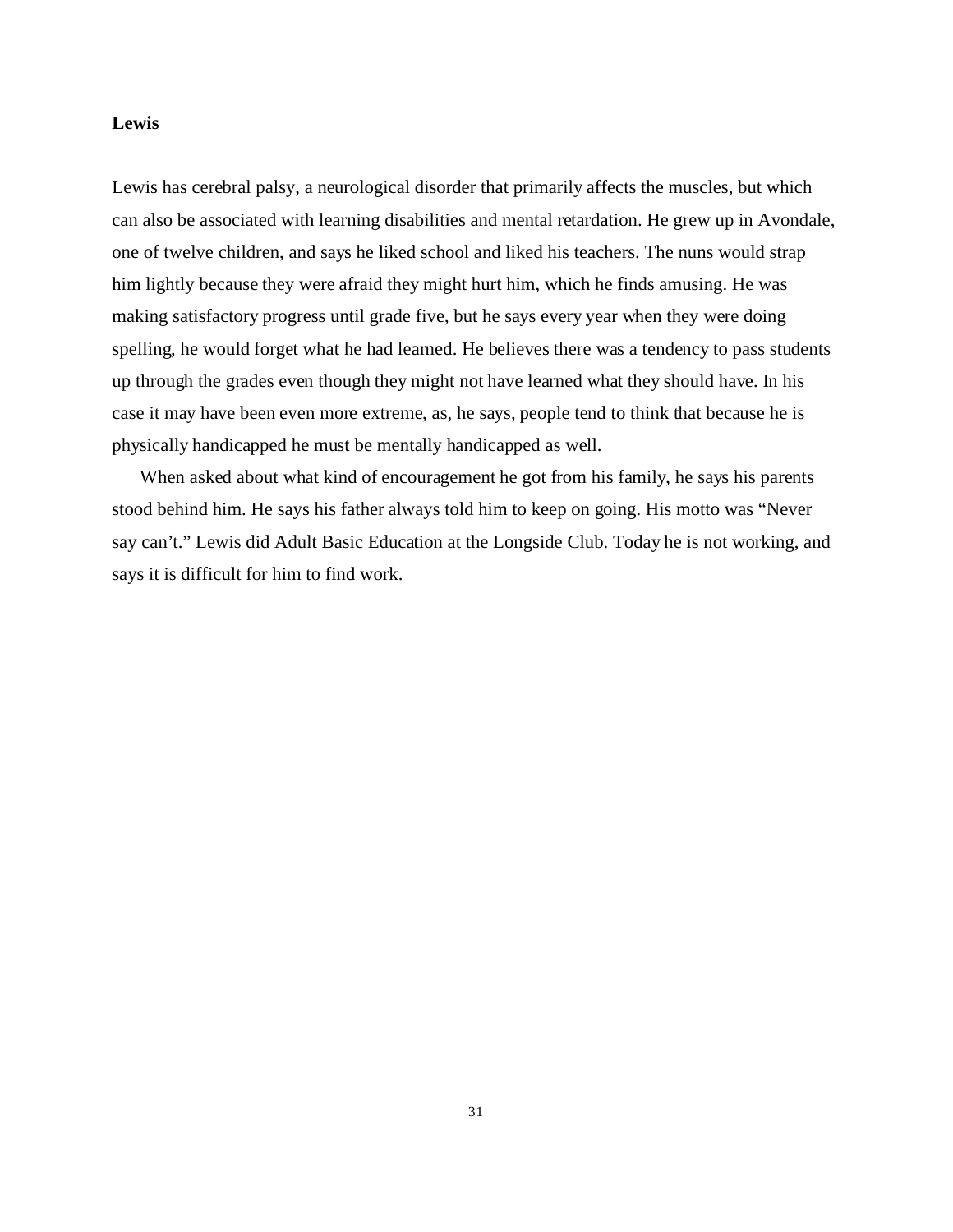### **David**

Like Lewis, David has cerebral palsy. He is originally from Conception Bay, but began living with a foster family in St. Philip's when he was two and half years old. He has an older sister who also has cerebral palsy, but it is milder and she stayed with their parents. Due to medical difficulties and frequent hospital stays, David did not start public school until he was nine.

When he was about five years old he began attending the Children's Rehab Centre in St. John's, where he would live for up to six months at a time. Although he recalls being told he was mature for his age, he found it very difficult to understand what everyone was doing. He wondered, "What's the purpose here? Where am I going to go?" He never paid a lot of attention because he didn't understand what was going on. He says he "failed" kindergarten at the Rehab Centre.

When he was nine, David returned to his foster family in St. Philip's and started kindergarten once again, now in the public system at St. Philip's Elementary. But he was not physically able to get to the kindergarten classroom because it was downstairs and not accessible–he says no one thought about accessibility then. As a result, he was placed in the grade one classroom. It was at this point that isolation began to factor significantly in David's life, resulting in a sense of frustration and apprehension, and of being *separate*. He couldn't participate in gym and had few interactions with other students. He still didn't know what he was doing in the classroom. He couldn't understand how kids could read a story and be able to answer questions. He says that if a teacher sat down with him and went through a page of math, he would have no trouble with it, but as soon the teacher walked away he would forget it all.

At the same time, like Lewis, David says if he didn't do the work, it was usually no big deal with his teachers. He feels they assumed that because he couldn't walk, he couldn't learn. Eventually, he left St. Philip's Elementary because it wasn't accessible and he needed someone to take him to the washroom. He is not exactly sure when this occurred.

David then attended Virginia Waters School, a day school for students with disabilities. He says that at least now there was not the feeling of being separate. Here he went to kindergarten again. He says he was ten or eleven years old and bored with kindergarten. His opinion is that this school was worse. He believes their approach was that a person with a disability couldn't do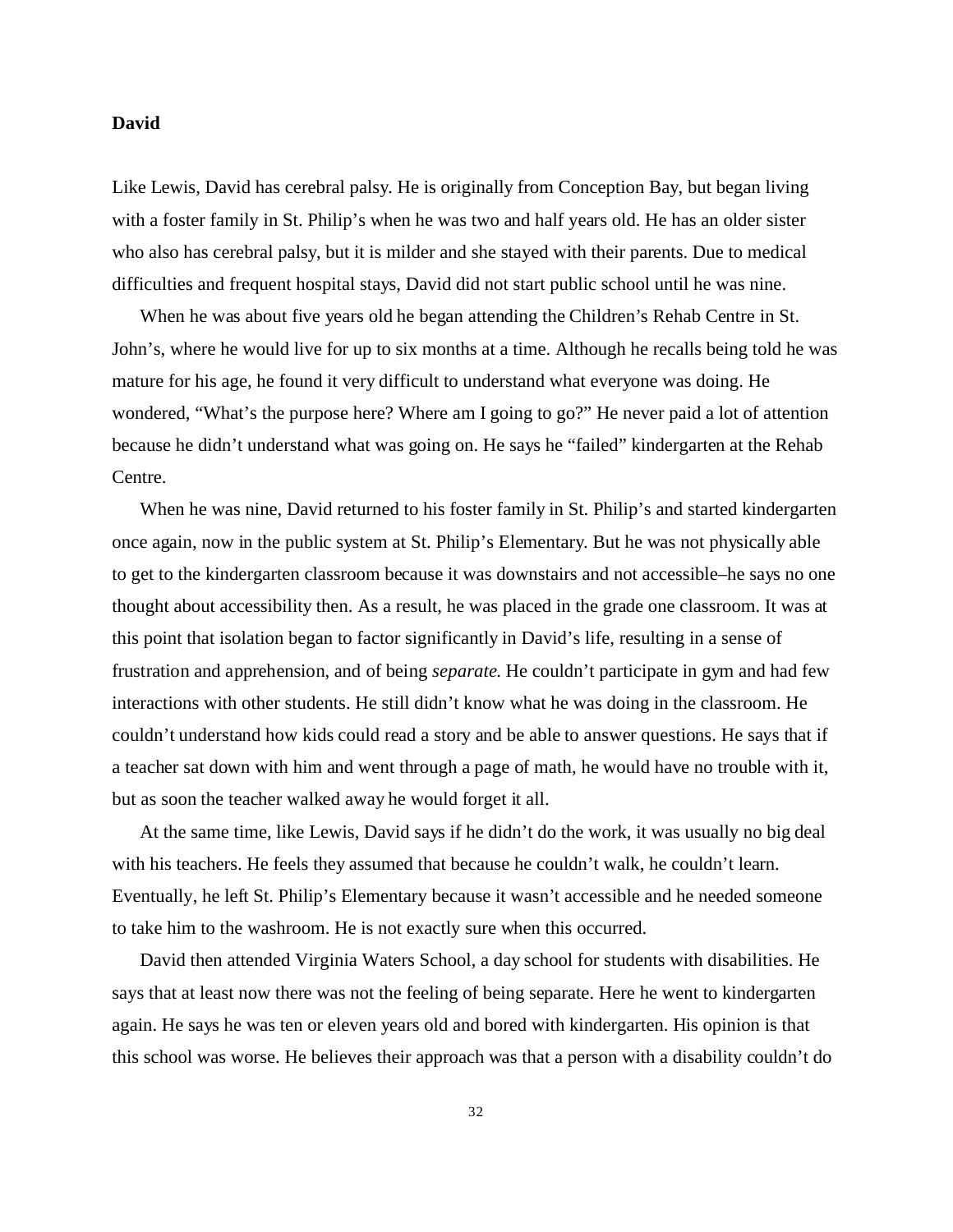academic work. The students had school in the morning, then in the afternoon they did gym, arts and crafts, and went on outings. He was aware the teachers thought the students weren't going to learn anything anyway, which frustrated him.

When David was sixteen a new approach to education found him suddenly integrated into the mainstream at Mount Pearl Central High. At Virginia Waters there had been fifty students; at Mount Pearl there were 1,200. He says he was lost. He had reached about grade six at Virginia Waters, but when he joined the regular system he was tested and found to be at grade four level. He was not put into a regular classroom. Again, he believes they assumed he wasn't going to learn anything, anyway. The teachers did not seem supportive and he felt forgotten. He would try to pay attention, but knew he was behind–by then several grades had been skipped; he recalls drawing pictures in his exercise book during class. The sense of isolation again affected him: he felt socially alone and did not have friends. He says he was unprepared for this school.

He attended Mount Pearl Central High about a year, then left when he was seventeen. Before leaving, a teacher sat down with him and said, "Look, you're seventeen, you can't come back here." He was told he had grade nine equivalency. Although he left not feeling very confident, he began taking night classes. But David knew he would have trouble.

Throughout his life, David has been aware of the perception others have about his ability to learn; this has often worked against him psychologically. When he was at Cabot College he overheard a conversation between a teacher and a staff person at the back of the classroom. They said, "What's he doing here? He's never going to get this." Hearing this made him very angry and he left in tears. He felt there was nowhere else he could go.

A few years ago David was administered a wide range of tests at the Miller Centre. He knew there was something wrong, and the results of the tests confirmed this. He has a memory problem, likely related to the cerebral palsy. He can't multi-task, which means he can't deal with too much information at once. His mind tends to wander onto other things and he forgets things easily. While he is trying to hold onto the memory of one thing, it is not possible for him to understand and retain anything else he's being told. For example, he could not listen to a teacher speak *and* take notes at the same time. This explains why he often got math and geography mixed up and had difficulty organizing his materials.

33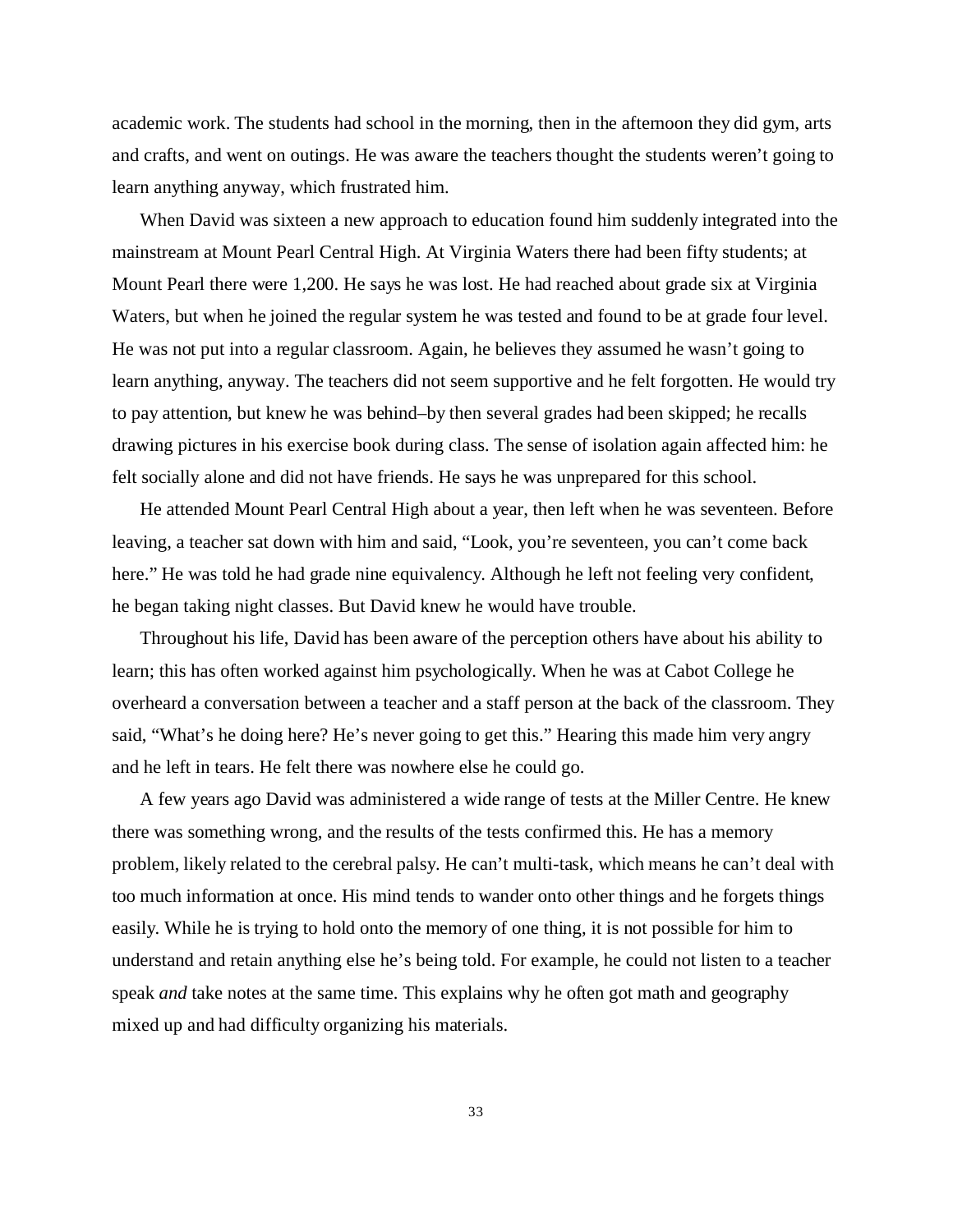Although he suspected what the test results would show, David says they had been "a last hope... there was still hope that maybe, through some miracle, I would get, you know, a reasonable education, and yet they told me it wasn't possible. Now I knew that, but it was like a knife to the heart... Because it was so important to me to *be* something. To do something. I mean I look at people, my next door neighbour, he's got a degree in computers. How could he *ever* understand that, right? And when they told me that, my whole world fell apart."

It has occurred to David that he knows too much about himself. Now he won't go out on a limb anymore and has little confidence about doing something new for the first time. On the other hand, he's learned that he can't work at the same pace as others and he doesn't put himself under the clock as much anymore. But he wonders what to do. He's in his mid-thirties, he's finished with education. Now and then he works. He realized that after a certain point, he would never get any further; it's too complicated and takes too long. "Education, sure it's important and sure I should have it, but it's just not going to happen."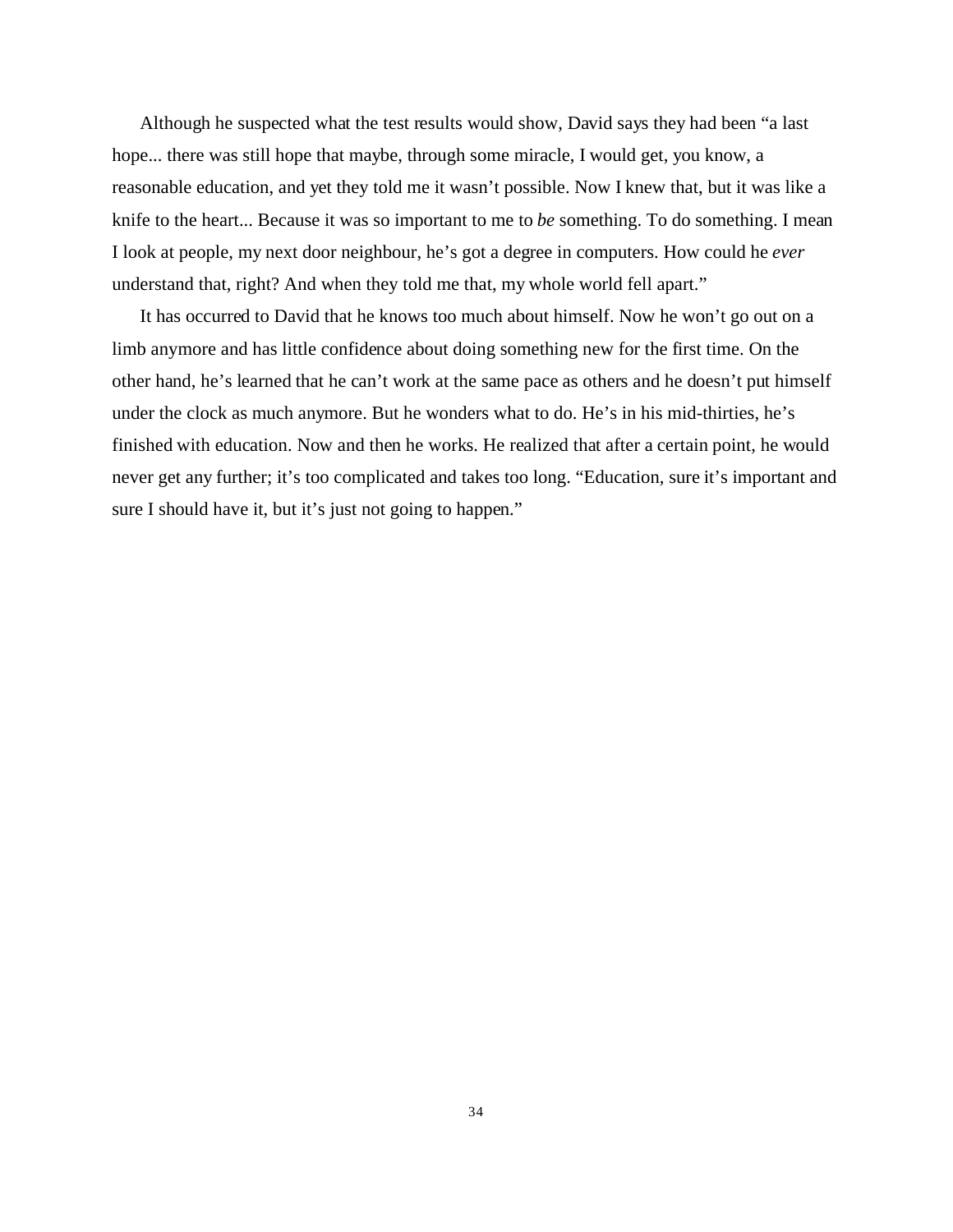#### **Andy**

Andy is sixty years old and differs from the other individuals interviewed in that he does not have, and has never had, any respect for education. As a young boy his family lived just outside town, but when he was eight or nine years old they moved into St. John's where he attended as many as four different schools, both Protestant and Catholic, in as many years. His family moved around a lot, he says, because "that's the way they were, they used to buy property and sell it, that's the way they were." His father was an electrician and worked for United Towns Electric (Light & Power). He had four brothers and one sister, and was the third oldest.

Regarding school, he says, "I went in through the front door and out through the back one... Father used to drop us off at school, and we'd go down to the waterfront down the South Side and go to work long shore." Like Robert and Vince, Andy wanted to work more than he wanted to sit in a classroom. But his story differs in some important ways, largely because his schooling took place fifty years ago, at a time when discipline practices and children's rights were much different than they are today.

Andy began skipping school in the early grades, usually in order to search for work. In grades four and five, he and his brothers would do anything they could get their hands on. They worked for farmers when they still lived out of town. Only his sister attended school. At first his parents were unaware of this, but then the school board—"the government"—came looking for them, wanting to know why the children were not in school. Andy says he got a few beatings for it. Did this make him go to school? "Not likely. Not when the pain stopped."

By grade six Andy had had enough. He attended a day and a half of school, then gave it up altogether. "That was enough." His tone is bitter, disgusted, and proud. He bought the books in the morning and went back in the afternoon. The teacher began asking everyone how old they were, and when he got to Andy, he said, "Andy, how old are you?"

"And I told him and he said, 'Jeez, Andy, you're almost as old as I am,' and I said, 'Fuck you,' and took me books out and sold them."

Did his parents accept his dropping out of school? "No choice. I wasn't going to school." It seems they accepted it as long as he brought in the money. He says that what his father made wasn't much. "Some days down the long shore, made more in two days than me father made in a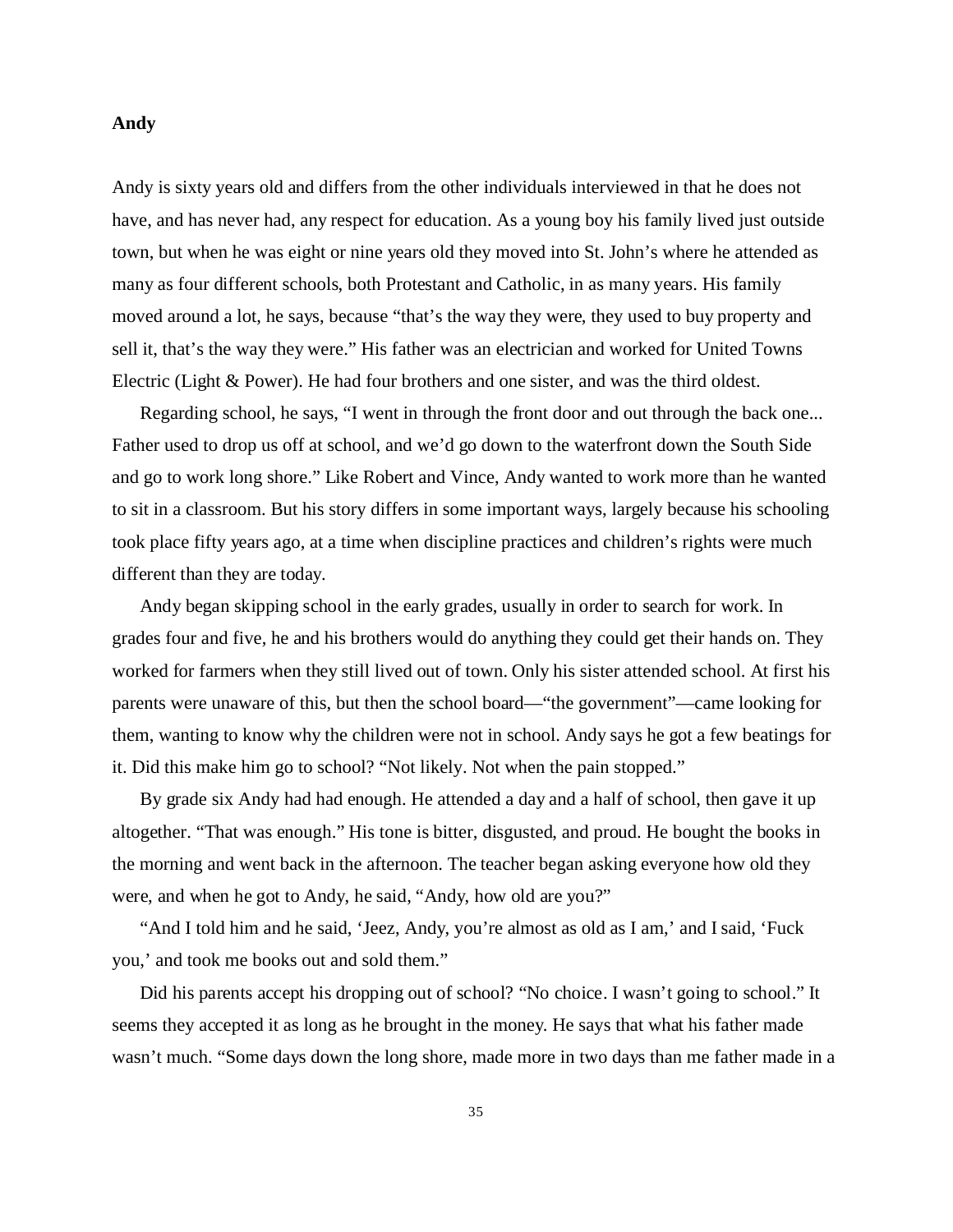week." Children would show up for work in the morning, and, "If you could lift a case of milk from here to there, you were given a badge and put to work." The badge had a number on it that allowed them to get paid. When he and his brothers started working and bringing money home, there were obvious benefits; they could afford to buy special items, like sweet bread. "No luxuries, my ducky, like you got today." He says dessert was usually a slice of bread with a spoon of sugar—or molasses—and a drop of water to hold it together. The children would come home in the evening, chop and bring in the wood, or coal, and lug water a mile and a half.

Andy got married when he was nineteen, in 1961. He and his wife had eight children. Only the two girls finished school; the rest left in grade nine, ten, or eleven. Andy's attitude about them finishing school: "You got your own mind to chose. Just don't come back looking for the handout." Although he didn't encourage them to leave school, he has never seen much good to education. "Nobody wanted to learn. We learned more on the street than we ever learned in school, anyway, because in school you get slapped up 'longside the head or strapped on the hand."

As an adult, Andy worked everywhere: truck driving, taxi companies, 'longshore, fishing, bricklaying, construction, whatever he could get his hands on. When asked if he thinks his not finishing school held him back, he says, "Not a bit. Far from being stupid, pretends I'm stupid."

But there is more to Andy's story than being under-privileged and living in a time when it was easy to leave school in grade six. Like most of those interviewed, he did not like school and as a result did not pay attention. He said his mind wasn't in school. But when asked if they could have improved it, made it more interesting, he says, "How could they? They could only use a big strap and pound the shit out of you every day." Did they do that? "Oh, a good many times." Did he get in trouble a lot? "No, never got in no trouble, just wouldn't do what they told me... shoved you in a closet or they had a big long leather strap, about that long, about that wide and about that thick..." When they were beaten because they didn't do homework, Andy says, "We didn't mind that. Only toughened you up. That only made you hard case, see." Was it easier not to do the work and take the strapping? "That's all, yes."

He tells a story that took place when they still lived out of town. In winter, the young boys stashed their skates out in a field. They would go to school in the morning and in the afternoon, when it had warmed up, they went skating. There were six of them, and they were found out.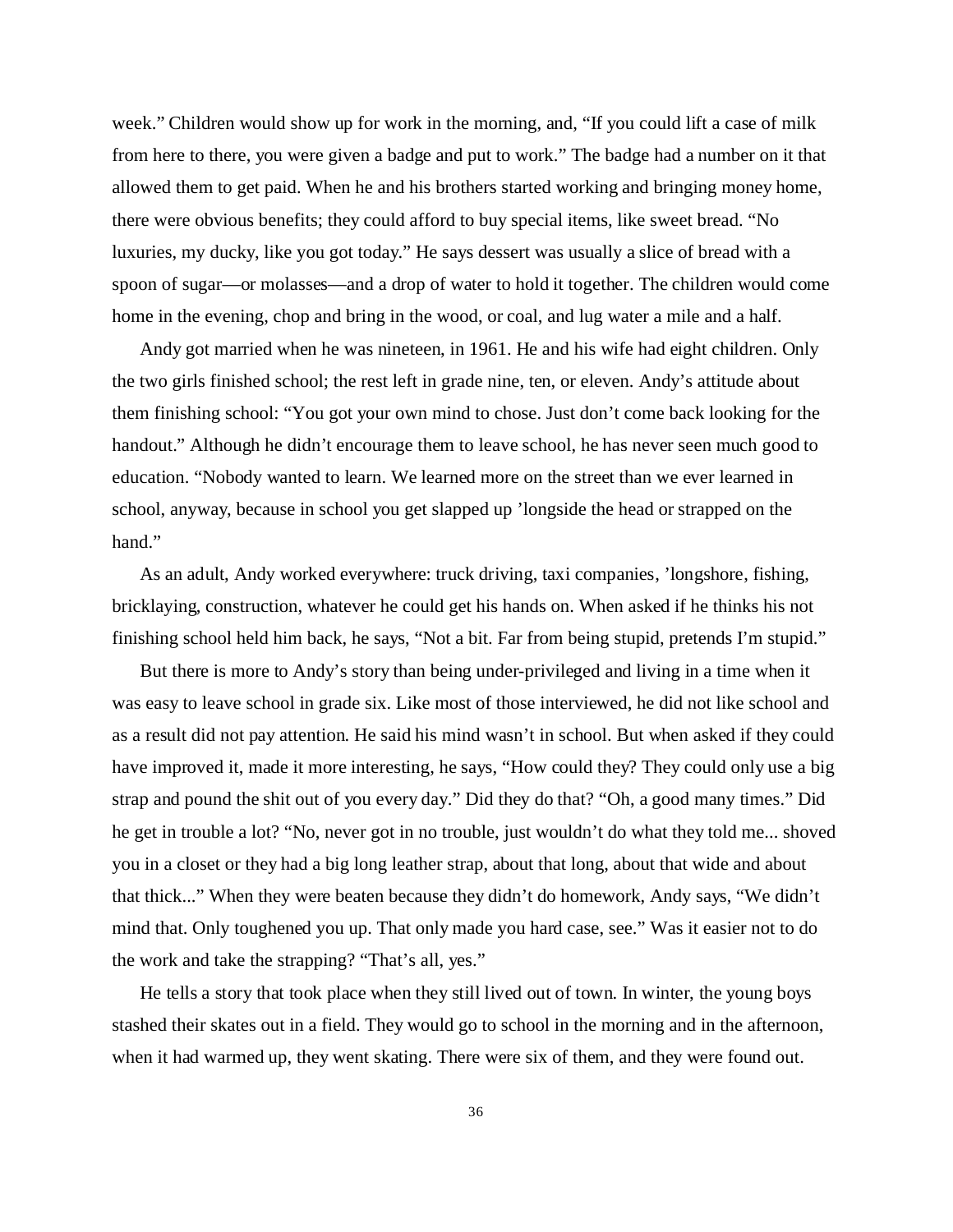The teacher "took us out in the corridor and lined us all up and I guarantee you, the blood is coming out of the hands. Six of us. And the one fellow wouldn't cry, my brother Don. Wouldn't cry, wouldn't give into him. The more he wouldn't cry the more he got strapped. Never did give in first nor last. Never did."

When Andy talks about school and the beatings, he is proud that he "took it" and that the teachers were unable to force him to do work he did not want to do. Understandably, he did not like the teachers and did not appreciate their methods of encouragement. He says he *could* do it, but didn't want to because he was made and told to.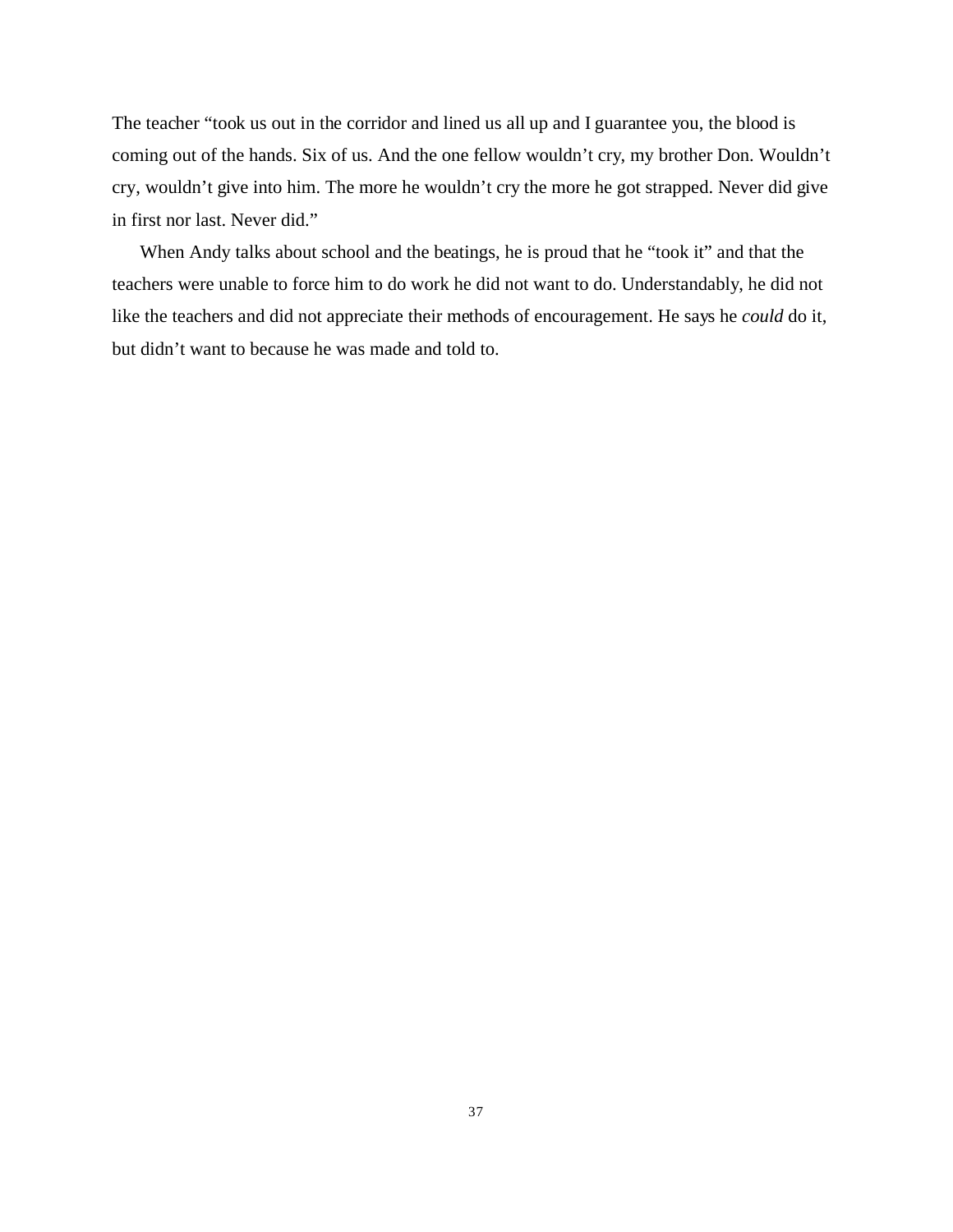### **Teachers on Wheels**

Teachers on Wheels is a registered charity supported by government grants and fund-raising activities. It serve about fifty learners, each matched with a volunteer tutor. In most cases the tutor visits the client's home, but it is not uncommon for sessions to take place at the tutor's home or a neutral location such as a library or the Teachers on Wheels' office. The program services St. John's and surrounding areas and there is no fee. The arrangement is made to suit learners' schedules, since many are shift workers and/or have childcare problems. Participation usually lasts about one year, with one to two sessions per year, thirty hours per week. According to Tom Dawe, executive director, most clients tend to keep their participation quiet, which the program respects. A certain level of secrecy is not uncommon, although the more extreme cases are those where a learner keeps the fact of his/her participation from family members. At times, Tom says that he feels he is in some kind of spy movie, with arrangements for phone calls from learners set for particular times, and from pay phones.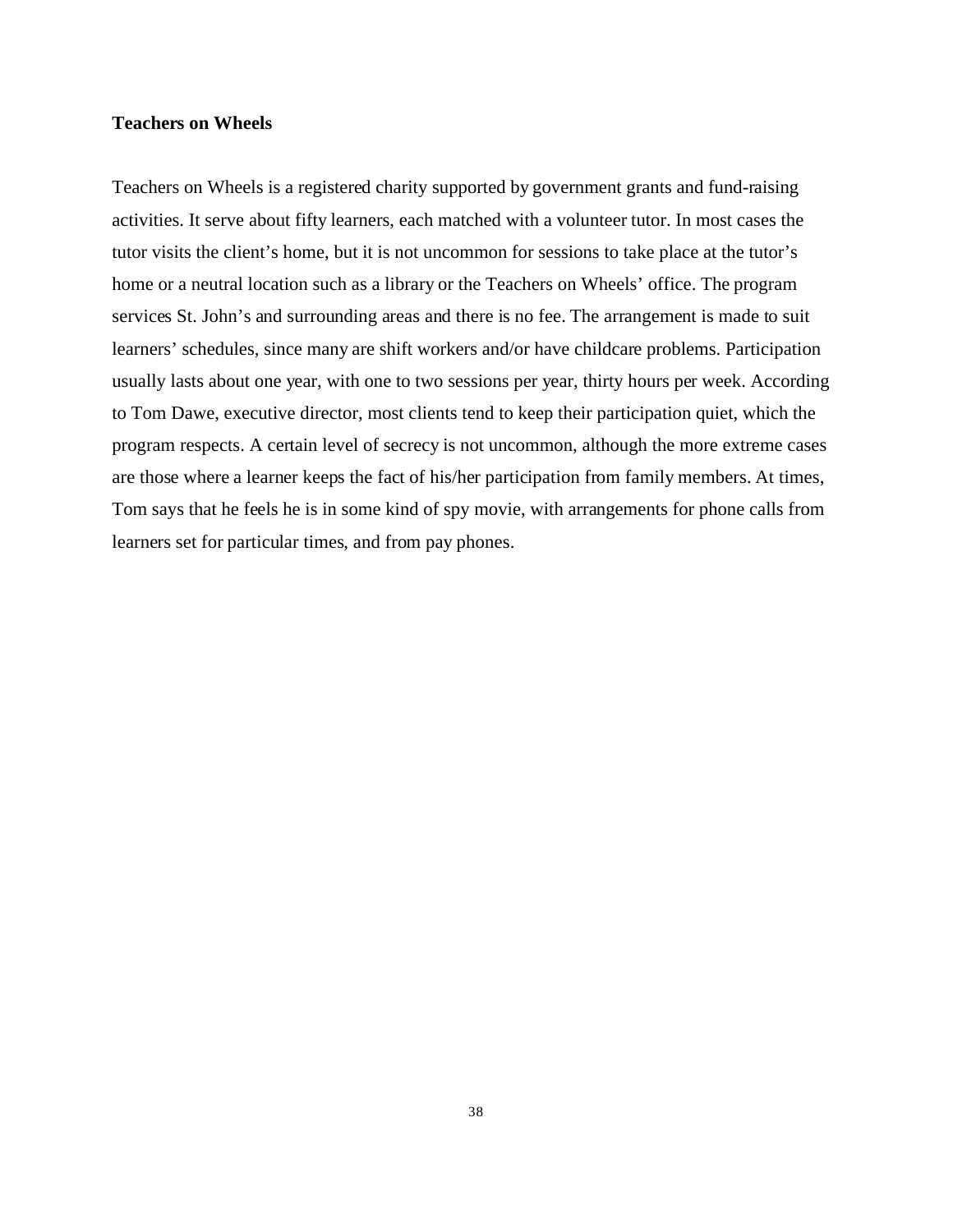### **Discussion**

Earning a wage seems to have played a major role during Robert's, Vince's and Andy's early years. While their parents respected education they, perhaps understandably, had a greater respect for money. This is particularly true in the case of Andy, whose contribution to the family income seems to have had a significant impact on his family's quality of life. Indeed, as long as he and his brothers were bringing home money, their dropping out of school was accepted.

The sense of having been "pushed through" the system was also paramount. This would have obvious disadvantages; the further behind one got the more difficult it would be to catch up; eventually, perhaps, it would be impossible. It is interesting that for most, there was an obvious awareness of this taking place, both now, in retrospect, as well as at the time. This was particularly true for Lewis and David. Their sense of being pushed along, of always being behind, of being, eventually, marginalised, seems to have resulted in frustration and despair for David, and certainly in a lack of confidence for both. This was also true for Tom, whose failure to keep up lowered his confidence level. Lack of confidence, combined with a sense of isolation, would, in turn, have aggravated the situation for all these individuals. Disinterest appears to have ultimately, if not initially, played a major role.

Clearly in the case of four of these individuals, and possibly for the remaining two, a disability of some kind put them at a disadvantage from the start: for Robert, it was a vision problem; for Tom, ADHD; and for both David and Lewis, a serious learning disability. Unfortunately for Robert and Tom, these handicaps went undiagnosed until adulthood; had they been recognized in boyhood it is possible they may have had access to more appropriate schooling and their lives may have taken different paths. This is particularly true for Tom, who clearly had greater success at learning when the program suited his needs. Yet even for David, the true nature of his learning disability went undiagnosed for so long–until he was an adult–that he was at a constant disadvantage, both emotionally and academically. He was shuffled between two widely different school systems: in the public system he was isolated and forgotten, and expectations were minimal; at the Rehab Centre and Virginia Waters School, although he had a greater sense of belonging, he was equally frustrated by their low expectations. In both systems,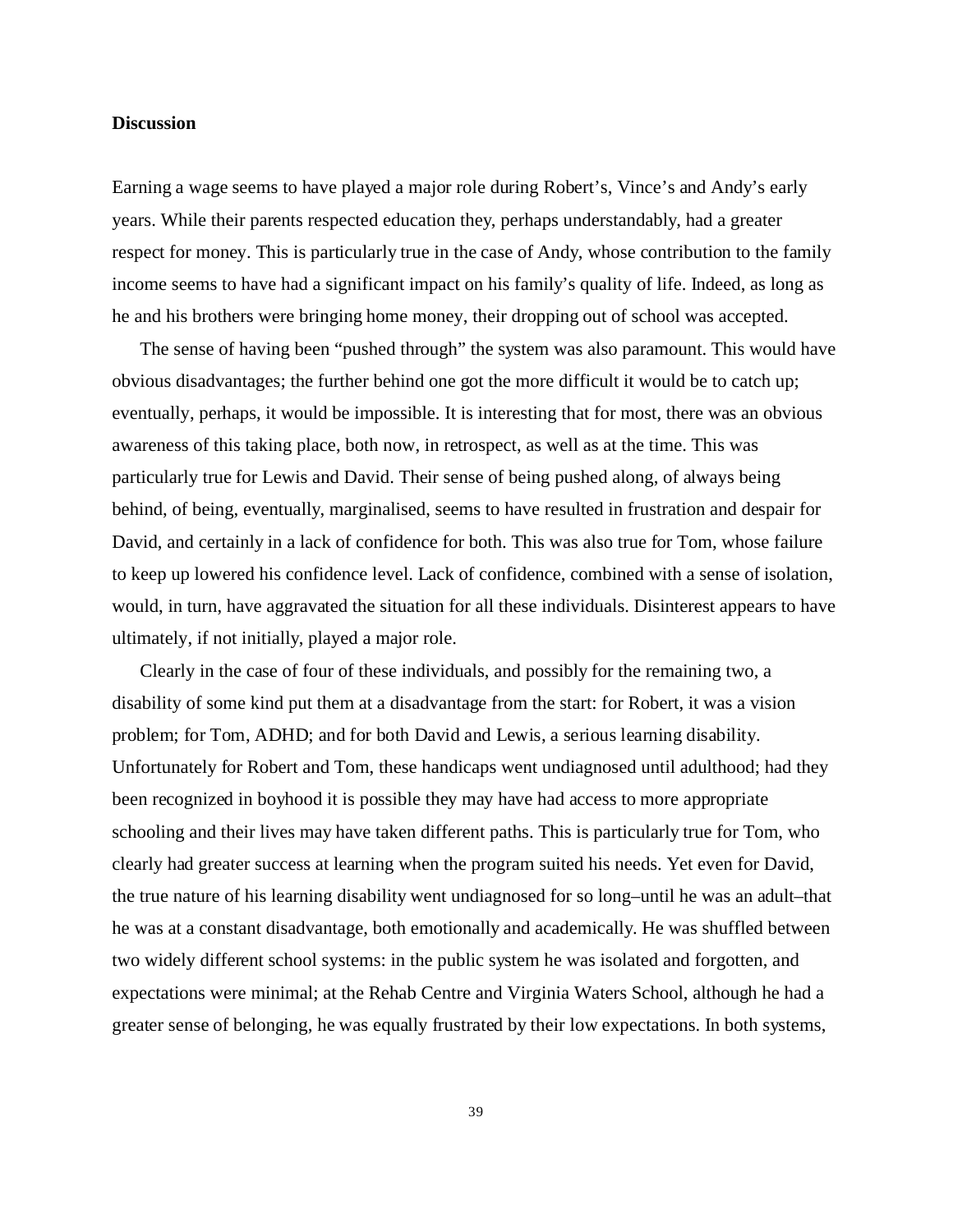it was assumed his physical disability translated into a mental disability. This was also true for Lewis.

With the exception of Lewis and Tom, the men interviewed seem to have experienced a certain amount of parental ambivalence regarding education. Many of the parents did not complete high school, which may have been a disadvantage both in terms of role modelling and the fact that the parents may have lacked the skills to help a child struggling with homework. Although there was no evidence of discouragement or opposition to education by family members, the experience of Tom Dawe shows that situations do exist in which adult learners conceal the fact of their upgrading from family members and/or neighbours. Such secrecy could result for a number of reasons, including embarrassment, lack of confidence, the possibility that family members are not aware of a literacy issue, as well as the possibility that family members actually oppose the upgrading.

Andy's story differs from the others in that his response to school was not one of frustration borne of a sense of unbelonging, or that he could not "figure it out." Andy did not want to figure it out or belong. He attended school at a time when there was a great deal of freedom in the implementation of corporal punishment by teachers. For Andy, this punishment, although meant to encourage him to do school work, accomplished the opposite. Andy, at twelve years of age, would not be forced into anything. He hated his teachers. Even today, he has a fierce disdain of education in general.

All six individuals interviewed were men. This was not intentional, but it is interesting to note that for at least two of these, the sisters (and/or daughters) did complete school whereas the brothers (and/or sons) did not. This may be due in part to a lack of job opportunities for girls, and in part to a difference in attitude towards girls.

In most cases, there does not appear to have been a single, overriding barrier to the attainment of literacy skills, but a combination of influences, both situational and personal. With Robert, for example, an undiagnosed vision problem, the attraction and opportunity to work, and a certain amount of ambivalence by school, family and the community at large resulted in poor performance. As an adult, he was able to conceal his inability to read, although it cost him in terms of frustration and lack of confidence. He is now faced with the additional challenge of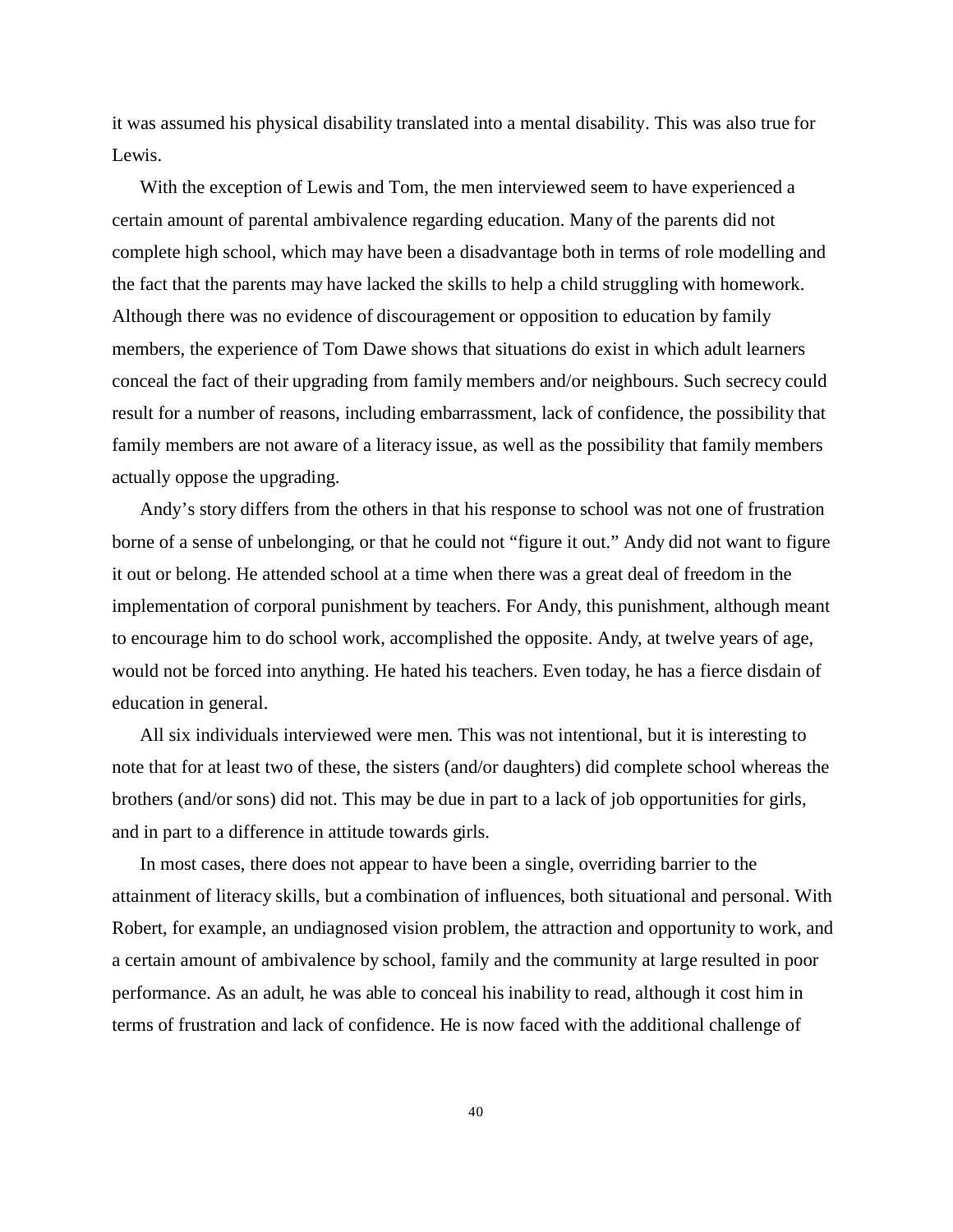physical pain and discomfort, and the dulling effects of pain medication, both of which, he says, interfere with his studies at Rabbittown.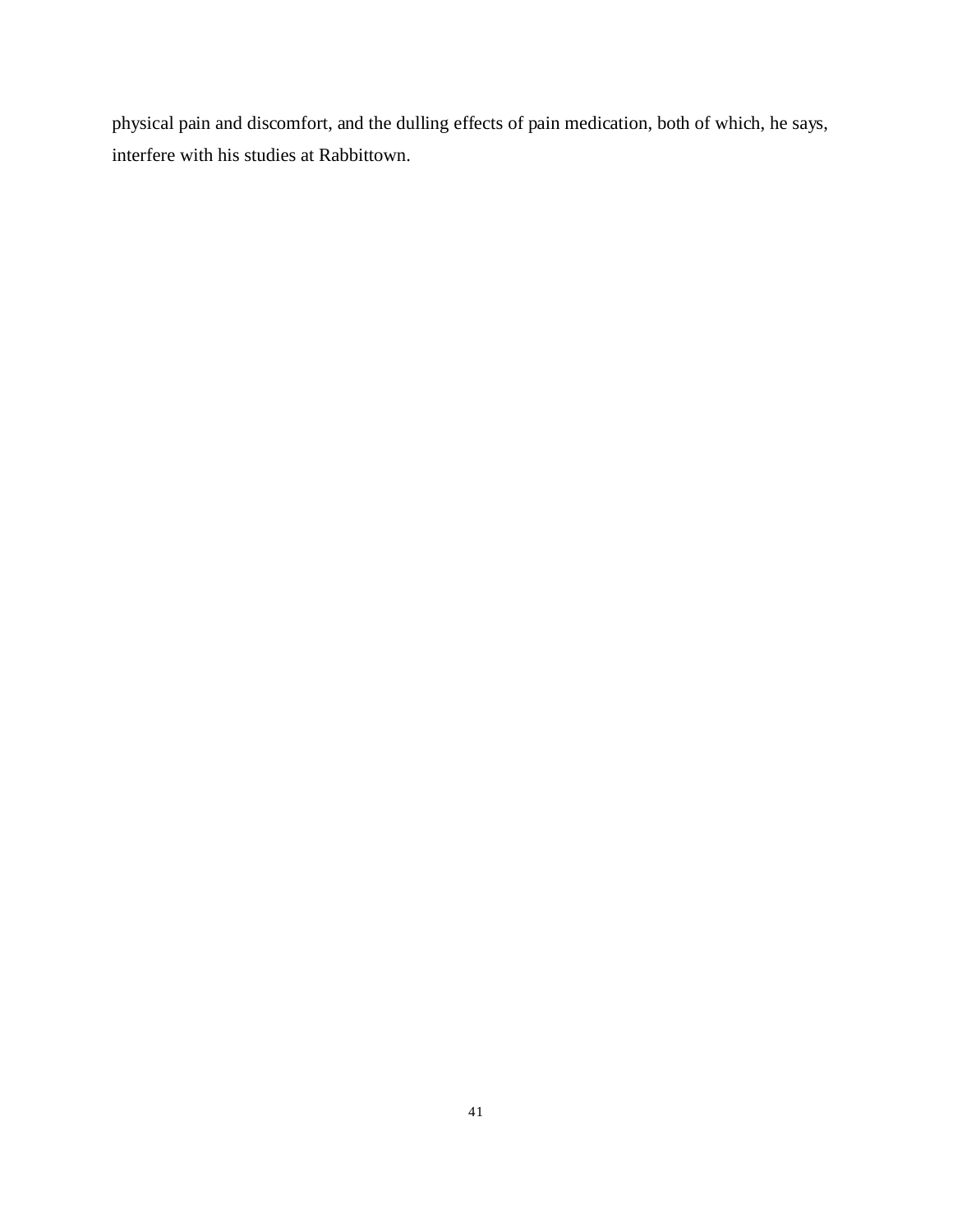*Pushed Through and Second Chances: Stories About the Right to Read*

Ed Kavanagh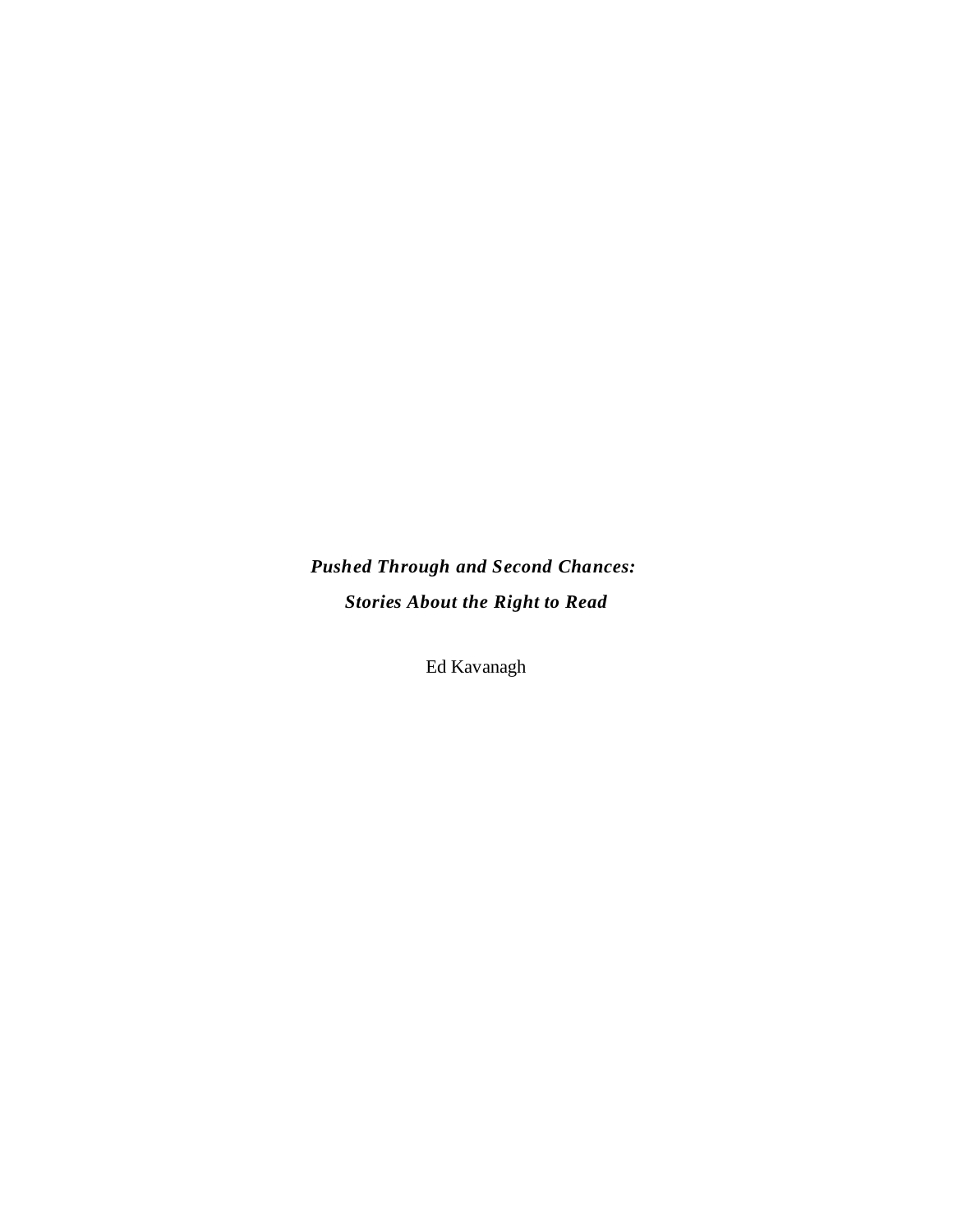*Pushed Through and Second Chances: Stories About the Right to Read* was first presented by the 'Longside Players at the Arts and Culture Centre's Basement Theatre from November 12 to November 15, 2003, with the following cast in multiple roles:

> Roger Fowler Jenny Gear Ed Kavanagh Susan Kent

Written and directed by Ed Kavanagh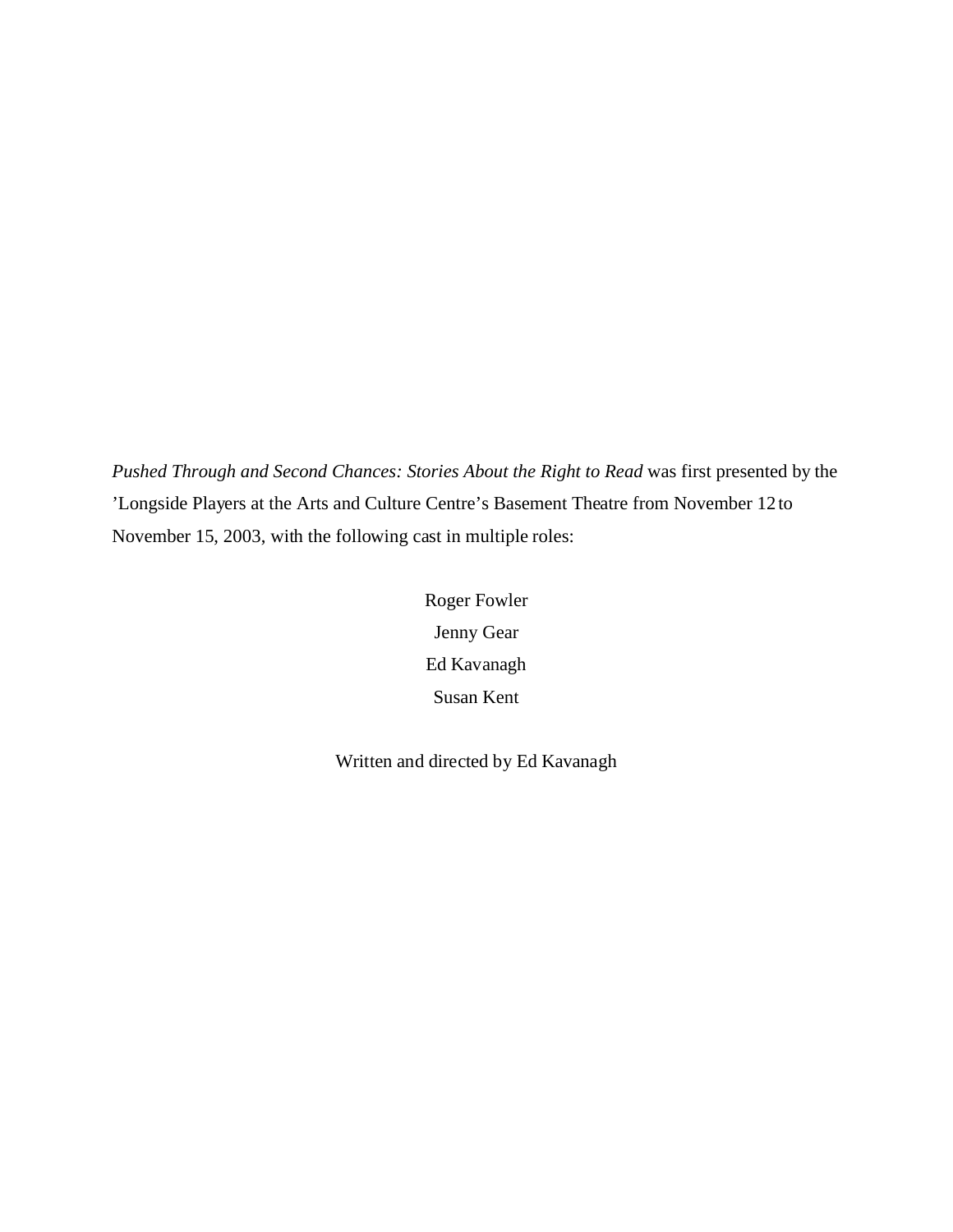# **BOB and PAUL**

### Scene One

(*Paul enters and, glancing nervously over his shoulder, moves to the telephone. Finally, he picks up the phone and carefully dials. Bob, on the other side of the stage, enters and picks up.*)

**Bob:** Yeah? **Paul:** (*under his breath*) Bob, it's me. **Bob:** Hello, you. Who are you? **Paul:** It's *me*—Paul. **Bob:** Hey. Listen, you gotta speak up. I think we got a bum line. **Paul:** Okay. **Bob:** What? **Paul:** (*louder*) I said okay. I'll speak up. (*He glances over his shoulder.*) Listen, we still on for tomorrow? **Bob:** Hang on. Let me check. We are. Two o'clock. But I'm not going there, right? Paul: No, no. You don't need to come here. I'll go there. **Bob:** Fine by me. Saves me a trip. You got the stuff? **Paul:** Yeah. Well, some of it. **Bob:** Some of it? Some of it is not good, Paul. We've discussed this. I need all of it. **Paul:** I know— **Bob:** I mean, you've had a week. **Janey:** (*offstage*) Paul, who are you talking to? **Paul:** Ah, nobody. (*Janey enters.*) **Janey:** Nobody? **Paul:** (*flustered*) Just a . . . a telemarketer. **Janey:** Funny. I never heard the phone ring. (*Wryly.*) What'd you do—call them?

**Paul:** No, no. The phone rang. I guess it just rang . . . softly.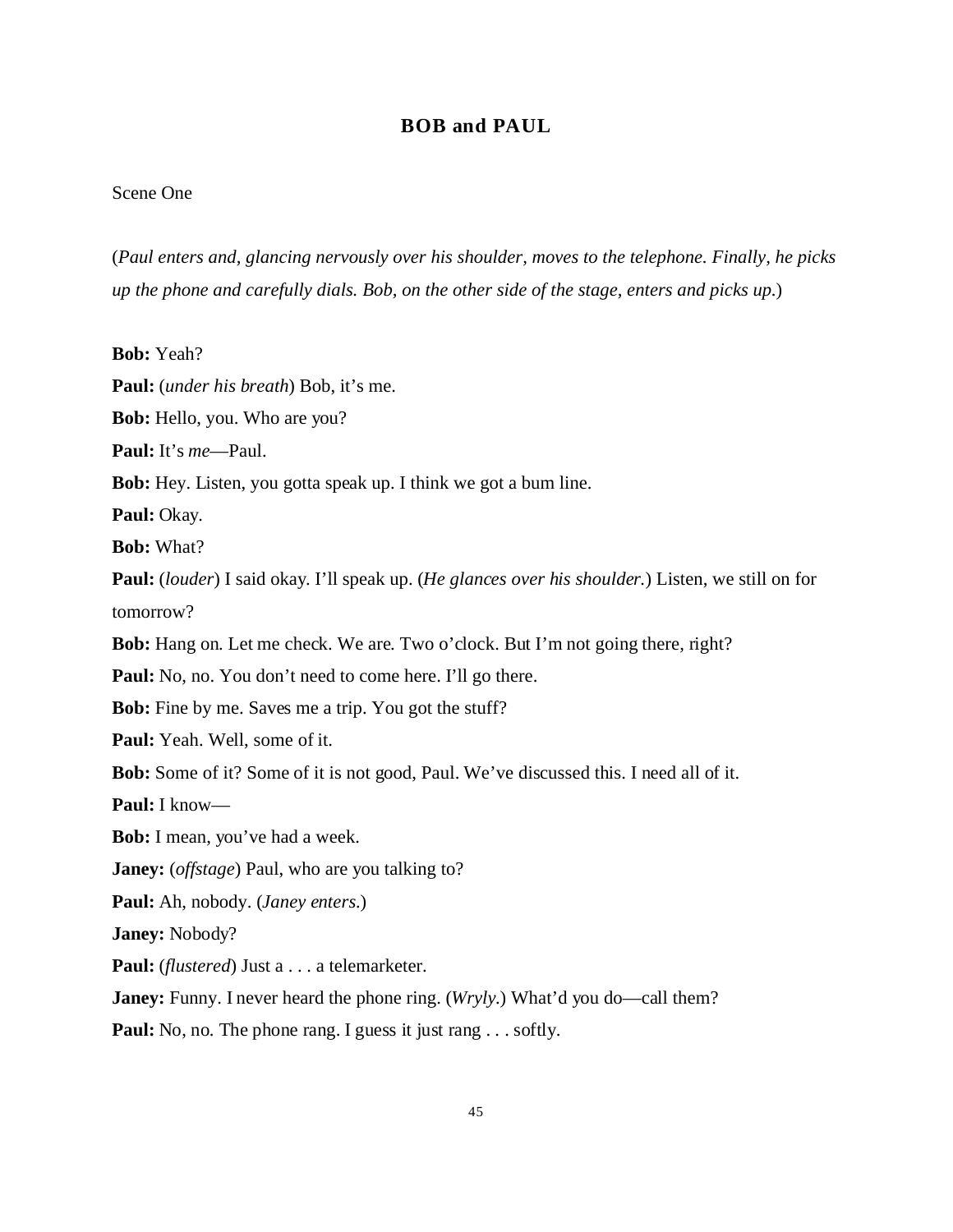**Janey:** (*Looking at him like he's got ten heads*.) Okay. (*She grabs the phone out of his hand and speaks into it*.) Whatever it is we can't afford it. (*She hands the phone back to Paul.*) Hurry up. Supper's nearly ready. (*She exits.*) **Paul:** (*to Bob*) You still there? **Bob:** What was that all about? **Paul:** Oh, just Janey kidding around. She's a real little . . . kidder arounder. So tomorrow at two? **Bob:** Tomorrow at two. See you then. **Paul:** See you then. (*Paul hangs up and exits.*)

(*End of Scene One*)

### **Scene Two**

(*Paul is waiting at Bob's house. He picks up some papers from the desk and looks at them. Bob enters.*)

**Bob:** So you made it.

**Paul:** I did.

**Bob:** Great. Let's have a look. (*Paul opens his briefcase and takes out an exercise book. He hands it to Bob who begins marking it*.) Uh-huh. Not too bad. (*Wryly.*) Would have been better if you'd done the *whole thing* like I asked you. And the comprehension . . . ? Uh-huh. (*He hands it back to Paul.*) That's the idea.

**Paul:** I can feel I'm getting a bit better.

**Bob:** You are. (*Pause.*) You could be getting a lot better, though.

**Paul:** Well, I don't have a whole lot of time, right.

**Bob:** Why is that? I mean you're still on disability?

Paul: Oh yeah. But there's always stuff I got to do. Stuff around the house. Groceries. Little

jobs. It's no trouble to fill out the day. But I hits the books whenever I gets a chance.

**Bob:** Whenever you get a chance?

**Paul:** Yeah.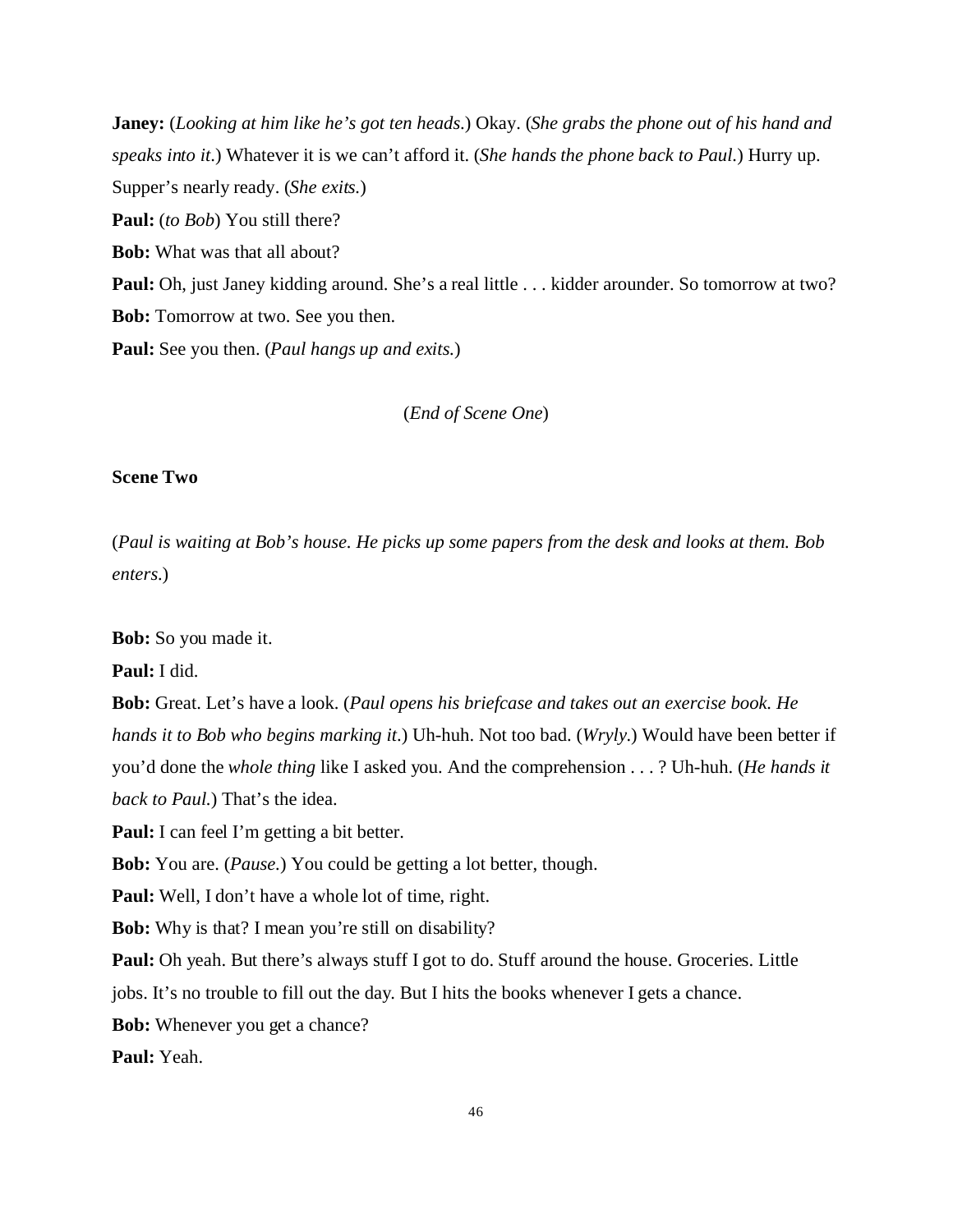**Bob:** (*pause*) How long you been studying with me now?

**Paul:** A couple of months.

**Bob:** Sounds about right. (*Pause.*) Listen, this is none of my business, so you can tell me to, you know, give it a rest if you want . . . but . . .

**Paul:** What?

**Bob:** Your . . . wife.

**Paul:** We're not married—not yet. Maybe next year if we can find a few bucks. Her name's Janey.

**Bob:** Janey. She ever help you with your assignments?

**Paul:** Oh yeah. The scattered time. I mean she's busy too, right. She works at the Co-op. (*Bob nods. The negative implication finally strikes Paul.*) Hey, hang on now. That's *my* work. She never done it for me if that's what you thinks.

**Bob:** No, no. I don't think that. I mean, what'd be the point of that?

**Paul:** No point. I'm doing this because *I* want to. Because I want to get ahead.

**Bob:** I know. (*Pause.*) Is that what Janey wants?

**Paul:** I don't get you.

**Bob:** Does *Janey* want you to get ahead? Improve your reading?

**Paul:** (*flustered*) Of course she do. Why wouldn't she?

**Bob:** (*shrugging*) I don't know. I really don't know that. (*Pause.*) Is there any particular reason why we never have class at your house? I mean, that's how this service is set up. Most of my other students—I go to their places.

**Paul:** No. No reason. It's just that our place is always so cluttered—you'd never find a place to sit down. And I like to get out—get some fresh air.

**Bob:** Well, I'm all for fresh air. But . . . you know, your upgrading, your ABE—sometimes I get the impression it's just our little secret.

**Paul:** What? Don't be so fool—

**Bob:** I've been at this racket a long time, Paul. Seen it lots of times before. Usually it's someone who's got a job—but they're keeping the upgrading from their employer. Worried they're going to get fired if they're found out. Sometimes it's someone keeping it from a family member. Maybe they're embarrassed. But sometimes . . . sometimes it's because they know the family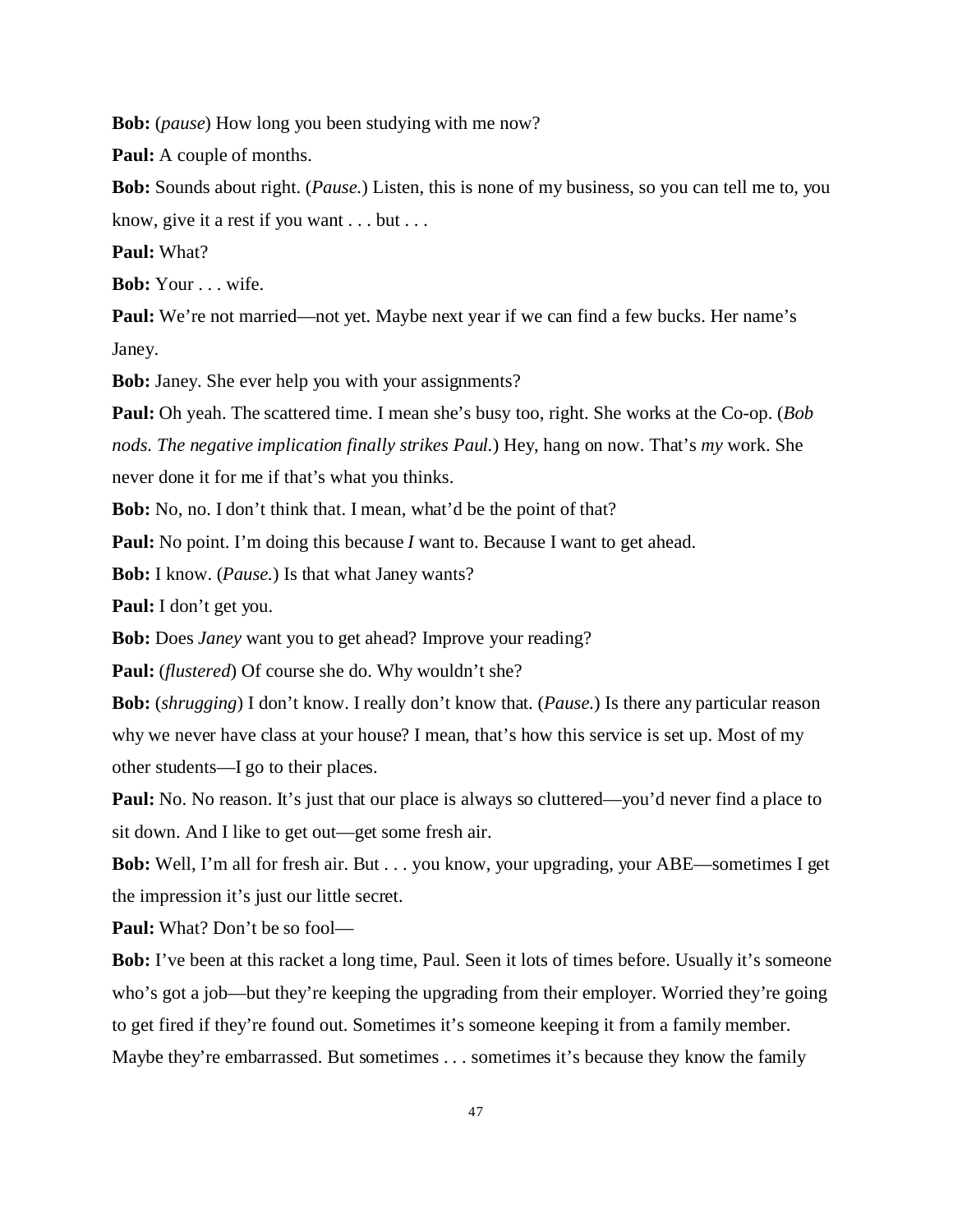member wouldn't like it. Wouldn't approve. I could never understand that—why someone would be like that. You got any theories?

## **Paul:** No.

**Bob:** Maybe they're worried their partner will show them up. Get too grand. Or maybe they think their partner won't be interested in them anymore—you know, once their prospects are looking a little brighter. I don't know.

**Paul:** Me either. Look, that's got nothing to do with me. Are we doing any work today? **Bob:** In a minute. I just want you to know something. If you're really serious about improving your education—and I think you are—you can't do it by yourself. In secret. You're going to need some support.

**Paul:** I've got plenty of support.

**Bob:** You're going to need to convince anyone who might need convincing that this is a good thing—for everyone.

**Paul:** I don't know why you're talking to me about this.

**Bob:** All right. If you say so. Okay, let's have a look at this essay.

### (*End of Scene Two*)

## **Scene Three**

(*Paul is at home. He is holding a book and looking very thoughtful. Janey enters.*)

**Janey:** You want anything? **Paul:** No thanks. **Janey:** (*sensing something in his tone*) You okay? **Paul:** Yeah. (*Pause.*) No. (*Janey sits next to him.*) There's something I've got to tell you.

(*Slow blackout. End of scene.*)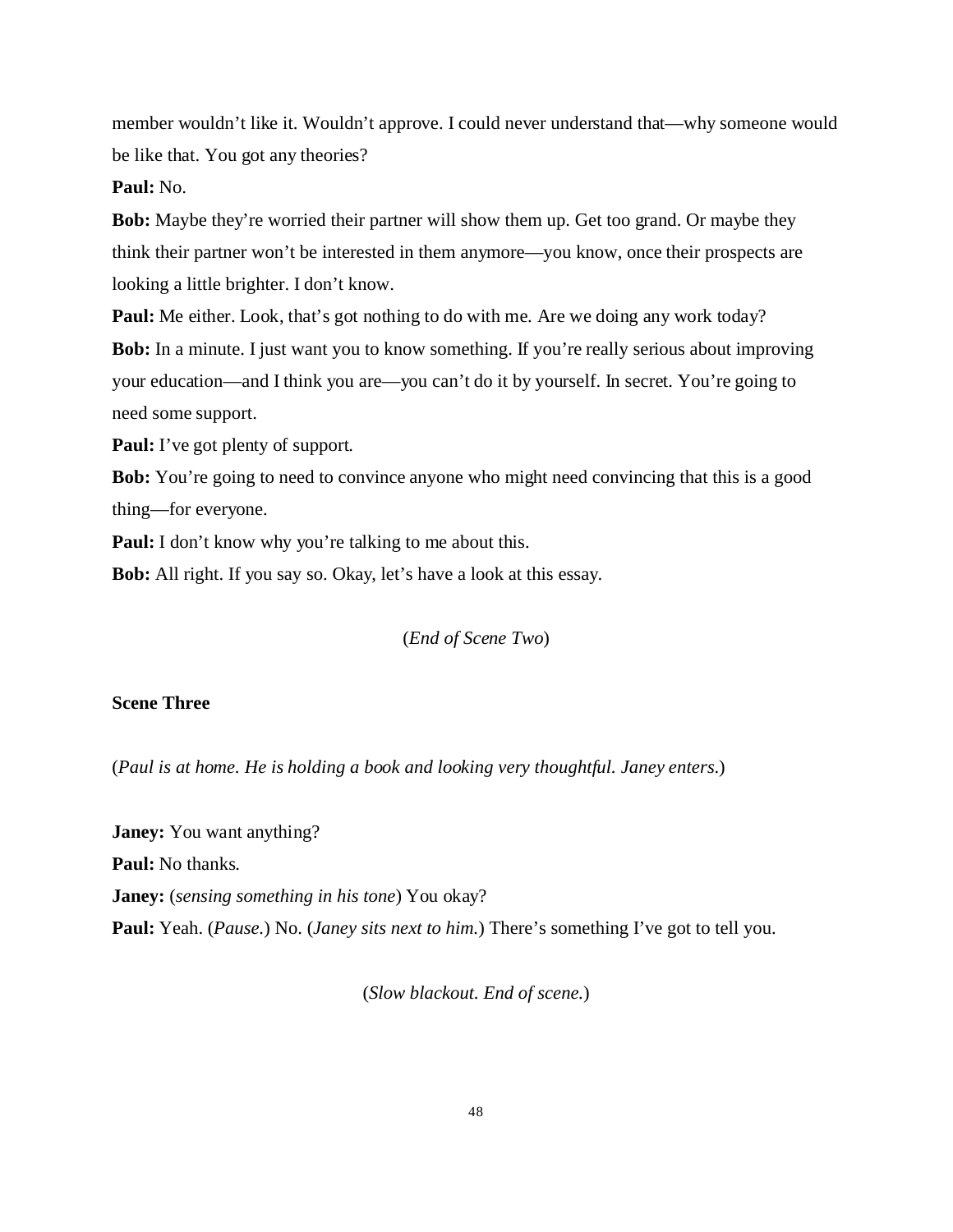## **MARGARET'S STORY**

**Narrator:** There used to be an old TV show called *The Naked City.* I remember seeing re-runs when I was a kid. It was shot in black and white and it took place in New York City. As it opened, the camera would pan along high-rises and streets clogged with cars and people, and the announcer would say—

**Announcer:** (*offstage and in a deep announcer-type voice*) There are a million stories in the Naked City. This is one of them.

**Narrator:** Anyway, I've often thought about that. A million stories in the Naked City. I'd say the same thing is true for any city—any place, really. A million stories. And they're not always the kind you find in newspapers. Not always. (*Narrator picks up a newspaper and begins to read. Enter Man who sits next to her. He begins to surreptitiously read the paper. Narrator becomes irritated and attempts to shield the paper. Finally, Man becomes immersed in a story and can't contain himself.*)

**Man:** (*taking the paper from Narrator*) Get a load of this. It says here that nearly 50 percent of Newfoundlanders and Labradorians are functionally illiterate. Can you believe that? *Fifty* percent.

**Narrator:** It does seem a tad high.

**Man:** (*jabbing a finger at the paper*) You know what that is? That's a crime, that's what that is. (*Man heads offstage mumbling to himself.*)

**Narrator:** (*calling after him*) Ah, excuse me: my paper.

**Man:** (*handing it back to her*) A crime. (*Exits.*)

**Narrator:** A crime. Now that's an interesting concept. Because if illiteracy really is a crime, then it begs the question: Who is the criminal? The government?

**Government Guy:** Hey, education is a *top* priority. Do you know how much of your tax dollar goes to education? And don't even get me started on health care. (*Exits.*)

Narrator: Yeah, yeah. Pretty scary, I'm sure. Now let me see. Teachers?

**Teacher:** Listen here, Miss Know-it-all. Give me a break. You try standing up in front of a bunch of saucy, foul-mouthed, hormone-crazed kids for five or six hours every day. Let me tell you something: It ain't pretty. (*He storms off.*)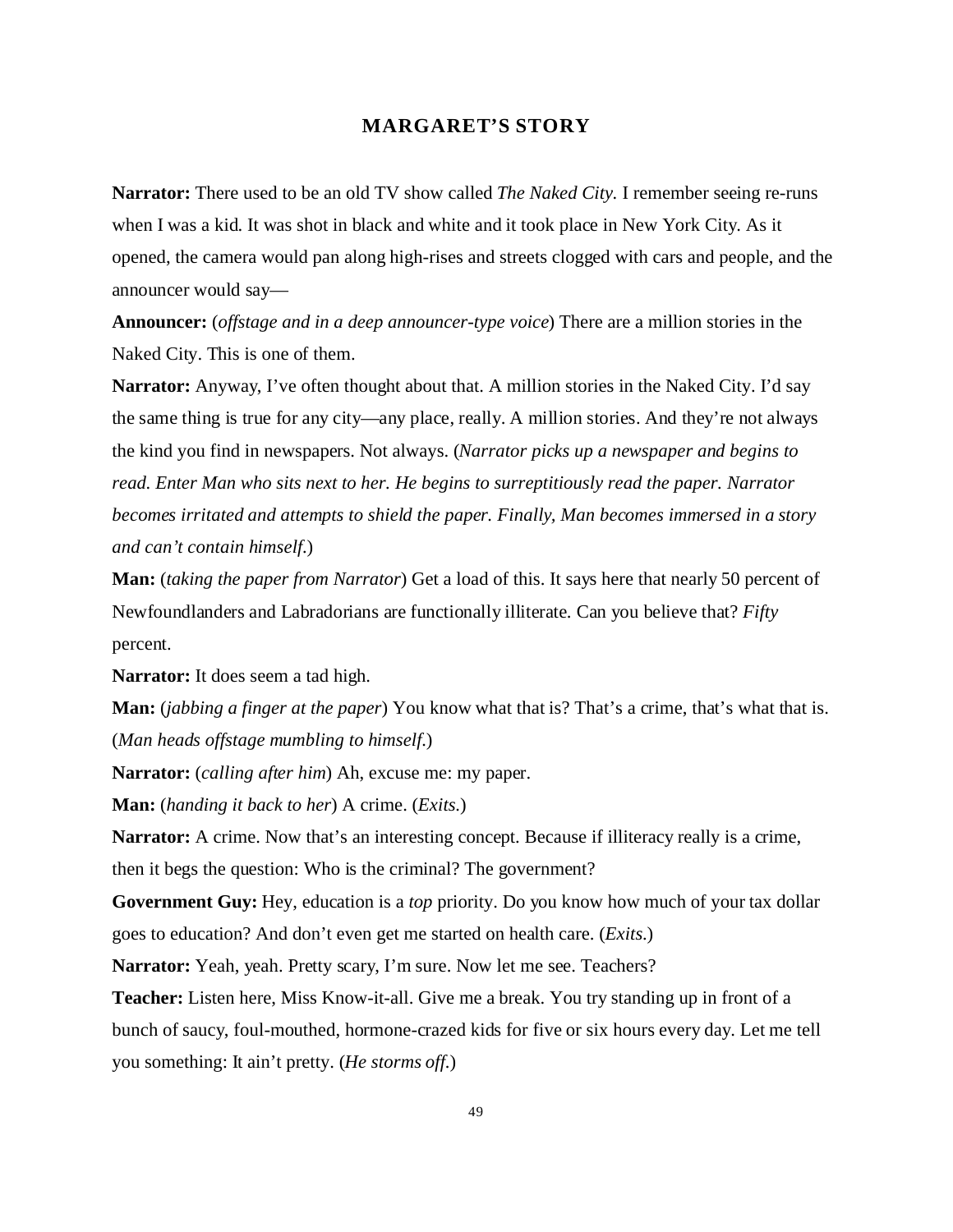**Narrator:** (*calling after him*) Ah, excuse me. "Isn't" pretty is the proper construction, I believe. "Isn't."

**Teacher:** (*sticking his head around the backdrop*) Stuff it. I've got classes to prepare.

**Narrator:** Charming, I'm sure. Now let me see: government, teachers . . . Well, maybe it's the students themselves.

(*Margaret enters and takes a seat at a table. She busies herself studying.*) **Narrator:** (*excited*) Maybe it's like an Agatha Christie novel where the criminal is the person you'd least expect. (*Margaret looks up.*) **Margaret:** Who are you?

(*Law Clerk enters with a lawyer's gown.*)

**Law Clerk:** (*passing Narrator the gown*) She's a lawyer.

**Margaret:** What?

**Law Clerk:** A lawyer. There's a rumour circulating that a crime has been committed. (*Leading Margaret centre.*) Have a seat please. Raise your right hand; left on the book. (*Margaret does so.*) Thank you.

**Lawyer:** We'd like to have a few words with you. (*To Margaret.*) Name?

**Margaret:** (*slightly bewildered*) Margaret Miller.

**Lawyer:** Age?

**Margaret:** (*offended*) None of your business.

(*Judge enters.*)

**Lawyer:** (*to Judge*) Your Honour . . .

**Judge:** Sorry. Overruled. Smacks of sexism.

**Lawyer:** Your Honour, the age of this person may very well have a bearing on the case.

**Margaret:** Case? What case? (*Looks to Lawyer.*) What's going on?

**Lawyer:** (*to Judge*) Surely, you would agree that things in our fair province are different now

than they were, say, 20 or 30 years ago.

**Judge:** Hmm. (*To Margaret.*) You will answer the question.

**Margaret:** (*sighing*) Well, if it's that important to you, I'm 40. Jeez.

**Lawyer:** Forty? I must say, you're remarkably well kept for your age.

**Judge:** May we continue?

**Margaret:** (*exasperated*) Continue what?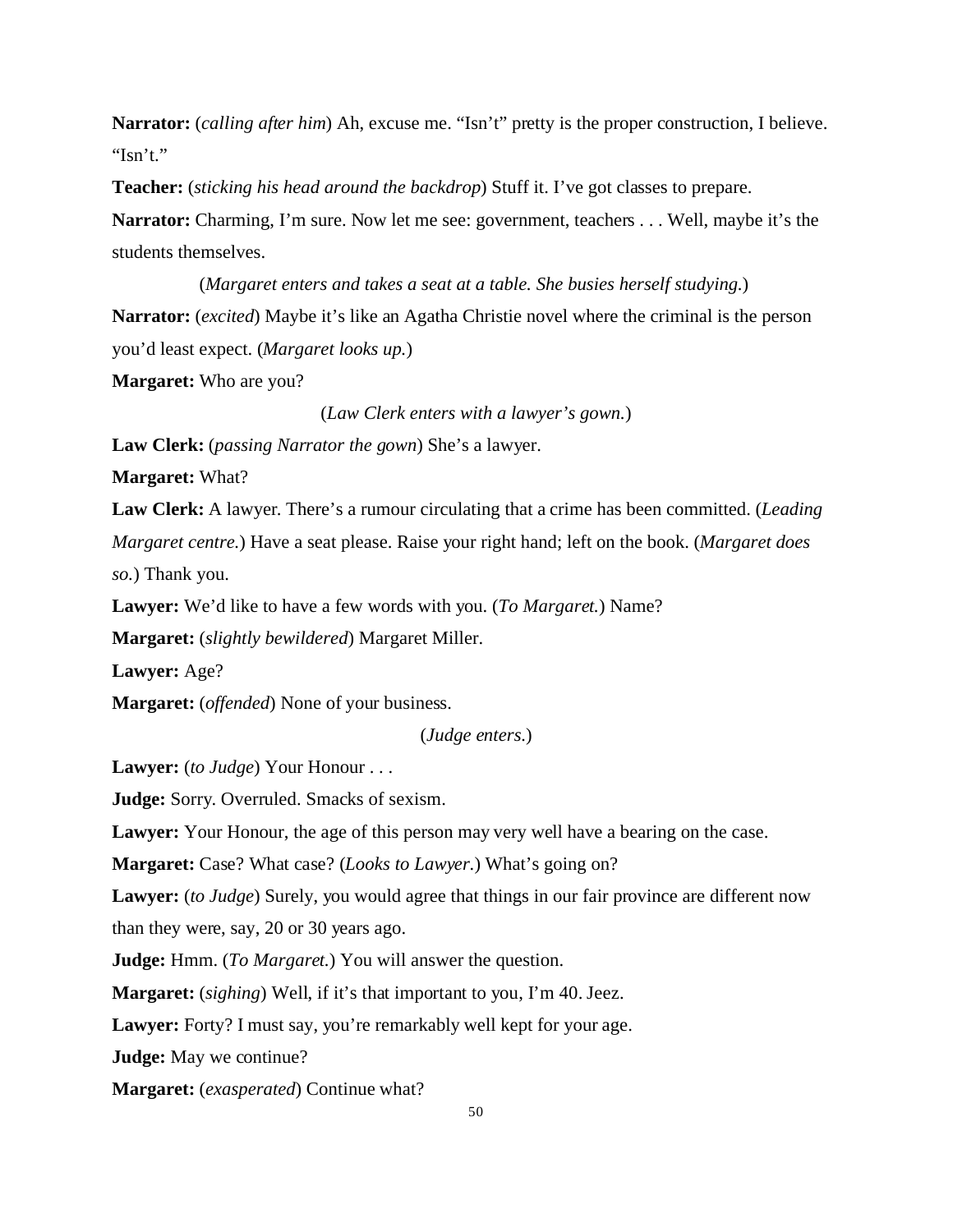**Judge:** Your story. I want—(*He gestures around the theatre.*) *we* want—to see if there's a crime connected with your story.

**Margaret:** *My* story?

**Judge:** Well, not your *whole story*. I mean we have to be practical. We're interested in your ... illiteracy.

**Margaret:** Oh. I see. Well, in some ways my illiteracy *is* my whole story. (*Pause.*) Strange. No one was ever interested before. Well, not until I came back to school . . . until I came here.

**Lawyer:** Which was?

**Margaret:** About a year ago.

**Lawyer:** And you were born in 1963?

**Margaret:** I was.

**Lawyer:** Where did you grow up?

**Margaret:** In foster homes.

**Judge:** What led to that?

**Margaret:** I don't know. My father died when I was just a baby or a toddler. Maybe that had something to do with it. Anyway, there were six of us and we were all put into foster care.

**Lawyer:** Many different homes? Or just the one?

**Margaret:** I was in the same home from when I was about four to when I was sixteen. I can't remember where I was before that. I was told I was in different homes.

**Lawyer:** Haven't you asked your mother?

**Margaret:** No. I guess I could. But, well, we don't talk that much.

**Lawyer:** You mean she didn't even tell you *why* you were placed in foster care?

**Margaret:** No. Look, we're not exactly what you'd call a close family. I've got a sister a couple

of years younger than me. I just met her for the first time.

**Judge:** Okay. Get back to your schooling.

**Margaret:** (*laughs grimly*) My *school*ing?

**Lawyer:** You did go to school?

**Margaret:** Well, that's debatable. (*Pause*.) When I was five years old I was put in a...

"special" school.

**Judge:** How so?

**Margaret:** It was a school for people with . . . "problems."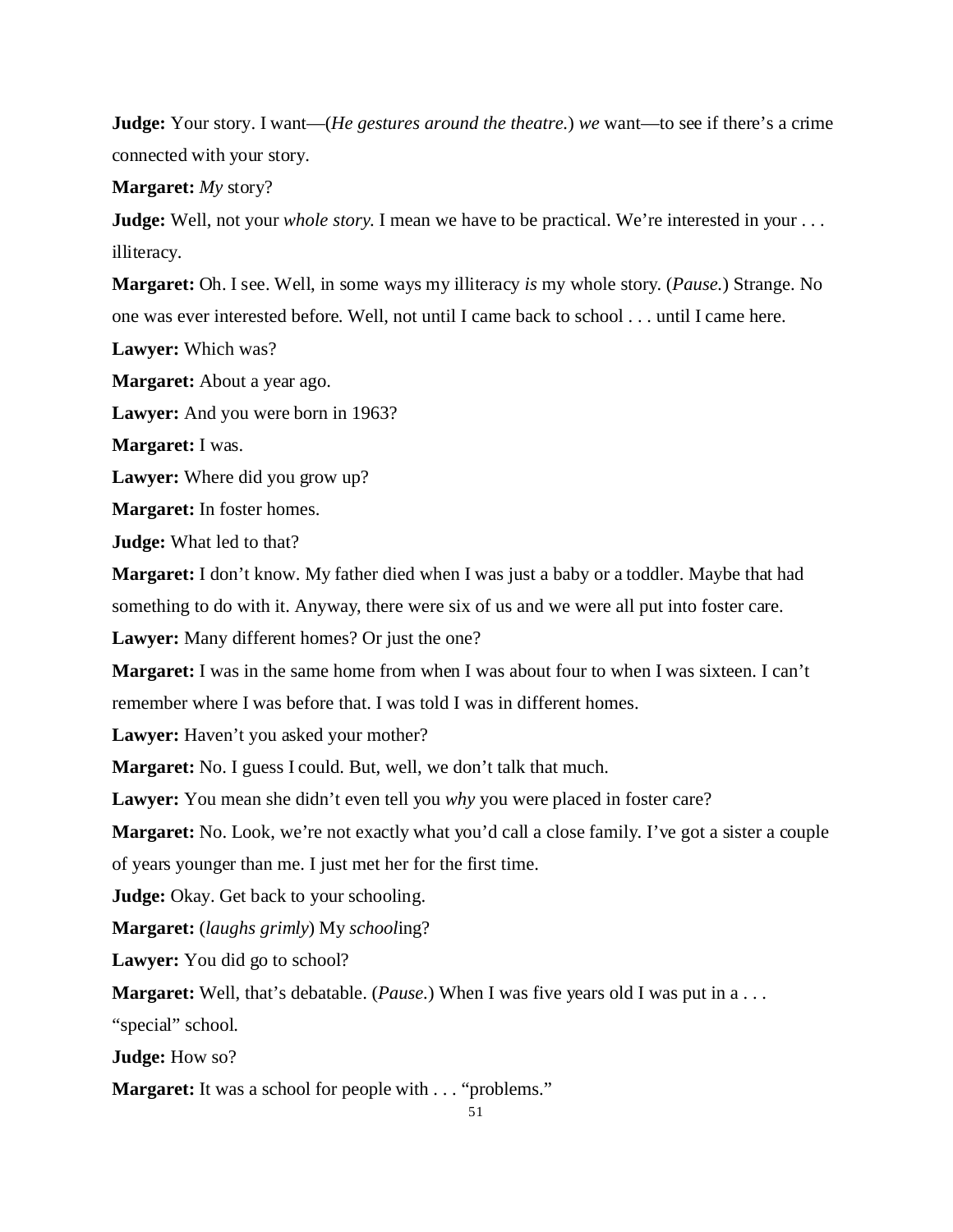### (*Lawyer and Judge look at her uncomprehendingly.*)

**Margaret:** (*sighs*) *Mental* problems.

**Judge:** I see.

**Margaret:** I didn't know what I was doing there. I mean, at first I didn't even know it *was* that kind of school—that it was different. I thought it was just a regular school.

**Judge:** What tipped you off?

**Margaret:** There was another school just across the street from where I lived. (*Margaret becomes a child. Lawyer, as the Foster Mother, takes her hand. They mime getting into a car and driving.*) I thought I'd be going there. And I was kind of excited about it. I mean, all the other kids—that's where they were going. But on that first day . . . well, my foster mother drove right past it. (*We see Margaret look over her shoulder at the school.*) I never ever went there. **Judge:** Were you ever told why?

**Margaret:** No.

**Lawyer:** Did you ask?

**Margaret:** (*shrugs*) I don't remember. I guess I must have. I was pretty shy as a child, pretty quiet.

**Judge:** What was the "special" school like?

**Margaret:** Well, I guess I didn't know any better—at first.

**Judge:** But you began to notice things—differences—as you got older?

**Margaret:** As I got older. Yeah.

**Lawyer:** Such as?

**Margaret:** Well, the other kids—the kids in the regular school—some of them started calling me names . . .

# (*Saucy Kid enters and points at Margaret.*)

**Saucy Kid :** Hey, get a load of the retarded kid! (*Exits laughing.*)

**Margaret:** They started calling me "retarded," "handicapped." I didn't know why they were calling me that. At first, I didn't even know what *handicapped* meant. And once I found out, I didn't know what to make of it. I didn't *feel* handicapped. But then I began to notice other things, too . . . the other kids in my school . . . well, it was pretty definite that a lot of them *did* have problems. I mean, we were hardly ever taught reading or writing.

**Lawyer:** What *were* you taught?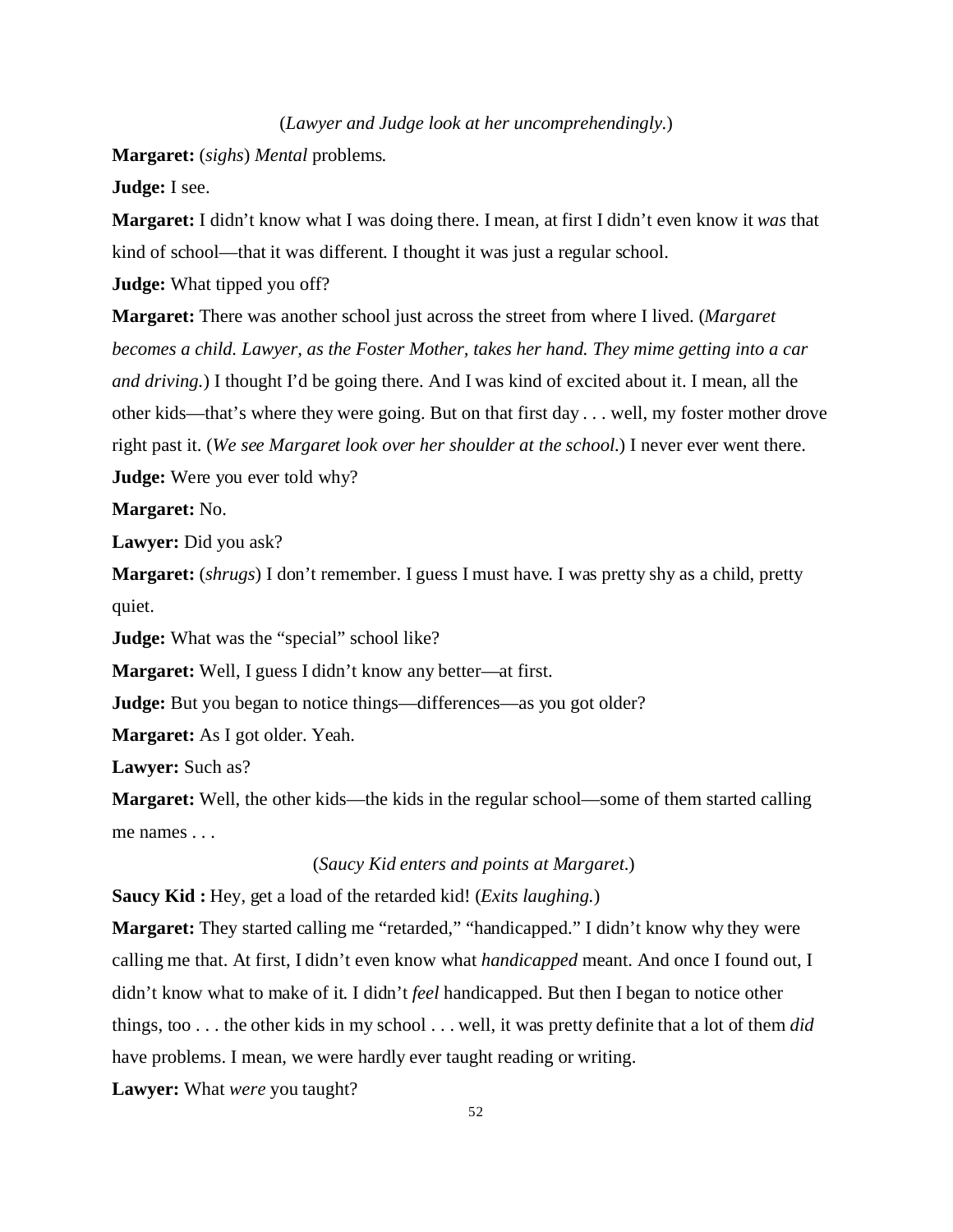**Margaret:** It was mostly cooking or sewing or knitting. (*Actor enters and hands her the knitting.*) And there was no homework. The kids in the regular school were always talking about homework—how the teacher had "piled on" the homework. And . . . well, it was funny to me hearing that. Because I never seemed to have any. (*Holding up the knitting.*) I had . . . knitting. Lawyer: So you didn't get the basics.

**Margaret:** To put it mildly. (*Earnestly.*) You know, if just one person could tell me why I was put in that school then I'd say, "Okay." But when I started doing upgrading, you know what they told me?

**Literacy Teacher:** (*studying some papers*) Ah, Miss Miller. Margaret, right? Come for your marks, have you? Let me see . . . (*Points to a sheet.*) Excellent work, Margaret. You're doing well.

**Margaret:** (*sighing*) There's nothing wrong with me. I mean, I'm no Einstein, but . . . (*Shakes her head.*) I just never had a chance.

**Judge:** Okay. So here's the million-dollar question: Why do *you* think you were put there? **Margaret:** Well, you didn't know my foster mother—lucky for you. She was . . . Lots of times she wouldn't even let me into the house. I remember a few times I had to sleep under a truck cab that was in the yard. Maybe she got extra money if I was in a special school—or maybe that's what she thought . . . I don't know.

**Judge:** Did you have any friends?

**Margaret:** Friends weren't allowed. Besides, all I did was housework. Where was I going to find time to make friends?

**Judge:** Margaret, surely you must have been checked on from time to time. Didn't social workers or anyone come around to see you?

**Margaret:** Oh, they came all right.

**Foster Mother:** Now, my dear, you know the rules. What do you say when the social worker comes today?

**Margaret:** (*quietly*) I don't—

**Foster Mother:** What was that?

**Margaret:** I don't say anything.

**Foster Mother:** That's right. You leave all the talking to me . . . to the big people. (*Social Worker enters. Foster Mother adopts a phony smile.)* Mr. Sullivan. How nice to see you!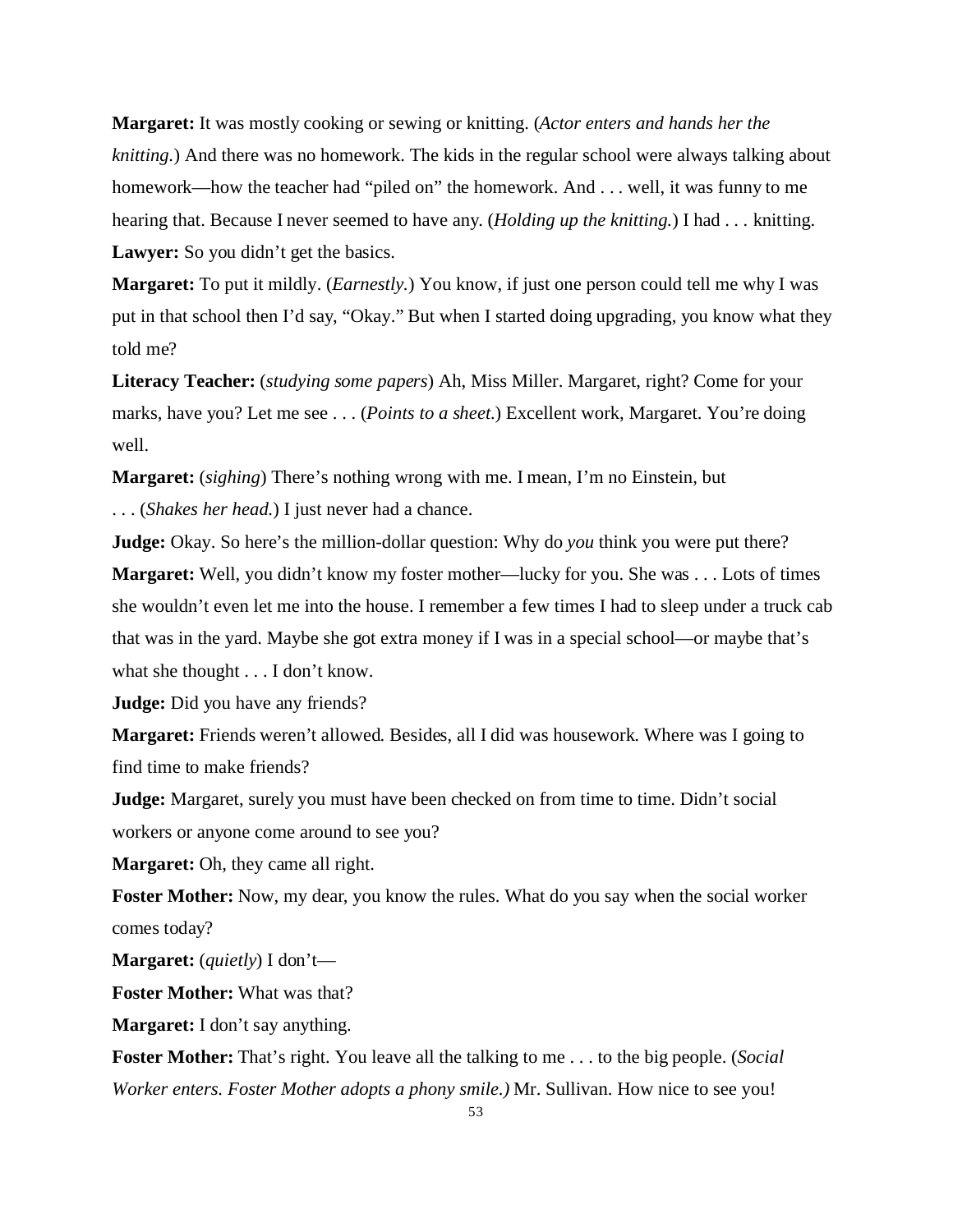**Social Worker:** Bertha! (*Patting Margaret on the head.*) And this is young Madeleine . . . Marian?

**Foster Mother:** Margaret.

**Social Worker:** Margaret.

Foster Mother: Quiet, isn't she? Hardly ever says a word.

**Social Worker:** Wish my brood was like that. You can't shut that crowd up. (*Foster Mother leads him off.*)

**Margaret:** I suppose that's why everyone thought I was handicapped—because I never said anything. But I understood everything. I simply was not allowed to speak my mind. **Judge:** So what happened when you finally left the foster home?

**Margaret:** When I was sixteen I got a job at McDonald's. (*Margaret puts on a McDonald's hat.*) I was still living in the foster home. (*Manager enters and passes her a cheque. Margaret smiles and looks excited. But then the smile evaporates from her face.*) But when I got my cheque, I couldn't sign my name to it—you know, to cash it. So my foster mother would put it in the bank for me. (*Foster Mother enters and takes the cheque.*) I was working five days a week. But when I'd go to the bank to check on my money there'd be hardly anything there. **Judge:** What happened to it?

**Foster Mother:** Clothes, Margaret. You needed some new smokes—clothes. And you know how expensive they are. It's only fair that you should contribute now that you're out and working.

**Margaret:** Clothes. What a laugh! Every stitch I wore was a hand-me-down or from the Sally Ann. She wouldn't even give me money to go to the take-out. Sometimes I'd get babysitting jobs and she'd ask for that money, too. I used to hide some of it. But if she ever found out . . . **Judge:** So you left the foster home when you were seventeen?

**Margaret:** Yeah. (*Margaret picks up her suitcase.*) Social Services set me up in a small apartment. (*We see her gaze around at the apartment.*) It wasn't the Hilton but, well, at least it was mine. But I didn't have a job. You can't read, people aren't exactly breaking down your door begging you to come work for them. It was hard going. After a while, I went to live with one of my brothers. (*Pause.*) It was the humiliation that was the worst. I never had any selfesteem. I'd always have to keep my hair cut short. I had nothing nice. Education is more than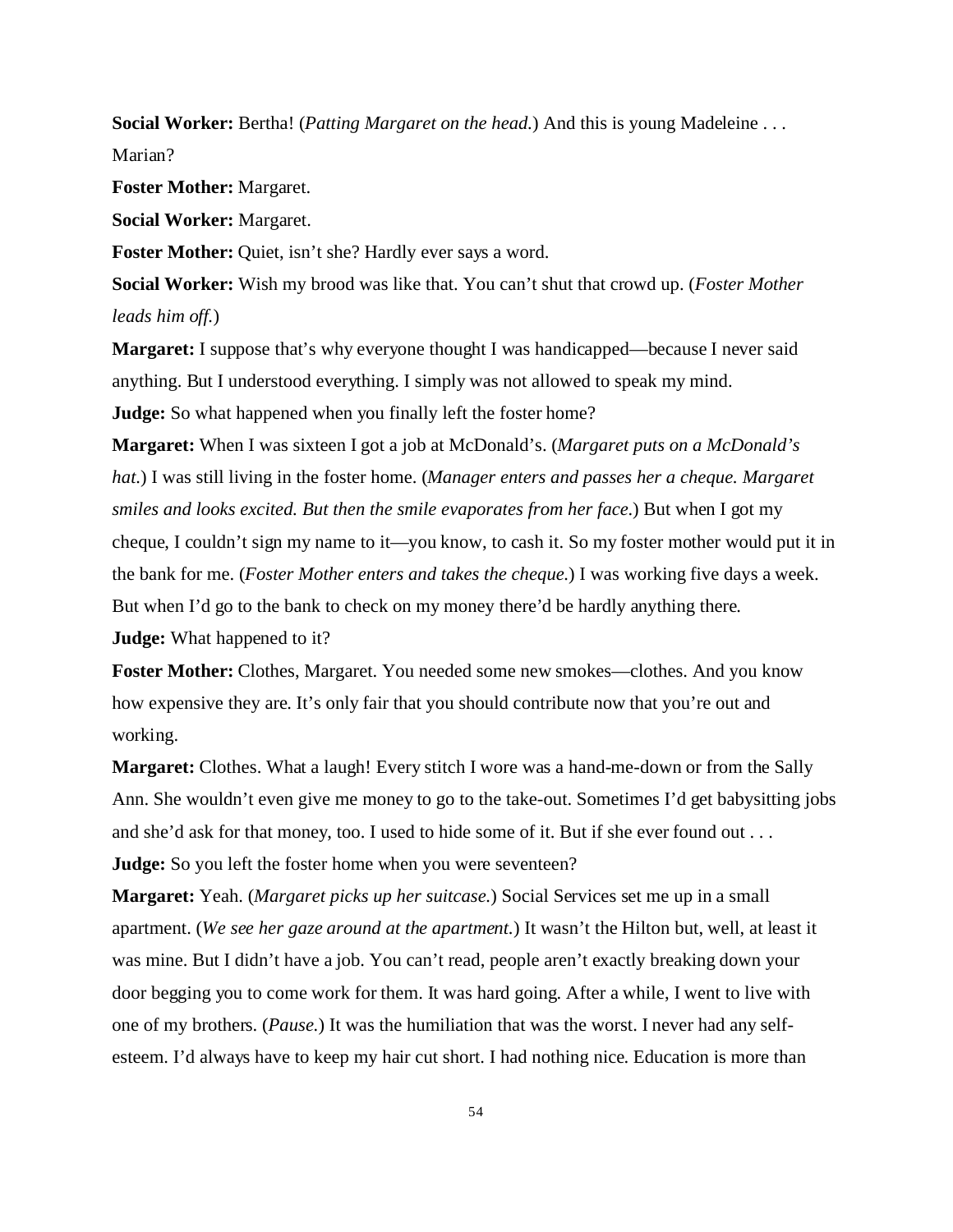reading and writing. (*Pause.*) I felt like I had no rights. I didn't even know what human rights were. It's hard to get a sense of yourself if you're not guided.

**Lawyer:** No one helped.

**Margaret:** (*shrugs*) Maybe they didn't know. I was called "handicapped" and the label stuck. You hit a person over the head with an idea enough times . . . after a while they start to believe it.

**Judge:** How are you today?

**Margaret:** Well, I still get nervous. Lots of times I can't sleep. When I was young I was always a bit afraid. I'm still like that. Sometimes it's hard to concentrate.

Lawyer: But you'd work?

**Margaret:** Yeah, a nightclub, a fish and chips shop—you get the idea. But I went back to school. Even with three kids. Oh yeah, I'm a mom. Two boys and a girl. They're all in regular school and doing well. And I'm going to stick with school. I'm trying to make up for lost time. (*Smiles.*) You know, I always had dreams—dreams of being more. Even when I was a child I dreamed of being a nurse. I had the energy, I had the dreams. But not the direction. Mistakes were made about me. I should have been put in a regular school. I should have been given a chance. (*Margaret moves centre and sings.*)

### **Margaret's Song**

Oh my heart's filled with longing, for the eyes of a child. The sweet tangled beauty, of a garden gone wild. I've walked through the fire, found shelter from rain. Sent dark demons flying, on an outward bound train.

55 *Yes, I've burned those old bridges,*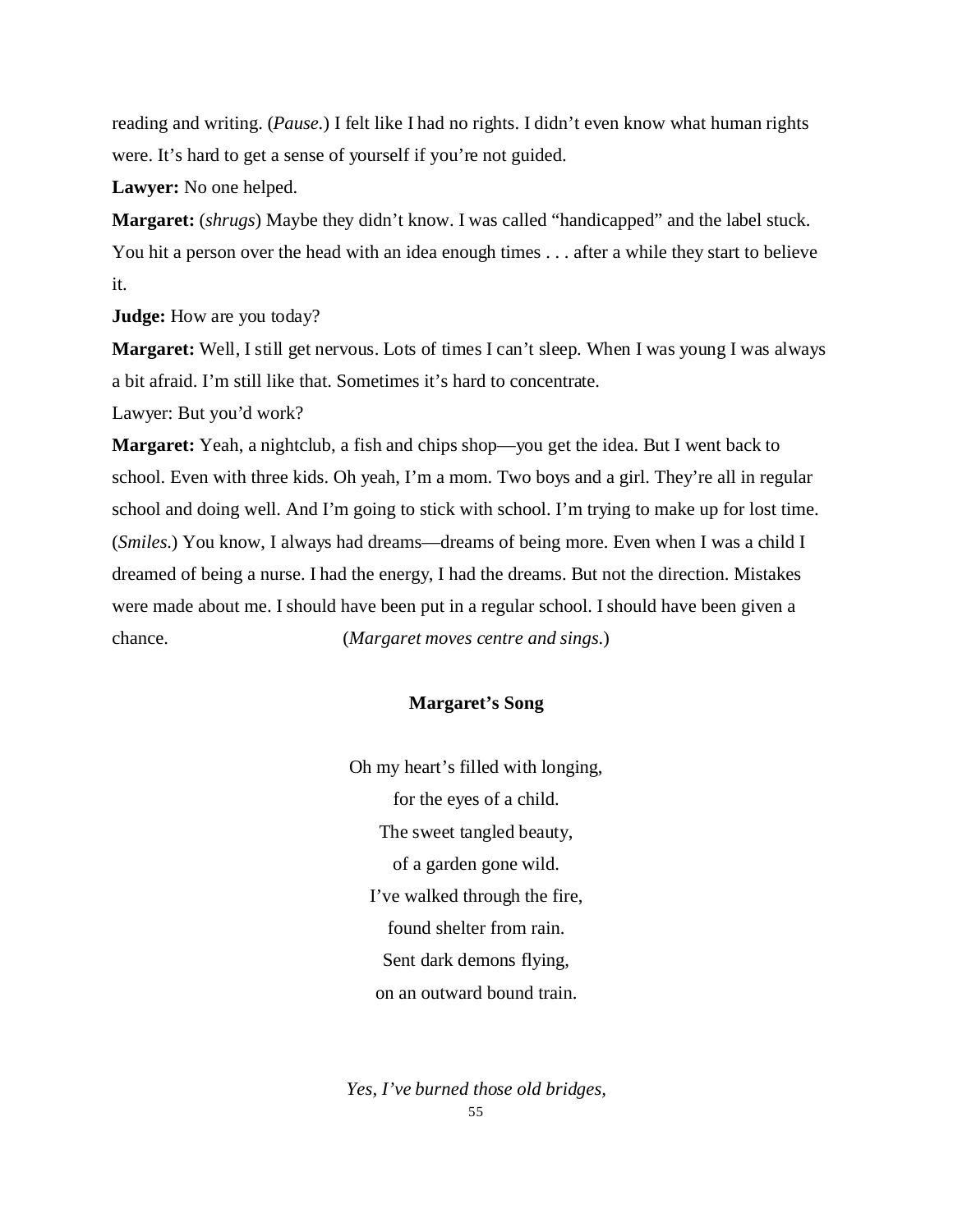*turned my face to the wind. Searched deep in the heart for the power within. I've watched the high moon as it waxes and wanes, in hopes of a cure for a heart filled with pain.*

Now the night lifts around me, throws off its black cloak. And I look for the fire that lights a new hope. If the past is a bird that just never takes wing, I'll catch it and tame it and teach it to sing.

> *For I've burned my old bridges, turned my face to the wind. Searched deep in the heart for the power within. And I've watched the high moon as it waxes and wanes, in hopes of a cure for a heart filled with pain.*

(*Margaret moves to the table, sits back down and resumes studying.*) **Judge:** Well, that's certainly a story. **Lawyer:** Bit of a *horror* story, really. But that was thirty years ago. Surely something like that couldn't happen today . . . *could* it? Judge: Well, we'll see. Now, who's next? **Lawyer:** (*putting on a clown nose*) Surprise, surprise!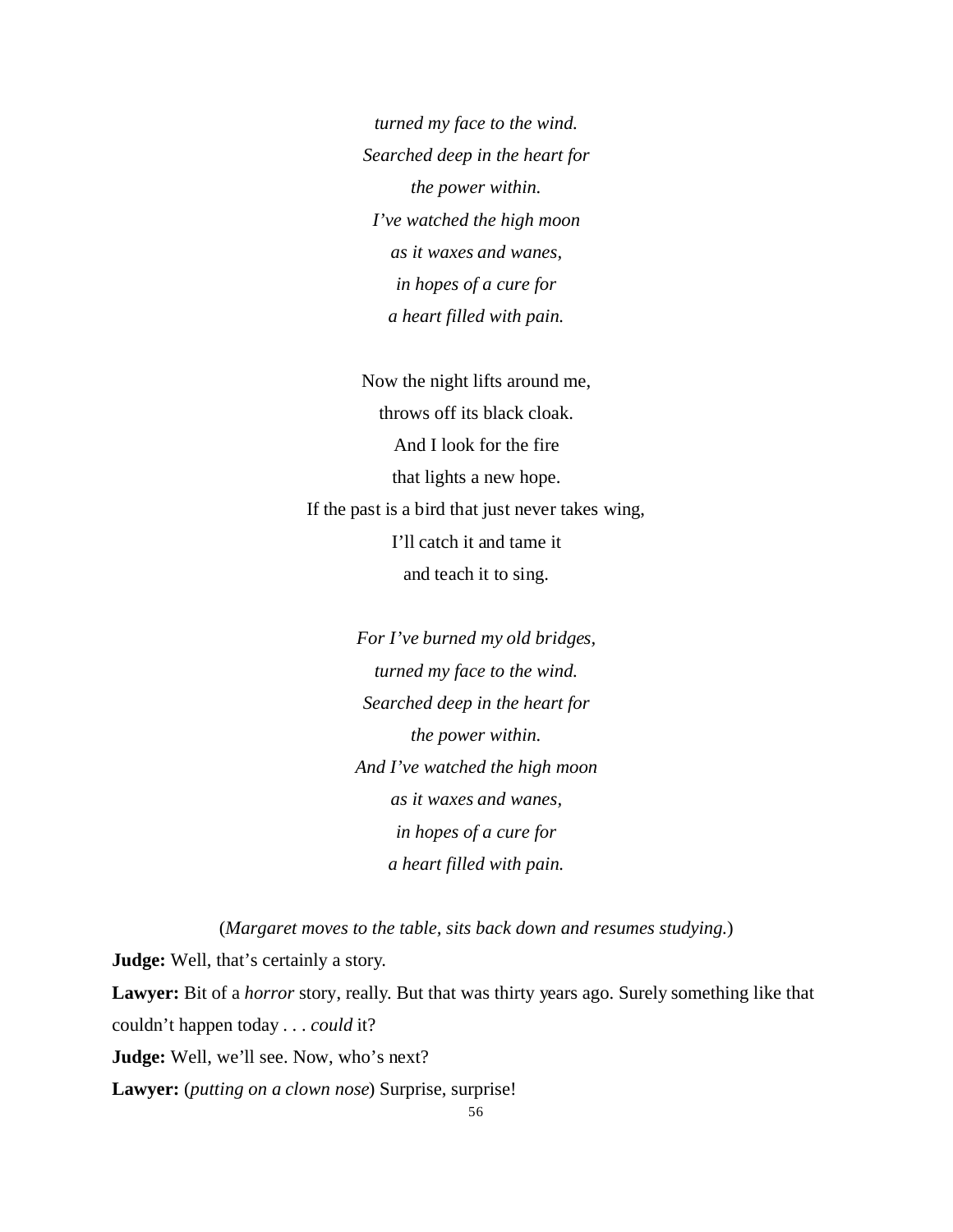**Margaret:** It's you!

# **ROGER'S STORY**

**Clown # 1:** (*donning circus garb*) Ladies and gentlemen, presenting the amazing, electrifying, *true* story of Roger Fowler and his pursuit of an education!

**Clown # 2:** Or "Where Do *I* Fit In?"

**Clown # 1:** (*with a touch of over-enthusiasm*) Starring Roger Fowler! With a supporting cast of millions . . .

**Clown # 2:** Not that many.

**Clown # 1:** Thousands!

**Clown #2:** No, not that many.

**Clown # 1:** Hundreds!

**Clown # 2:** With a really *big* supporting cast.

**Clown # 1:** Of acrobats, fine-line walkers . . .

**Clown # 2:** Double-talkers, naysayers . . .

**Clown # 1:** Pen-pushers, red-tape spinners . . .

**Clown # 2:** And clowns of all description! You'll laugh, you'll cry—

**Clown # 1:** But mainly you'll cry.

**Clown # 2:** Yes, indeed. Welcome to Roger Fowler's personal circus. (*To Clown # 1.*)

Ringmaster, take it away.

**Clown # 1:** (*to Roger*) When did you start school?

**Roger:** I was nine.

**Clown # 2:** Nine? That's awfully late.

**Clown # 1:** Terribly late.

**Clown # 2:** Why so late?

**Roger:** (*gesturing to his chair*) Open your eyes. I had "medical" problems.

**Clown # 1:** Of course you did. Your background?

**Roger:** I was born with CP.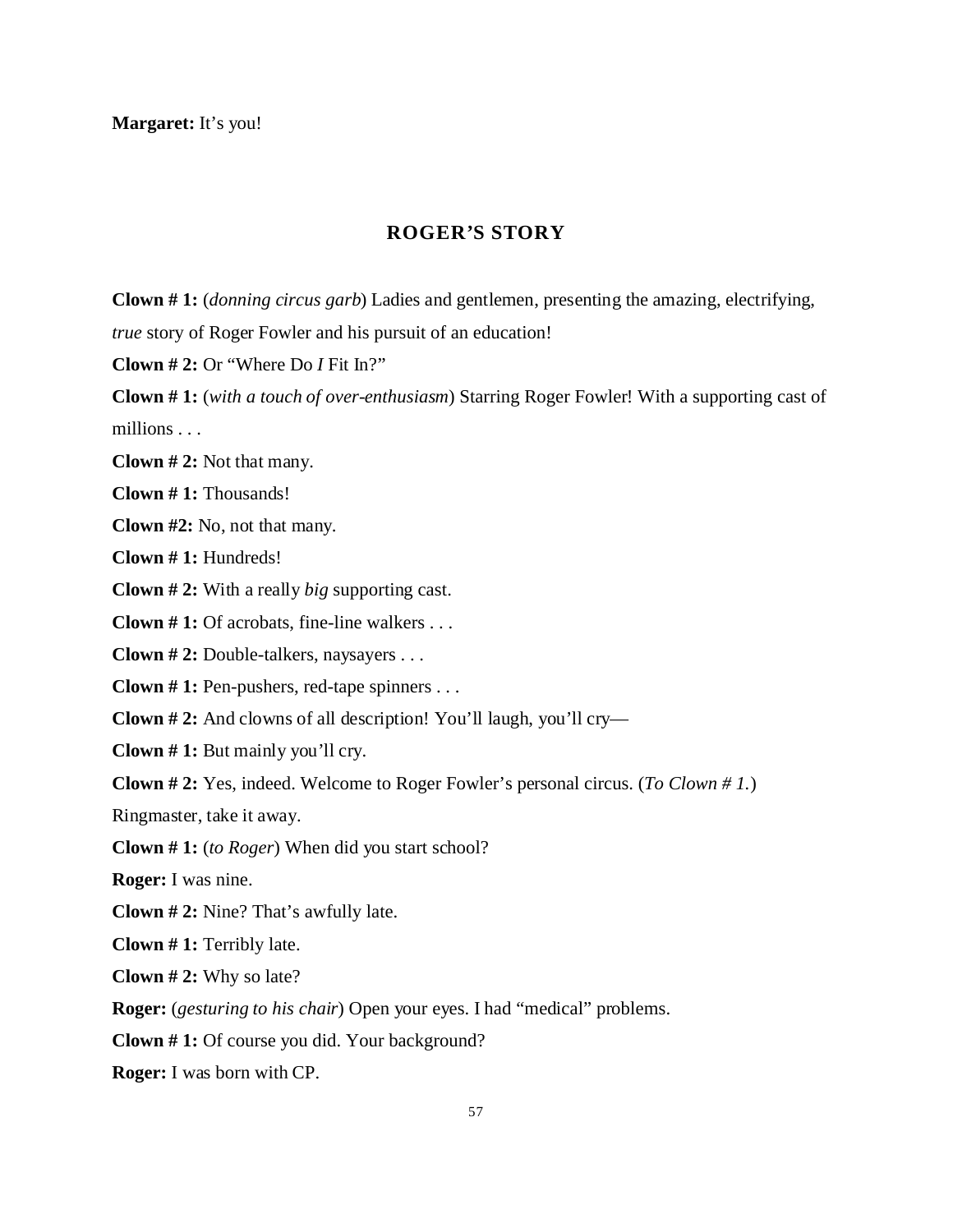**Clown # 2:** Canadian Pacific?

**Clown # 2:** Cat Pee?

**Roger:** Cerebral palsy.

**Clown # 2:** Huh?

**Roger:** I was sent to live with a foster family. But I had to go to the Rehab Centre.

**Clown # 1:** For?

**Roger:** Rehab. What d'you think?

**Clown # 1:** I *knew* that. I meant for how long. And how old were you?

**Roger:** I was five. Sometimes I'd be there for six months at a time.

**Clown # 2:** Did you go to school?

**Roger:** I did: Kindergarten. I failed.

**Clown # 1:** Come again?

**Roger:** I failed Kindergarten.

**Clown # 2:** Well, Roger, that's an amazing feat. That deserves a ribbon. (*She pins ribbon on him.*) How did you manage that?

**Roger:** (*shrugs*) Beats me. Maybe my colouring strayed a little too far outside the lines. Maybe I ate the silly putty. Who knows?

**Clown # 1:** How long were you at the Rehab altogether?

**Roger:** Pretty regularly until I was nine. Then I went back to my foster family. They put me in the public school in St. Philip's.

**Clown # 2:** What grade?

**Roger:** Kindergarten.

**Clown # 1:** Excuse me? At nine years old? After four years of school at the Rehab?

**Roger:** Uh-huh.

**Clown # 2:** And how was that?

**Roger:** Well, I actually wasn't *in* the Kindergarten classroom at all—not physically. You see, that room happened to be downstairs.

**Clown # 1:** What?

**Roger:** The classroom was inaccessible. (*One Clown pushes Roger frantically around the stage, while the other periodically stops him.*) I couldn't get to it. No one thought about accessibility back then—not that things have changed much.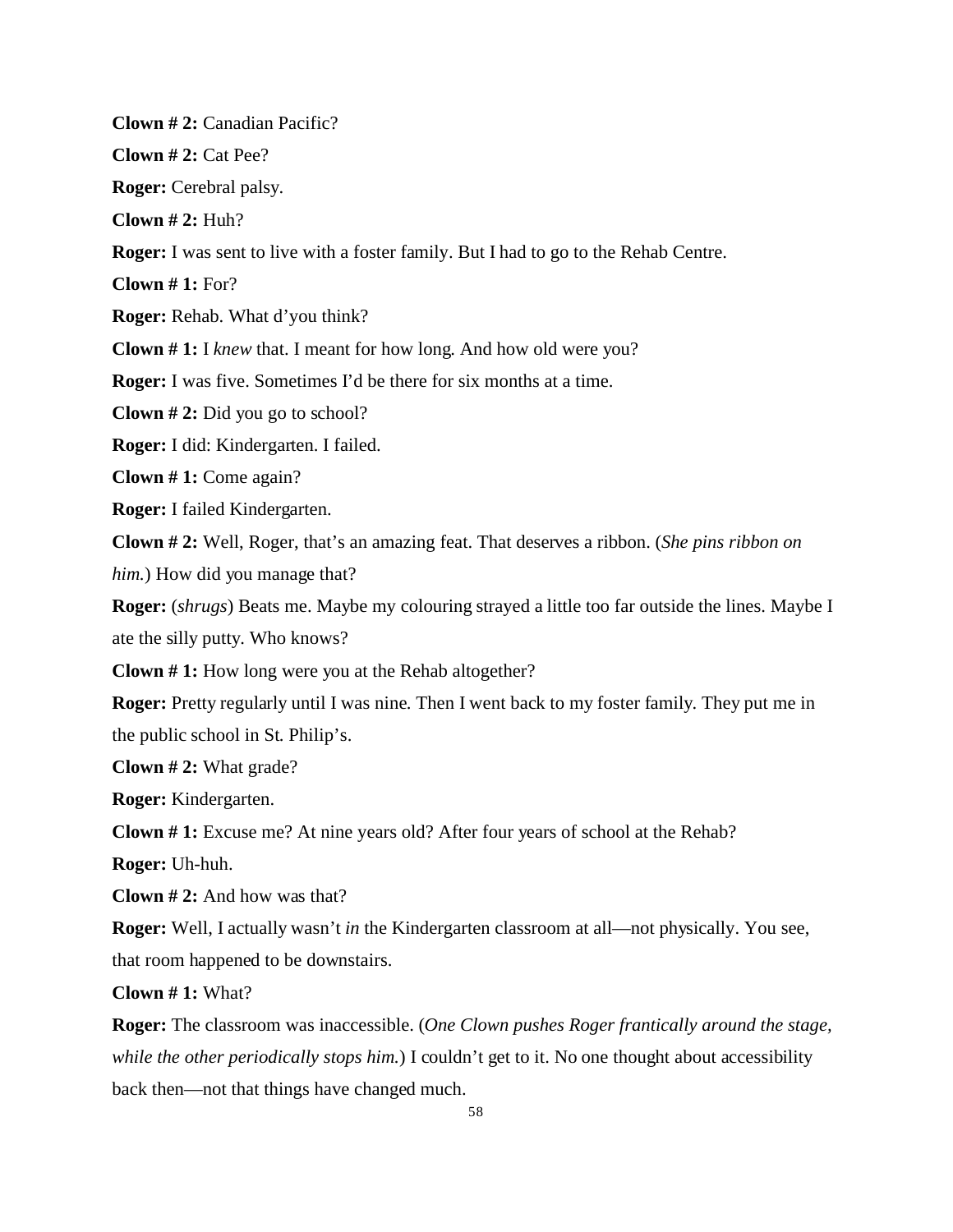**Clown # 2:** So?

**Roger:** So they put me in the grade one class.

**Clown # 1:** But you were doing . . . ?

**Roger:** Kindergarten work.

**Clown # 1:** What was it like there? (*Clown # 2 moves to the far side of the stage. She does gym exercises, then sits and reads. Roger looks at her.*)

**Roger:** I felt isolated—separate. I couldn't participate, couldn't do gym like the rest of the kids. I didn't really have much to do with the other students. And the other kids seemed so smart . . .

I'd see them reading stories and being asked questions . . . (*We see Clown # 2, as a child,*

*reading. Teacher enters.*)

**Teacher:** Now, I heard that you just read the story about Cinderella.

**Child:** Oh, yes, sir.

**Teacher:** And what's that story all about?

(*Child improvises an enthusiastic, breathless rendition of the main points of Cinderella. Roger stares at her.*)

**Teacher:** Well, I think that just about covers it.

**Roger:** I couldn't understand how they did it. How they could know so much. Have so much to say.

**Clown # 1:** How did the teachers treat you?

**Roger:** Oh, it wasn't that they weren't nice. But they didn't seem to care if I did any work or not.

**Teacher:** Hey, Rog. How about those Leafs?

**Roger:** I guess they thought that because I couldn't walk, I couldn't learn. Story of my life.

**Clown # 2:** And then?

**Roger:** I went to Virginia Waters—a school for kids with disabilities.

**Clown # 1:** (*cheerfully*) That must have been better.

**Clown # 2:** Much better.

**Roger:** In some ways. At least now I didn't feel so (*Both clowns pull their chairs up close to him.*) *isolated*.

**Clown # 2:** I can feel a "but" coming on.

**Clown # 1:** Definitely a big "but" coming.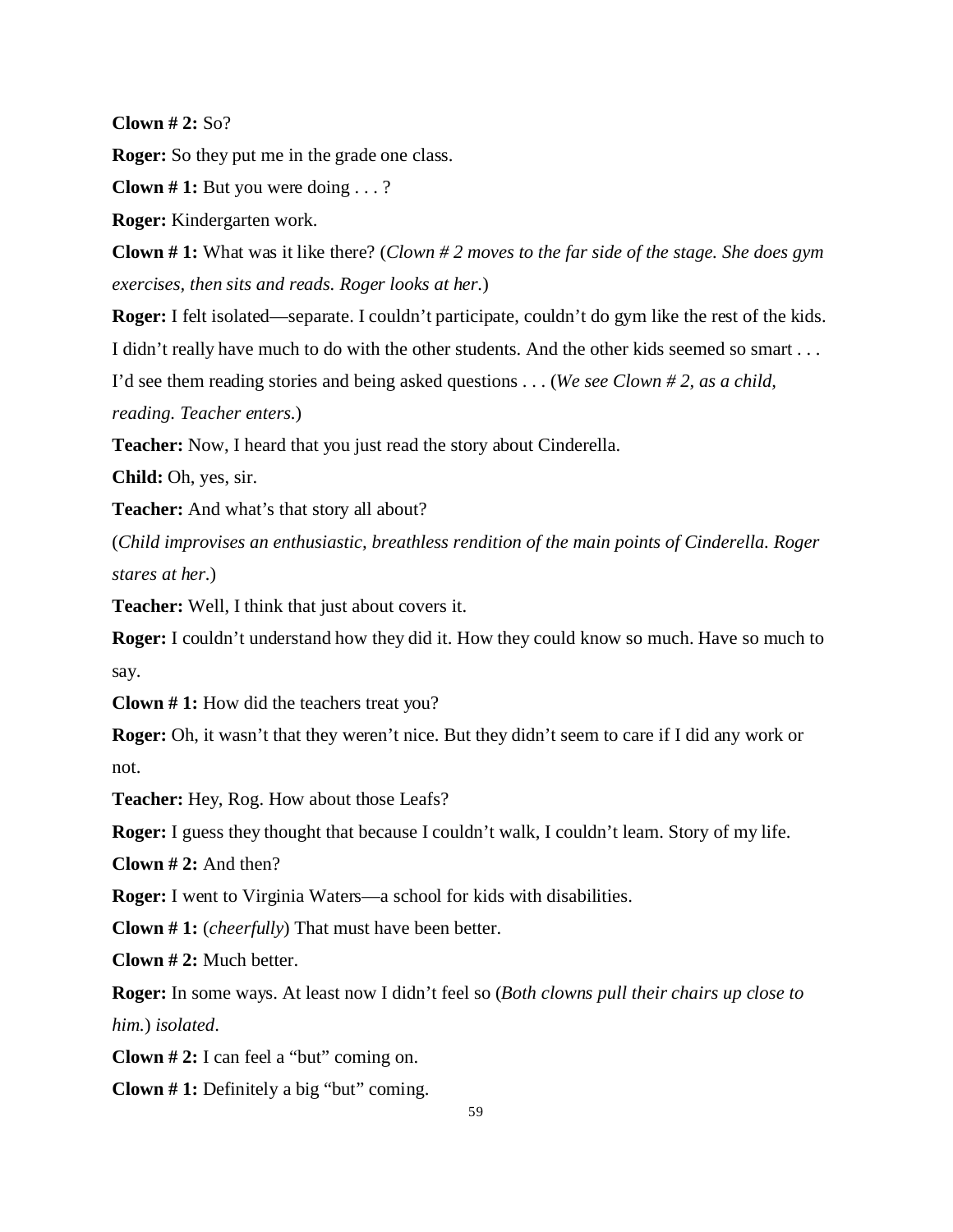**Roger:** But . . . they put me in Kindergarten again.

**Clown #2 & Clown # 1:** Again?

**Clown # 1:** That's one, two . . .

**Clown # 2:** *Three* times.

**Roger:** Yes. I've often thought it must be some kind of record. Anyway, I was ten or eleven

years old. And you know something? (*Clowns look at him.*) I was *bored* with Kindergarten.

**Clown # 2:** No kidding.

**Clown # 1:** But, still, that school was better . . . wasn't it?

**Roger:** Worse. There was virtually no emphasis on academic work. If you were disabled . . .

**Clown # 1:** You couldn't do it.

**Clown # 2:** Same old story.

**Roger:** Same old story. We did some academics in the morning, but then it was gym, arts and crafts, outings. I don't think the teachers thought we *could* learn—at least not very much. I was there for five years. And then came the big move.

**Clown # 1:** To?

**Roger:** Mount Pearl Central High. I was sixteen. Times had changed. Walkmans were all the rage. Michael Jackson was at the top of the pop charts. Integration was the buzzword, and I was buzzed right over to Mount Pearl Central High. I went from a school with about fifty students to one with over 1200.

**Clown # 1:** Talk about culture shock.

**Roger:** It was *quite* a buzz.

**Clown # 2:** But at least now you were in a *real* school.

**Roger:** Depends on what you mean by real. You see, I had gotten to Grade 6 at Virginia Waters—

**Clown # 2:** There's another "but" coming.

**Roger:** But when they tested me at Mount Pearl they found that I was at Grade 4 level.

**Clown # 1:** So where did they put you?

**Roger:** Where do you think?

**Clown # 1 & Clown # 2:** Kindergarten!

**Roger:** No, no. The dreaded "SE." (*Teacher places sign with "Special Education" on it around Roger's neck.*) Special Education. And even there . . . Well, I tried to pay attention, but I knew I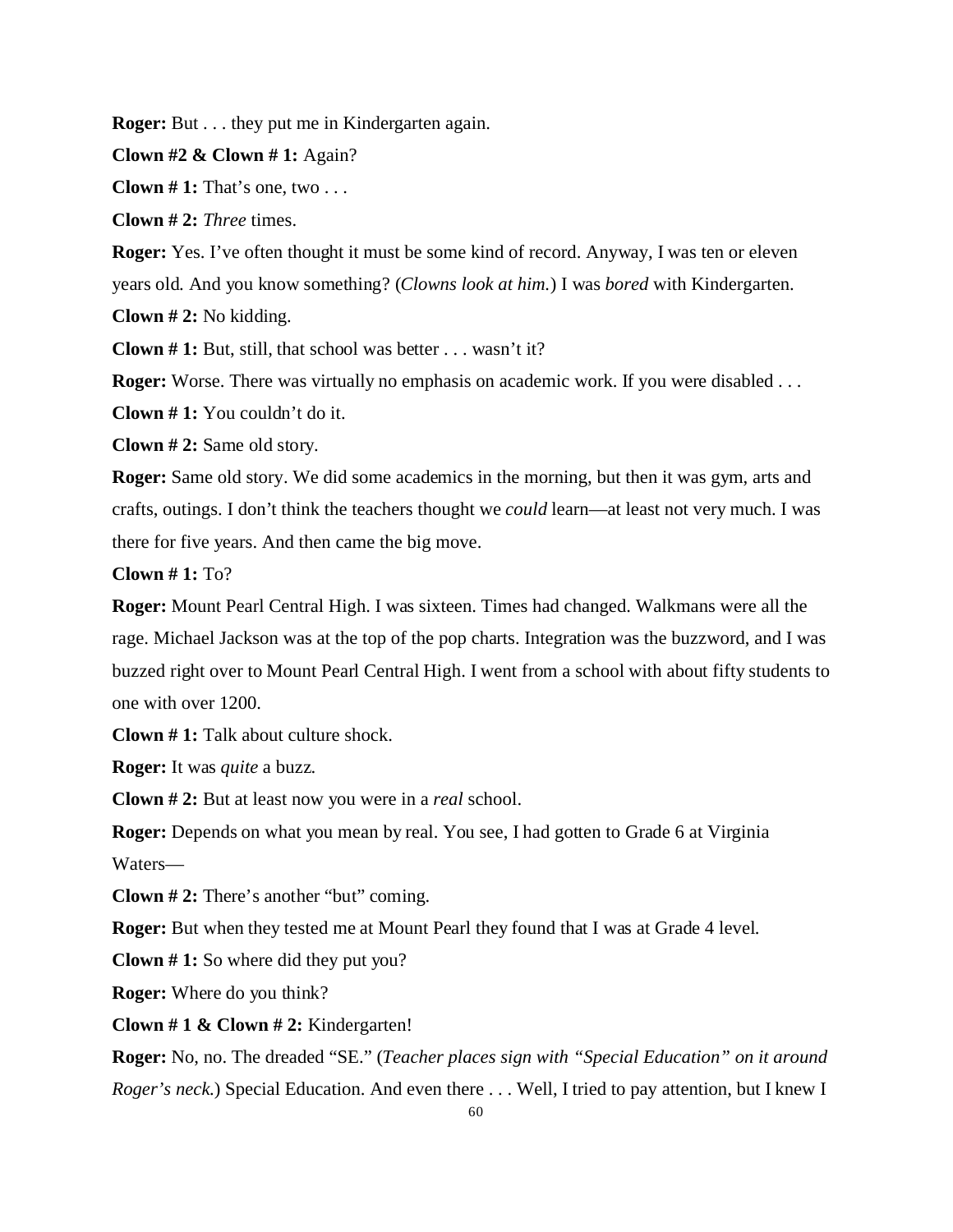was behind. It was the same old story—isolation. I felt forgotten. I remember drawing pictures in my exercise book to pass the time. I put up with it for about a year. I mean, where was I going to go? Then the teacher came to me one day . . .

**Teacher:** Look, you're seventeen years old. You can't come back here.

**Clown # 1:** Where did you go?

**Roger:** Well, I wasn't about to give up. Oh yes, I was spunky in those days. So I tried night school. But I always had the feeling that other people thought I couldn't learn. And—I'll admit it—I was beginning to wonder myself. Anyway, it all came to a head one day. We were working on an assignment. There were a couple of teachers at the back of the classroom.

**Clown # 1:** (*as Teacher*) What's he doing here?

**Clown # 2:** (*as Teacher*)He's never going to get this.

**Roger:** It was like a knife to the heart. I left in tears. (*Clowns begin to remove their clown garb.*) **Clown # 1:** And since then . . . ?

**Roger:** At least the circus is over. I don't try so hard anymore. I did some more upgrading—just for myself, really. I managed to land a job or two . . .

**Clown # 2:** But?

**Roger:** Well, things are a bit slow.

**Clown # 1:** What do you think should have been done—I mean, to help you?

**Roger:** That's a tough one. When I was at Cabot College I was "assessed." Story of my life. They found I have a problem multi-tasking—you know, keeping track of more than one thing at a time. It's probably got to do with my CP. But it doesn't mean that I'm not talented, that I don't have something to give. I'd like to be a counsellor, work with people with problems I can understand, relate to. I *know* I can do it. But you've got to have that piece of paper, and, well, that's not going to happen for me. Anyway, at least the circus has left down. Probably just as well. (*Pause.*)

**Clown # 2:** (*blows noisemaker*) Well, we said you'd cry.

(*Slow blackout*)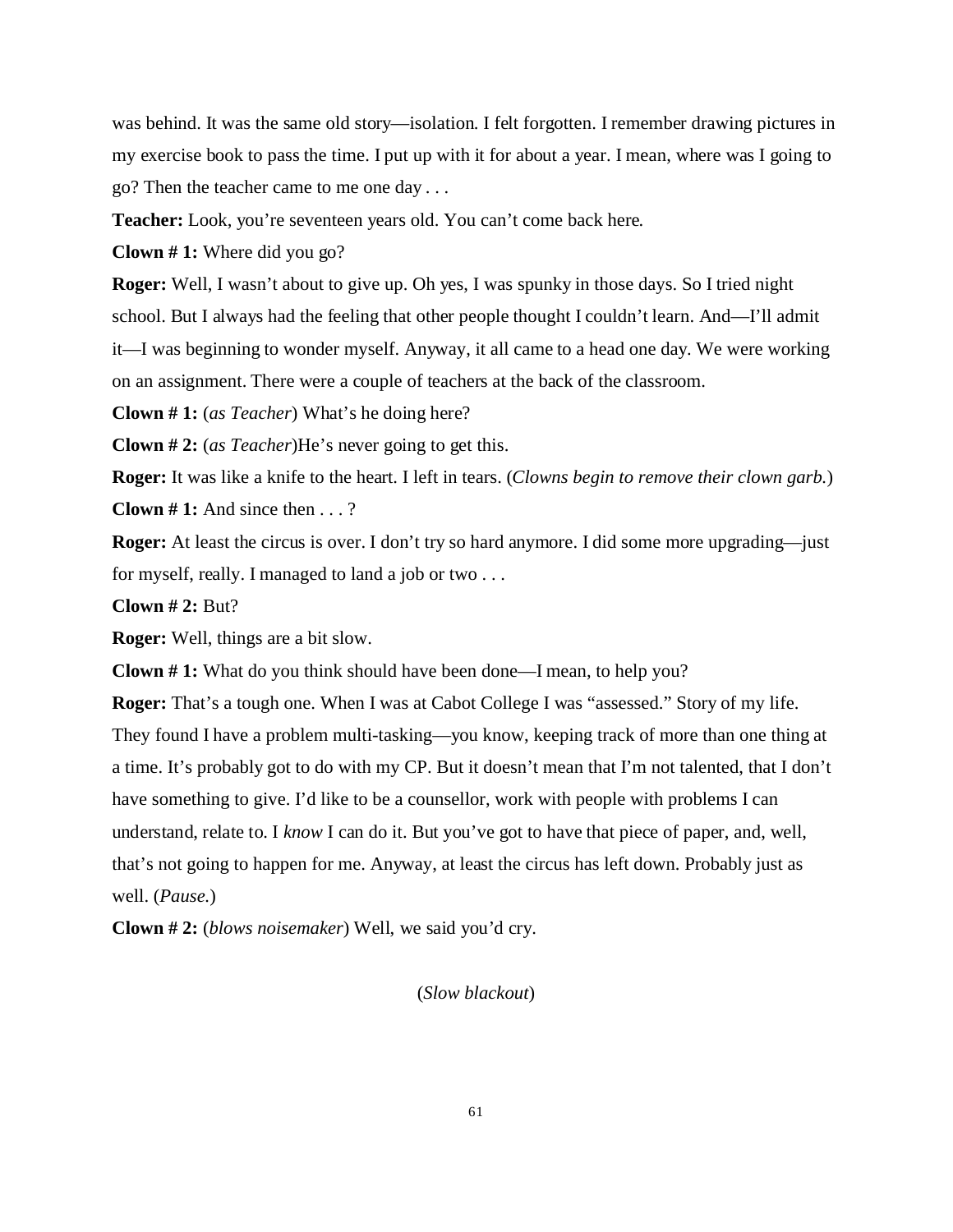## **ANDY and ALLAN**

#### (*Enter Andy and Allan.*)

**Andy:** Hard story. But sure you didn't need to be crippled—what do they call it these days?—"disabled"—to strike out with school. I had no time for school myself. School? I went in the front door and out the back one. Father used to drop us off at school, and we'd go down to the waterfront, down the Southside, and go to work 'longshore.

**Allan :** I dropped out in grade seven. It wasn't that I had too much trouble with school, but I couldn't understand everything I read. I guess it made me restless. Why stay in school when I could be out earning money?

**Andy:** Yes, that's right.

**Allan :** I mean, in a small town you get a certain age and you go to work. Education was respected but so was work. Work meant money and there was thirteen of us.

**Andy:** Oh yes. Big families back then.

**Allan :** Father was off working on the boats and Mom was raising the kids. What I brought in helped. And they didn't encourage me too much. I don't suppose I can blame them. They weren't educated either. And like I say, work was everything. When I told my parents I was leaving they just said, "Oh, going to work, are you?"

**Andy:** We started skipping in the early grades. Me and my brothers would do any kind of work we could get our hands on—farms, gas stations. After a while it was only the sisters that went to school. Of course, it was no time before the school board—the government—came looking for us. We got lots of strappings but that never changed my mind—not when the pain stopped. Anyway, I gave up for good in grade six. Went for a day and a half and gave up. The teacher, see, went around asking everyone how old they were, and when he got to me he said, "Andy, how old are you?" And I told him and he said, "Jeez, Andy, you're old enough to be my father." And I said, "Shag you and the horse you rode in on," took me books out and sold 'em.

**Allan :** You didn't.

**Andy:** I did. Sold them.

**Allan :** What about your parents?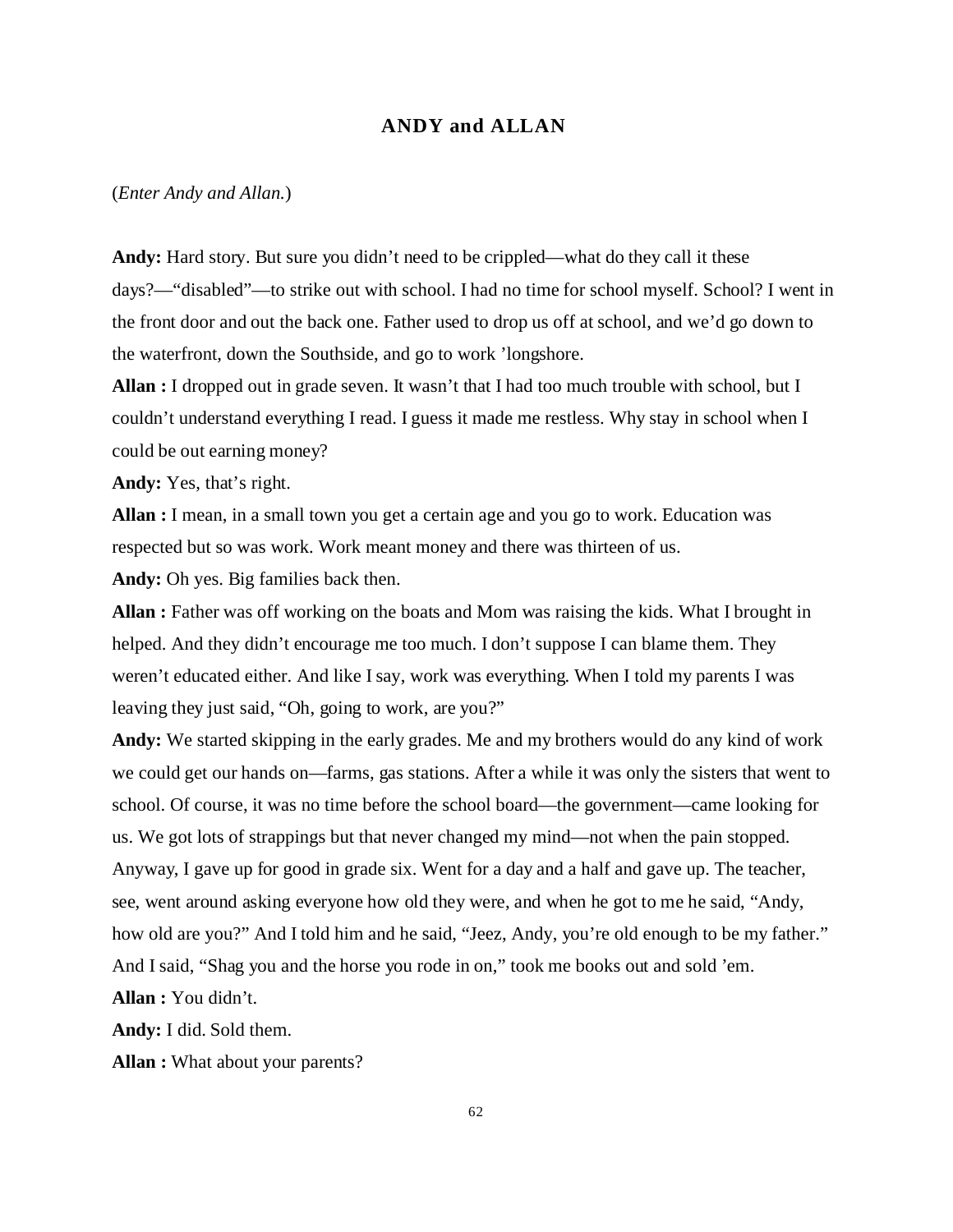**Andy:** They had no choice in the matter. I wasn't going to school, and as long as I was bringing in the money they didn't care. Sure, some days down on the long shore I made more in two days than me father made in a week. It made no difference how old you were. If you could lift a case of milk from here to there you were given a badge and put to work. Once me and the brothers had some money coming in we could get a few extras in the house. There was no luxuries back then—not like you got now. All we'd ever have for dessert was a slice of bread with a spoon of sugar or molasses and a drop of water to hold it together. And, sure, on top of the work we'd still have to chop wood, bring in the coal, lug water a mile and a half.

**Allan :** I found a job in a pizza place. My reading wasn't the best but I didn't have to know a lot either. Everything was abbreviated. Cheese was C. Pepperoni was P. It was like its own language.

After a while I managed to get my own pizza business going. It was a franchise. It went okay for a while but then I ran into some problems.

**Andy:** Oh yeah?

**Allan :** The contract. Basically, I couldn't read it properly. I ended up getting screwed big time. I got so fed up . . . went back to school. Not that I wasn't nervous when I started. I wasn't so young anymore, and I didn't know if I could handle being in a classroom six hours a day. I mean I was used to movement—being on the go. But I stayed with it. Good thing. I mean, work has changed. It's not like the old days anymore. There's this older fellow in the class with me. He used to be an electrician on the American base in Argentia. He didn't know how to read or write the whole time he worked there. Hard to believe, hey?

**Andy:** Oh, there was a good many like him.

**Allan :** What he'd do, he'd work by matching the coloured wires: black goes here, green goes there. I can see him getting away with that today. Yes, work has changed. Anyway, I guess I quit school because it was easy to quit—quit and go after the money. I should have stayed. Gone on to university.

**Andy:** Don't be so foolish, b'y. Sure, you're doing all right.

**Allan :** Yeah. But you know what I would've *liked* to have done?

**Andy:** What?

**Allan :** You'll laugh.

**Andy:** *What*?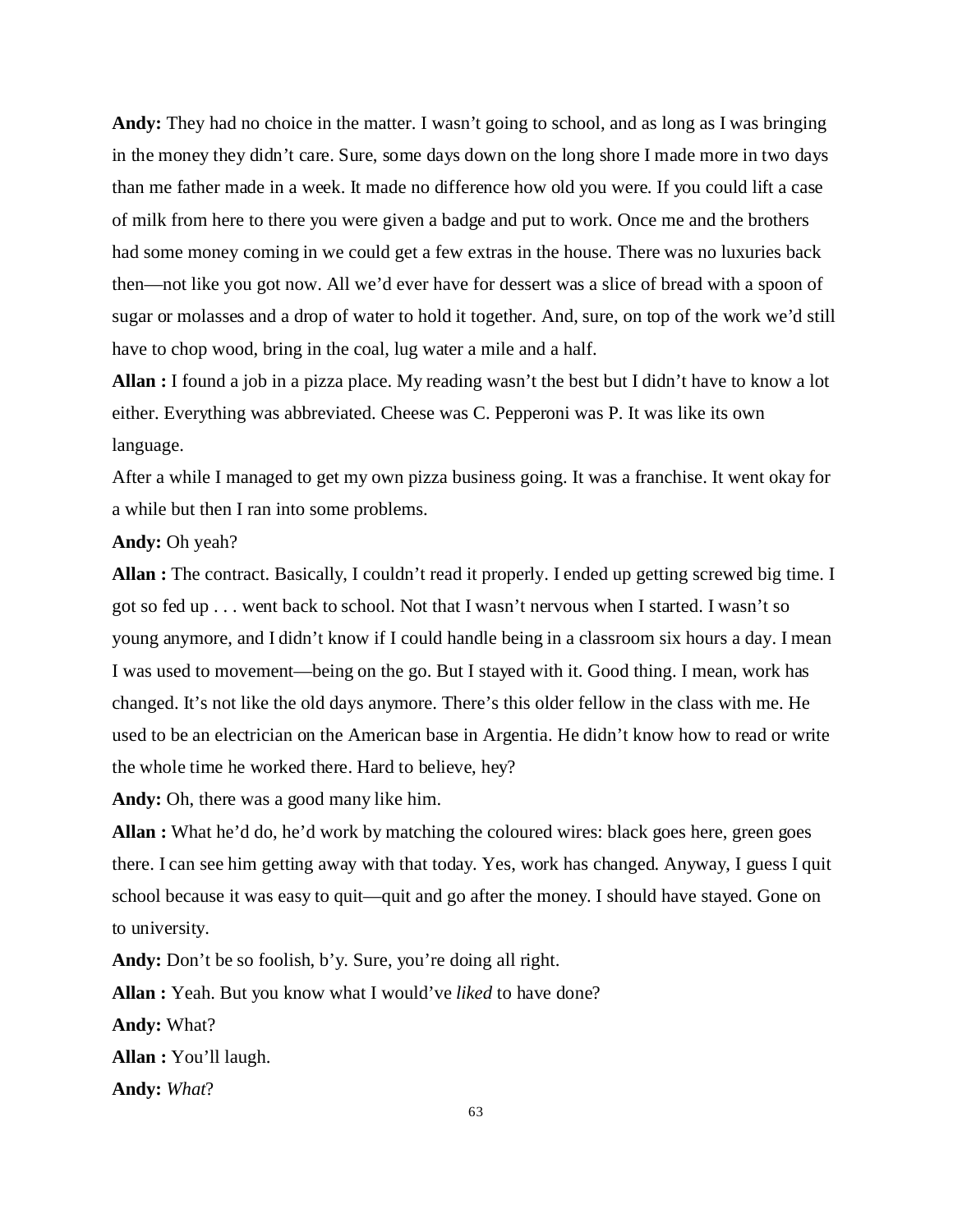**Allan :** Naval architecture.

**Andy:** Gentle God!

**Allan :** Although I'll admit it's a bit of a stretch from selling pizza to naval architecture. But when I was young there were no long-term goals. It was day-to-day existence: put bread on the table. No one ever said to me: Now, Allan, my son, you know what you should be? A naval architect. Some joke. Anyway, it's only now I'm getting a handle on the business side of it. I mean, I can do my books now without shaggin' them up. In the early days . . . well, it was a mess. I mean, you're running a business you got to know where to put the money, what shortcuts to take. And it's not just business anyway. It's self-esteem. Education boosts your confidence. That's what going back to school gave me.

**Andy:** Fair enough. Listen, you got your own mind to choose. Just don't come back looking for a handout. That's what I thinks about it. The crowd I grew up with? Nobody wanted to learn. We learned more on the street than we ever learned in school. School? All that happened there was that you'd get slapped up 'longside the head or strapped on the hand. No, my son, I worked. Truck driver, taxi companies, 'longshore, fishing, bricklaying, construction—whatever I could get me hands on. I'm not stupid—far from it. Pretends I am sometimes. But I mean, how was I supposed to like school? The teachers had straps the size of your arm and they poundin' you every day. Shovin' you into closets if you didn't have your homework done. Anyway, I didn't mind—only toughened you up. Only made you a hard case, see. I remember this one winter. We'd stash our skates out in the field on the way to school. Then, in the afternoon, when it had warmed up, we'd go skating. Anyway, sure enough we got caught. The teacher took us out in the corridor and lined us all up and I guarantee you the blood was coming out of the hands. And my brother Don wouldn't cry—wouldn't give in to them. Never did give in first nor last. Never did. God knows I'm no expert, but they had some funny notions about how to teach you—keep you interested in going to school. My son, the stories I could tell you. Like I knew this fellow—Nipper Mooney his name was. It was back years ago. We went to school together. We were only tots. Anyway, we had this old battleaxe of a nun . . . what was her name? Sister Mary Ig- something. Well, my son, what a hard case. Sure, it was a wonder I got to grade six . . .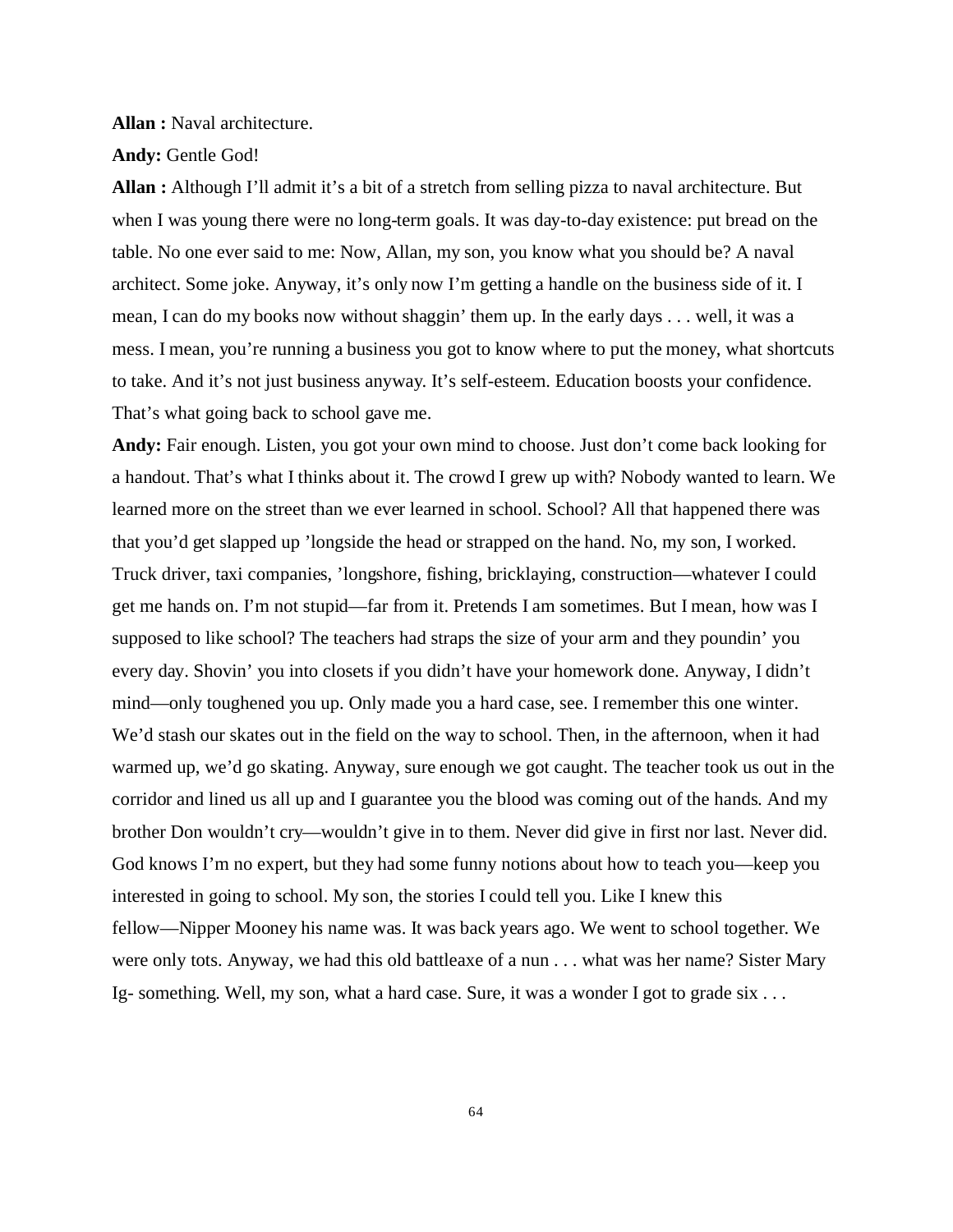### **FIRST NIPPER MOONEY SCENE**

**Sister Mary Ignatius:** Sometimes Sister Mary Ignatius dropped into Nipper's class to give arithmetic bees and spelling bees.

**Sister Bernadette:** Sister Bernadette, Nipper's home room teacher, didn't like this, but Sister Bernadette was young and pretty and . . .

**Sister Mary Ignatius:** And Sister Mary Ignatius was old and she was the principal. If the principal wanted to barge into class and interrupt phonics or religion or vocabulary and give an arithmetic bee, why that's exactly what she was going to do.

**Sister Bernadette:** She could probably put Sister *Bernadette* in the arithmetic bee if she really wanted to. So Sister Bernadette just smiled tightly and put away her books and watched as Sister Mary Ignatius lined the children up around the classroom.

**Sister Mary Ignatius:** She gave each student a word to spell or a sum to do. If you gave the wrong answer she rapped you across the knuckles with her pointer: hard.

**Nipper:** Nipper was a good speller but he hated the sums; he hardly ever got the sums right. **Billy Abbott:** Billy Abbott stood just across from Nipper under the painting of the Sacred Heart. Billy Abbott was smart. He never gave a wrong answer. But Sister Mary Ignatius made him nervous: he kept his eyes on her pointer; he fidgeted and shuffled his feet and bit his lips. **Nipper:** And one day, between bites, Nipper noticed something: Billy Abbott mouthed the answers to himself. *Everybody's* answer. So when Sister Mary Ignatius gave Nipper a hard sum . . **.**

**Sister Mary Ignatius:** "Nipper Mooney.  $6 \times 4 + 3 - 11$ . Equals . . . ?"

**Nipper:** Nipper glanced at Billy Abbott and saw *sixteen* form on his lips. (*To Sister Mary Ignatius.*) "Sixteen, Sister."

**Sister Mary Ignatius:** Sister Mary Ignatius stepped back and looked at him. He had never answered so quickly. "Very good. You're getting better."

**Nipper:** Nipper wondered if watching Billy Abbott's mouth was a sin. If he forgot to say the Act of Contrition some night and the Russians dropped the atomic bomb, would he go to hell? Was he cheating? Was watching someone's mouth the same as copying? It wasn't his fault that Billy Abbott moved his lips, was it? Then one day Nipper noticed that Barb Cleary was looking at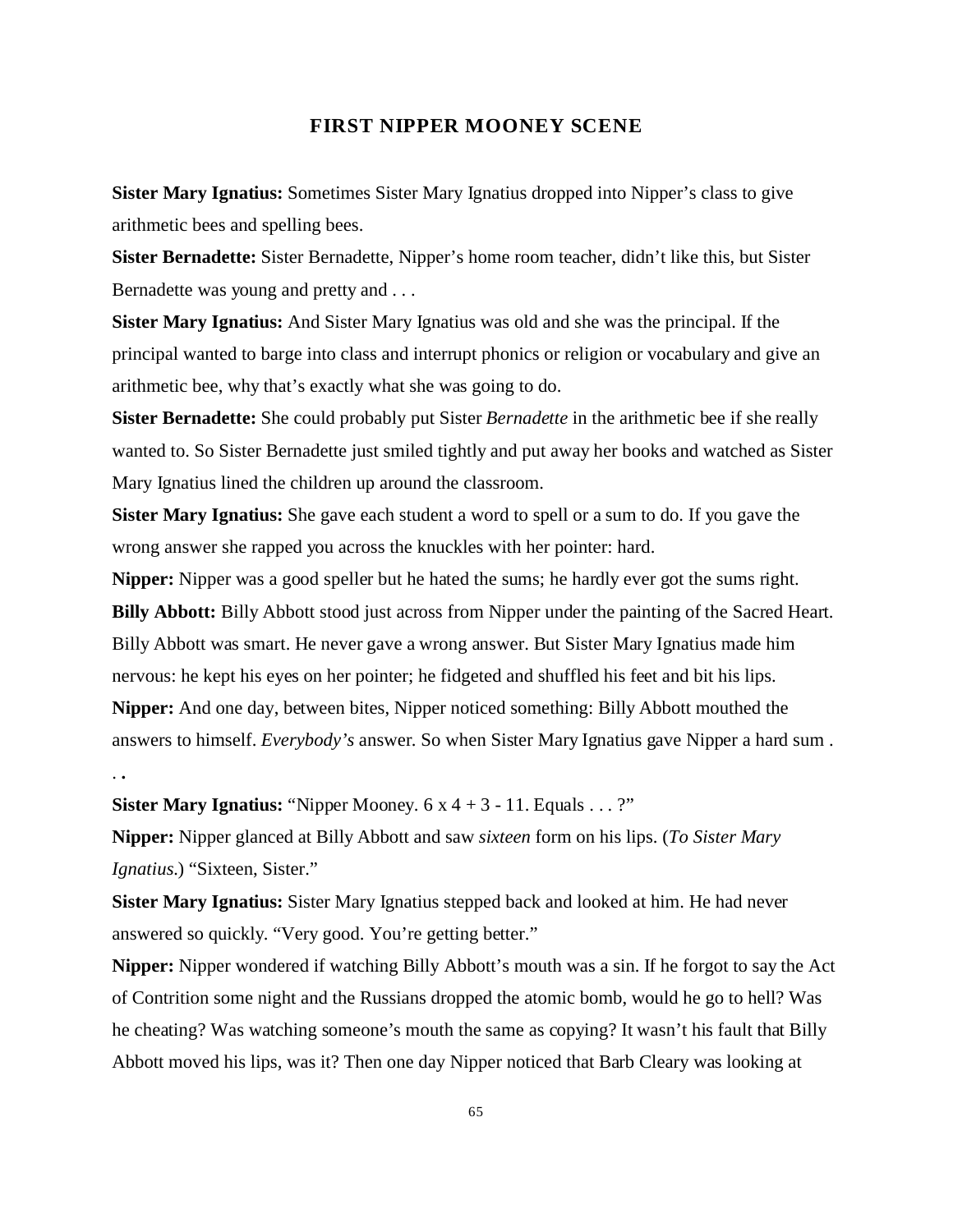Billy Abbott's mouth, and so was Alice Dillon. And then even poor old God Love 'im Roy Driscoll, the dumbest kid in the class, got the right answer to a sum, and Nipper knew *he'd* been looking at Billy Abbott's mouth, too.

**Sister Mary Ignatius:** Sister Mary Ignatius knew something was going on.

**Nipper:** Nipper saw her eyes squinting behind her glasses and her nose twitching just like Blackie's, Ronnie Sheehan's setter. He could tell what she was thinking . . .

**Sister Mary Ignatius:** "Has the Holy Ghost descended upon the children with all the right answers? And why has Nipper Mooney improved so much in the arithmetic bees, but he nearly always fails the written tests? (*To Sister Bernadette.*) Sister Bernadette, do you have an opinion on this matter?"

**Sister Bernadette:** But Sister Bernadette just smiled her pretty smile and shrugged.

**Sister Mary Ignatius:** So Sister Mary Ignatius turned to Nipper. "Well, young man?" **Nipper:** "I . . . I guess I just think better standing up." Then the thing that Nipper Mooney hoped would never happen, but knew *would* happen, *had* to happen, finally happened.

**Billy:** (*with raspy voice*) Billy Abbott didn't come to school. Billy Abbott had to get his tonsils out.

**Sister Mary Ignatius:** And the next day Sister Mary Ignatius swept into the class and announced a surprise arithmetic bee. "You know the drill, boys and girls. Everyone line up. Chop, chop."

**Nipper:** Now it was Nipper who was fidgeting and shuffling. And so were Barb Cleary and Alice Dillon and God only knew who else.

**Sister Mary Ignatius:** Sister Mary Ignatius gave Nipper his sum. "5 x 8 + 3 - 31. Equals . . . ?" **Nipper:** He blinked and looked at her.

**Sister Mary Ignatius:** "5 x 8 . . . + 3 . . . - 31 . . . Equals . . . ?"

**Nipper:** But Nipper couldn't concentrate; it was all gobbledegook. Sister Mary Ignatius sounded just like the parish priest speaking Latin. And it was hard to think when everyone in the whole class was looking at you—

**Billy:** Everyone except Billy Abbott who was home hove off on his chesterfield watching the cartoons and eating tons of ice cream because when you got your tonsils out you couldn't eat *real* food.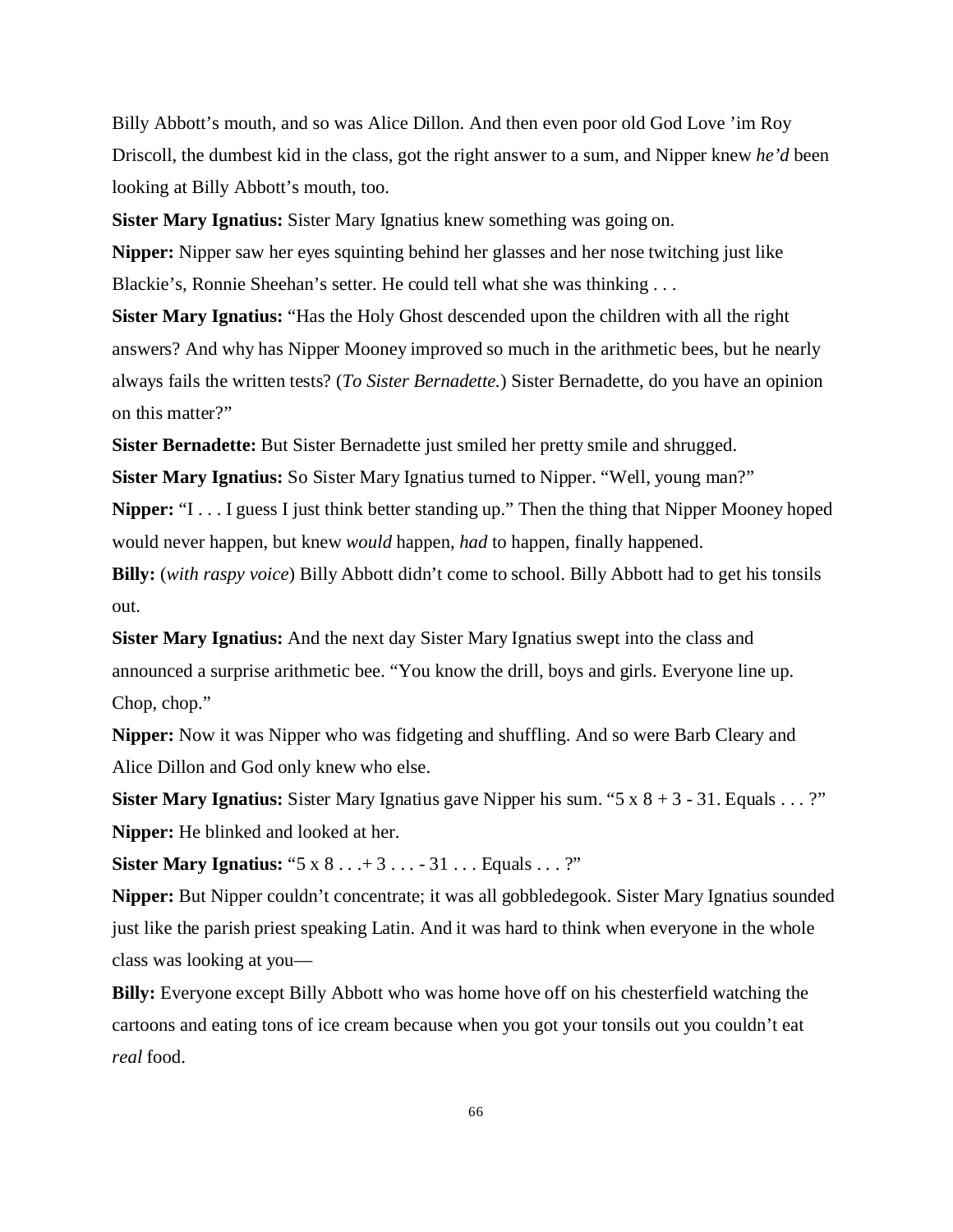**Sister Mary Ignatius:** And when Sister Mary Ignatius gave him the sum a *third* time . . . "5 x 8  $+3$ <sup>"</sup>

**Nipper:** "I don't know, Sister."

**Sister Mary Ignatius:** "I don't know? Was that what you said? *I don't know*?" **Nipper:** "Yes, Sister."

**Sister Mary Ignatius:** "I don't know is *not* an answer. That's something little boys and girls who don't go to school would say—boys and girls who don't have the *privilege* of going to school: like the little boys and girls over in China and Africa. If someone gives *them* a sum they have the right to say 'I don't know, Sister.' But you're not a little Chinese boy, are you?" **Nipper:** "No, Sister."

**Sister Mary Ignatius:** "And are you a little African boy?"

**Nipper:** "No, Sister."

**Sister Mary Ignatius:** "That's right. You're a little *Newfoundland* boy who has the *privilege* of going to St. Brigid's so he can learn his sums and not grow up ignorant. Correct?" **Nipper:** "Yes, Sister."

**Sister Mary Ignatius:** Well, then. What is the answer to the sum? Concentrate.

**Nipper:** Nipper stared into Sister Mary Ignatius's pale eyes; the light reflected off her goldrimmed glasses. He felt dizzy. He clenched his jaw and prayed for the Holy Ghost to fly down from heaven with the right answer. Nothing happened. Nipper knew he wasn't a little Chinese boy or a little African boy, but he said again, "I don't know, Sister. I don't know."

**Sister Bernadette:** But even as he said this he saw Sister Bernadette get up from her desk and come toward him. She stood behind Sister Mary Ignatius and looked at him over the principal's shoulder. Her mouth moved . . . silently.

**Nipper:** "Twelve. The answer is twelve."

**Sister Mary Ignatius:** (*smacking her lips in satisfaction*) "Right. Twelve." (*Brandishing her pointer around the room.*) "See, boys and girls, what happens when you concentrate?"

**Nipper:** Nipper Mooney and all the children in the class shuffled their feet and nodded. "Oh yes, Sister. We see. We see."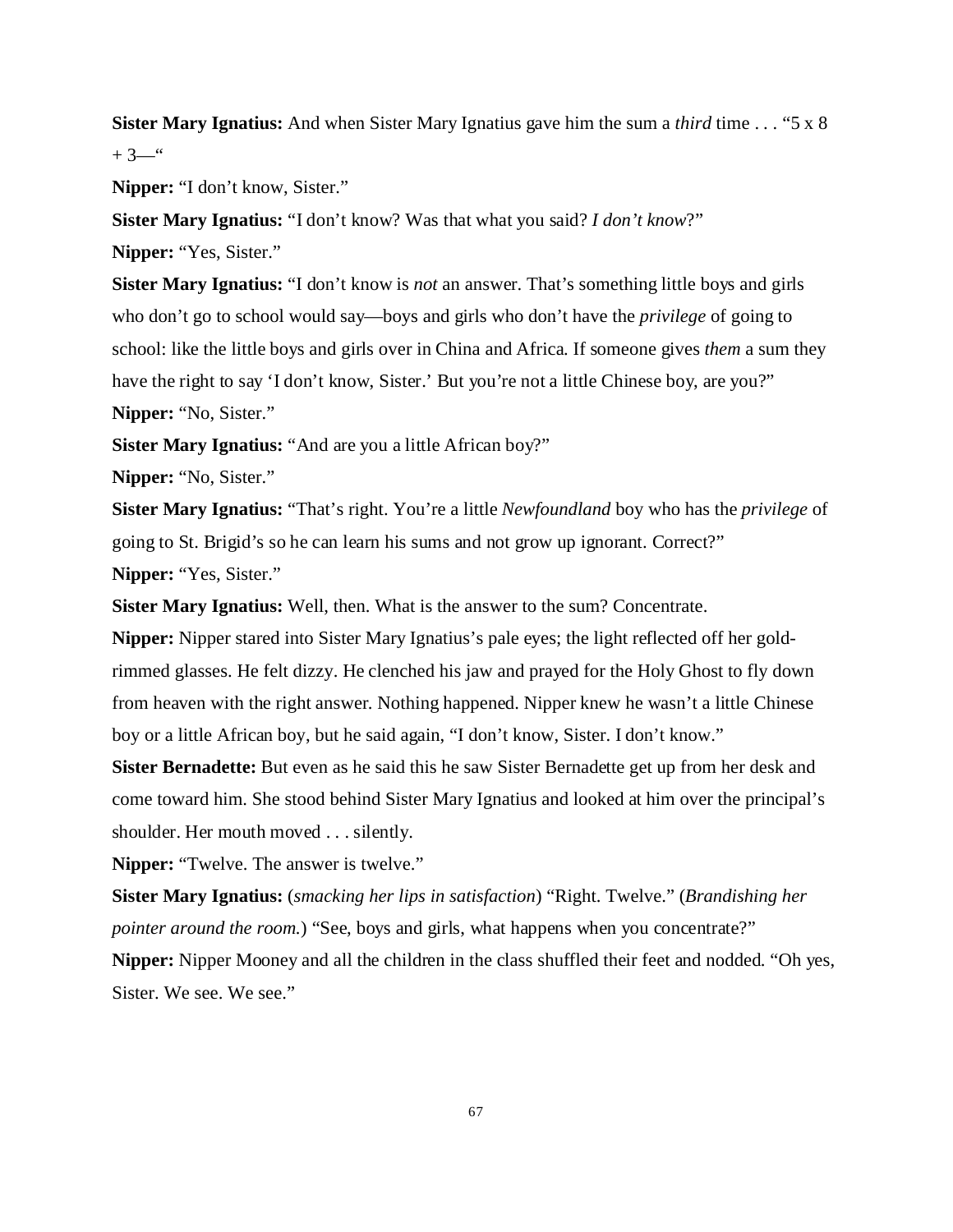### **SECOND NIPPER MOONEY SCENE**

**Narrator:** The only books in the Mooney house, other than schoolbooks and Sunday Missals, were mostly religious books: *The Family Catechism*, *Butler's Lives of the Saints*, the Bible, *Irish Saints and Martyrs* and two volumes of *Reader's Digest Condensed Books*. But there was also a ten-volume *Universal World Reference Encyclopaedia*. Nipper's mother often told how they got it.

### **Nipper's Mother:**

We had no money, God knows—us just married and Pat with no job and not the one bit of interest in farming. Anyway, I was washing up the breakfast dishes this August morning—sweltering, it was—when there came a knock on the door. I thought it might be that fella Sparkes from Deep Harbour sellin' fish. I got my purse and went out planning on buying a couple of pounds of fresh fish, and there was this man—young man he was, nicelooking—standing there all dolled off in a jacket and tie, carrying a suitcase and sweatin' like ten workhorses. And, of course, the first thing I thinks is: Jehovah's Witness. I opened the door wondering how I was going to get rid of him—not that I got anything against the Jehovah's Witnesses, but if you starts talkin' to 'em, my dear, they'll *wear* you right out. Well, sure enough, the door was hardly cracked when he started in giving his spiel. But he wasn't a Jehovah's Witness at all. He was a salesman. Selling encyclopaedias. I was so relieved he wasn't a Jehovah's Witness I just let him talk. He asked me if I had any children and of course I said yes, and he said well this was my lucky day because the encyclopaedia would be a *wonderful* educational tool for the child—keep his school marks way above everyone else's. I was just about to tell him that Nipper was only a little baby and we wouldn't be wanting anything like that for years and years, when he was in the door and sittin' at the kitchen table with one of the books out showing me some picture in it—I don't know what it was now—some tropical place—Africa, I believe. Well, he had me right bewildered. It was like I was glamoured by the fairies. And he kept on yakking away until by the end of it I believe I would've bought *two* sets of the bloody books just to get rid of 'im. And Pat? Well, you can imagine. "You bought *what*? How much? For a set of *books*?" He was that upset and sure I couldn't blame him. I felt awful about it—offered to cancel the order. But he said, "No, no. You bought 'em, we'll keep 'em."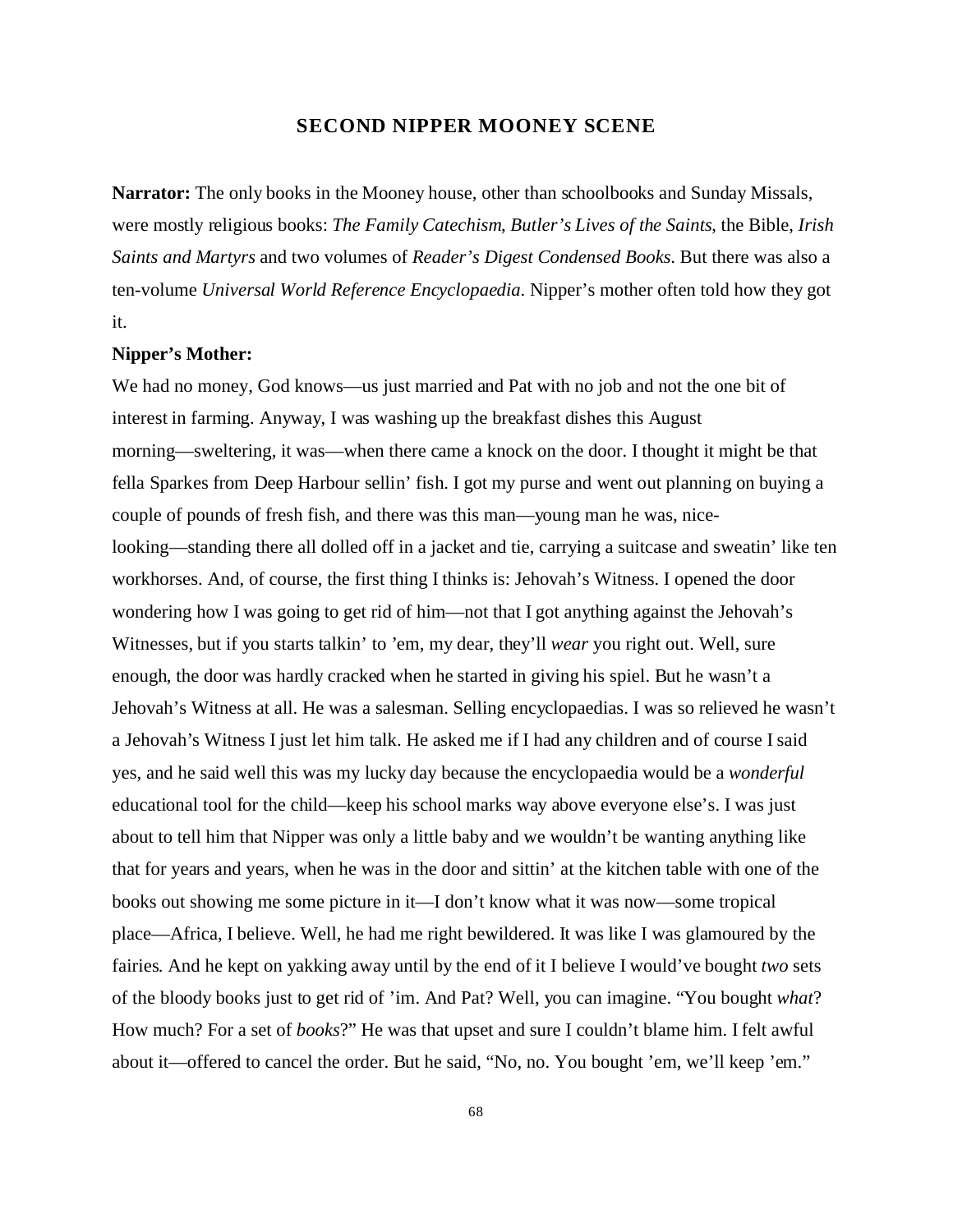Proud, see. Anyway, we got the encyclopaedias. And what use they are, I don't know. I never looked at 'em and neither did Pat. I don't know what ever happened to that salesman—became a politician, I suppose.

**Narrator:** Like the silverware and the good china, the encyclopaedia was something fragile, grand and best left untouched. Nipper's father made a walnut bookcase, and there the books stayed—always dusted but never opened since the day of their delivery.

**Nipper:** But although there were few books in Nipper's house and no library in the community, there was a library at school. Nipper soon came to know it very well.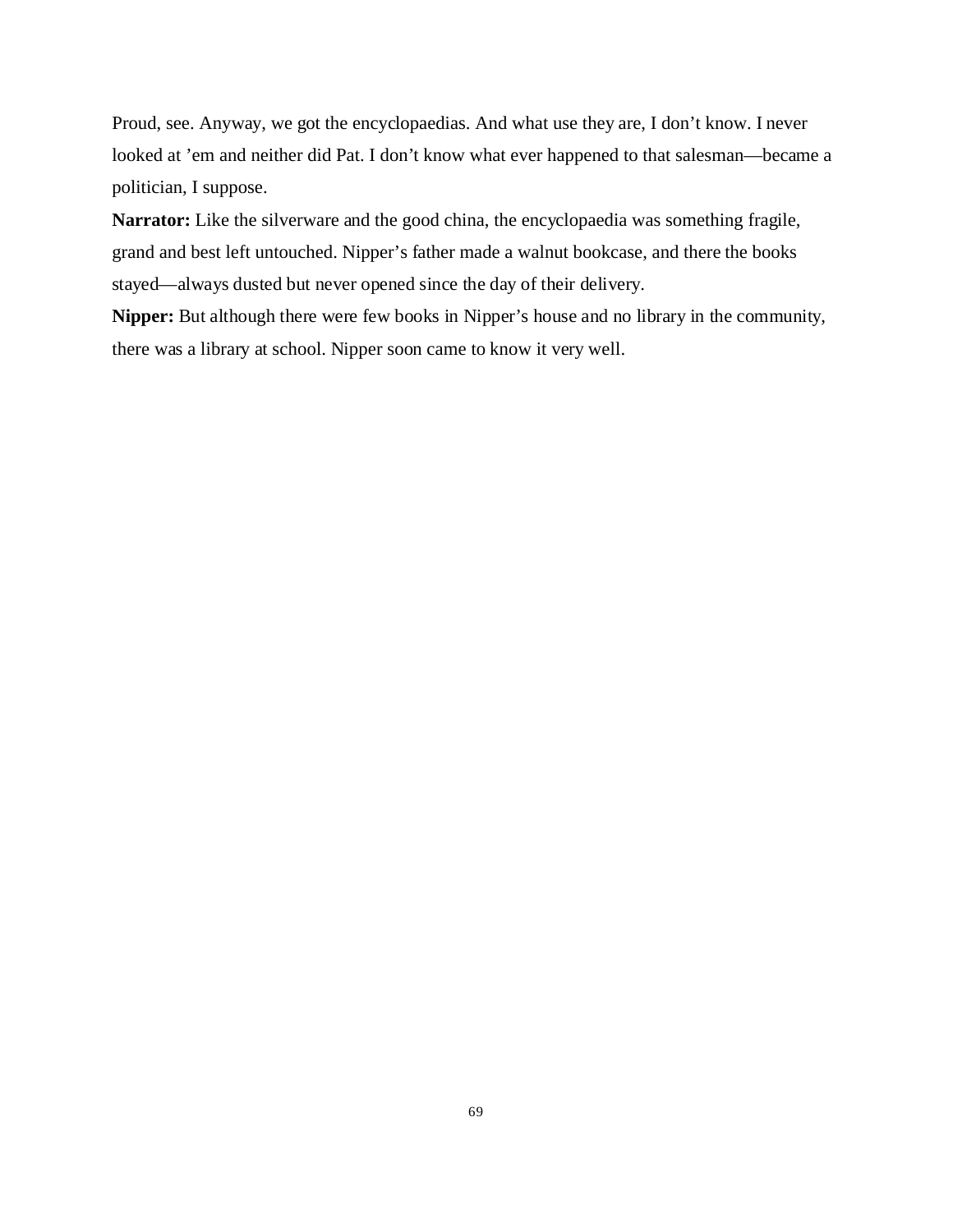## **THIRD NIPPER MOONEY SCENE**

**Narrator:** Nipper read all kinds of books: novels, history, the encyclopaedias. Sometimes he found pictures of art nudes, which he shared with Joe Barnes. Those Manets and Raphaels were about the only thing that could get him into the library when he wasn't forced to be there. Barnes hated reading—especially poetry. Once he asked Nipper to help him with an assignment on E.J. Pratt's "Sea-Gulls."

## **Nipper:** (*reciting*)

*For one carved instant as they flew/The language had no simile— Silver, crystal, ivory Were tarnished./Etched upon the horizon blue.*

**Joe:** What the frig is a "carved instant?" It don't make no sense.

**Nipper:** It's not supposed to make *sense*. It's supposed to make you *feel* something.

**Joe:** Yeah. Sick.

**Narrator:** Later, in class, Barnes put up his hand.

**Brother Crane:** Yes, Mr. Barnes?

**Joe:** Hey, Burr, you know these famous authors we studies? You know, like E.J. Pratt and Shakespeare and Alfred, Lord Tennyson and all them guys?

**Brother Crane:** Well, not personally, Mr. Barnes, but I am acquainted with their work.

**Joe:** Well, like, they're the best writers in the whole world, right?

**Brother Crane:** Yes, Mr. Barnes.

**Joe:** So, like, they're supposed to be great . . . communicators, right?

**Brother Crane:** I believe an argument could be made for that position, yes.

**Joe:** The best communicators in the *whole world*, right?

**Brother Crane:** (*sighing*) Do you have a point, Mr. Barnes?

**Joe:** Well, I was wonderin', like, if they're such great communicators, how come we need someone like you to tell us what they're tryin' to say?

**Nipper:** It was the only time Nipper had seen Brother Crane lost for words.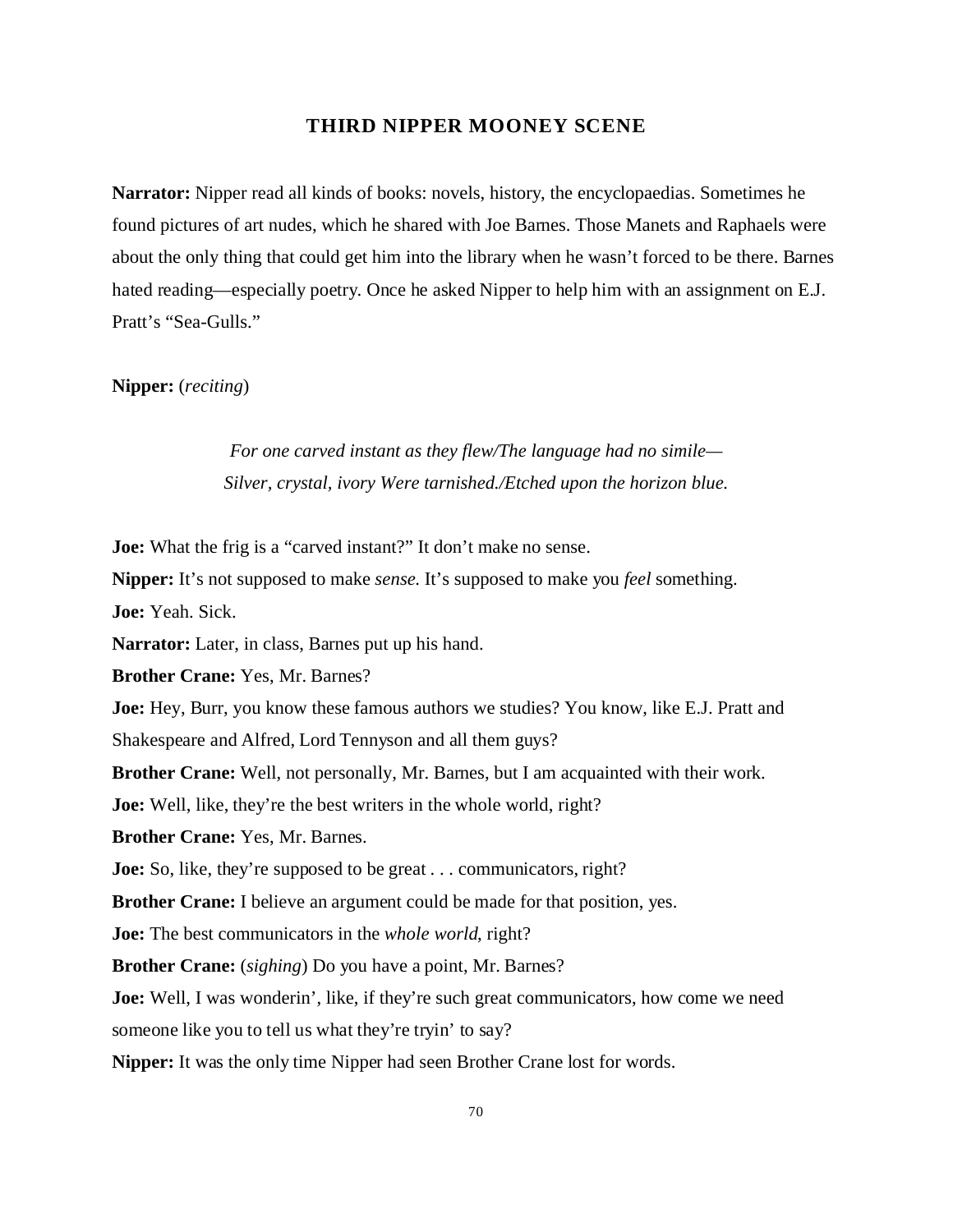## **PUSHTHROUGH**

**Narrator #1:** Those of you interested in the history and geography of our fair province will know of the community of Pushthrough. Resettled now, Pushthrough is located some 20 km northwest of Hermitage.

**Narrator # 2:** But although no one lives in Pushthrough anymore, research has shown that it could easily be repopulated, many times over, by all those citizens of Newfoundland and Labrador who were "pushed through" our school system.

**Narrator # 1:** Yes, ladies and gentlemen, Pushthrough is not just a dot on a map. For a long time pushing through was a practice that gave the impression of dealing with a problem. But, of course, that's all it was . . .

**Narrator #2:** An impression, an illusion. The reality . . .?

**Narrator # 1:** Well, the time always comes when the piper must be paid. Welcome to *our* community of Pushthrough.

(*Enter Robert and Tony. They sit centre stage and look around the room. Pause.*)

**Tony:** What are you at?

**Robert:** Not much. Not too bloody much.

**Tony:** Me either. Lived here long?

**Robert:** My whole life, it seems like.

**Tony:** Me, too. Tony—from Town originally.

**Robert:** Robert. Grew up in Trinity Bay.

**Tony:** You didn't finish school either?

**Robert:** Not likely. No, b'y. School wasn't my thing.

**Tony:** No, b'y. Me, either.

**Robert:** Reading, writing, spelling—not my thing. From the time I was eight years old, I knew I was going to quit when I was sixteen.

**Tony:** Quite an ambition to have from such a young age.

**Robert:** (*pause*) Well, a lot of my friends were older than me—some of 'em by a good bit. Most had already dropped out, were working. Seemed to be doing okay. I just figured I could do it,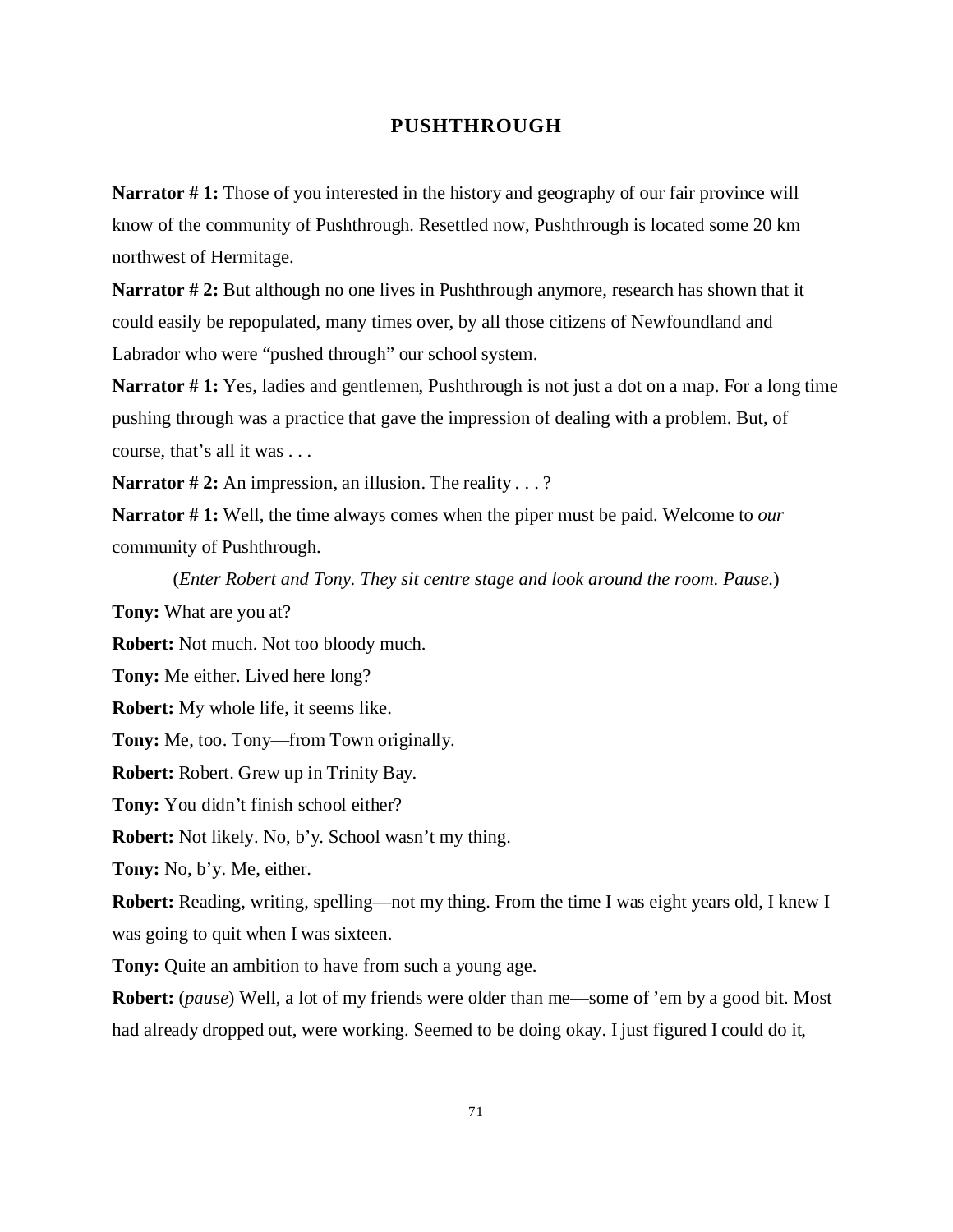too. And school . . . I found it hard—right from the start. I didn't act up or anything; I wasn't a discipline problem. But . . . oh, I found it hard.

**Tony:** Did you ever pass?

**Robert:** Jeez, b'y, I passed all the friggin' time. That was the problem. Put it this way: I *moved*—went up through the grades with everyone else. But pass? (*Shakes his head.*) The only thing I ever passed in my life was the bloody salt shaker.

**Tony:** (*laughing*) Friggin' kidney stone.

**Robert:** I was pushed through. I knew from the beginning. They were just pumping me on. I guess they wanted to keep me in school. (*Laughs.*) Don't ask me why. And it wasn't easy, let me tell you. I loved working.

**Tony:** Me, too. Cars. Always wanted to be a mechanic. Hardly a day goes by when I'm not working on some car. I can put a motor and a transmission in a car in about five or six hours. **Robert:** That right?

**Tony:** Yes, b'y. I was always like that. Just took to it. Too bad it wasn't the same thing with the books.

**Robert:** I got into working when I was twelve. Yeah, every summer. I'd do whatever I could to make a few dollars. Then I started skipping school to work instead.

**Tony:** You get caught?

**Robert:** (*shrugs*) No one seemed to care that much. I used to wait for the school bus near a service station. "Robert," the manager would say. "You want to fill in on the pumps for me today? Could probably scare you up a few bucks." What would you do? I mean, I hated school. I'd rather pump gas any day of the week.

**Tony:** What about your teachers?

**Robert:** They might ask where I'd been. And I'd tell them. Anyway, they all knew. They'd see me pumping gas or out on the roads flagging. Besides, lots of kids were leaving school to work in the fish plants. Maybe if I'd been doing better the teachers might have called home, asked where I was at. But I was doing so piss-poor . . . I guess they just let me slide.

**Tony:** Right. What did your parents think?

**Robert:** Sure, neither one of them finished school. My stepfather was a fisherman all his life; Mom worked in fish plants. At first, they told me not to quit—got on my case a lot about staying in school. Still, they didn't say much about me skipping a day here and there to work. In the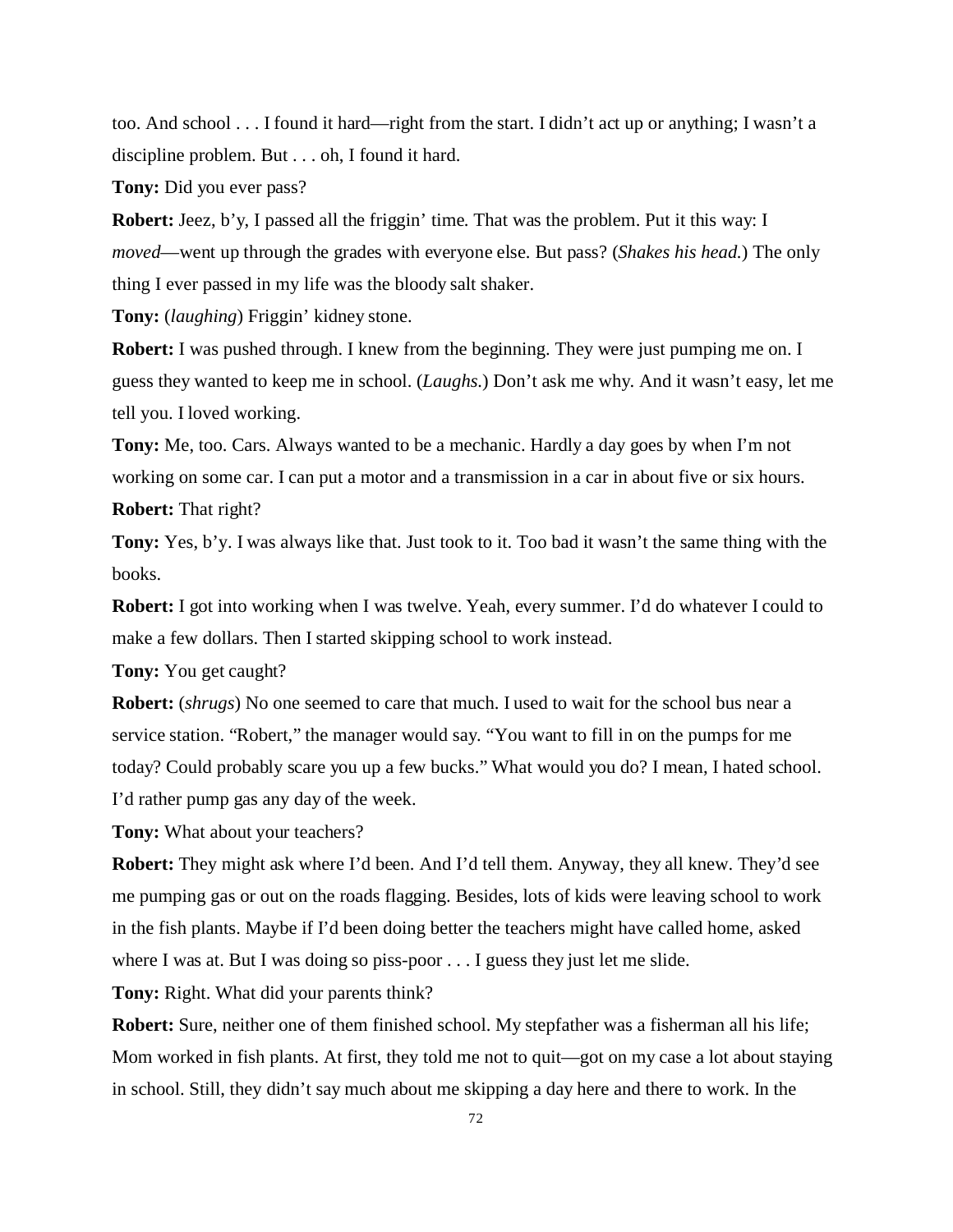early grades they'd grumble—couldn't understand why I never had homework. Then, I guess, they seen that I was going more towards the working side. They just left me alone, like. But in the younger grades they did get on my case, a lot, right, where I was having so much trouble with learning. In the end, I missed a lot of school—quit at Level Four. Only needed four credits for my high school.

**Tony:** So why not stick it out?

**Robert:** It was just after Easter. I'd been out of school a week or so working. When I went back, me and one of the teachers got into it and I just walked out and never went back.

**Tony:** Pissed you off, did he?

**Robert:** He said something about I need his course . . . "You'll never pass it while I'm teaching it." And I looked at him and said, "Well, you can keep your f'ing course." And I left. Me and he got into it. Like I said to him, "I got to *work* for my money. My parents don't *hand* me money the way you do to your spoiled little brats." Stuff like that, back and forth. I just left and never went back. (*Sighs.*) Anyway, it's probably just as well.

**Tony:** Why?

**Robert:** Well, right from Kindergarten I was told that I was lazy. *I* never thought that. But Mother and Father couldn't understand why I couldn't pick out the schoolwork, figure it out. But you know something? All my life, whenever I was reading—trying to read—the words on the page would look . . . like a snowstorm. They tested my eyes and told me I had 20/20 vision. But ever since I was a youngster, the words . . . they'd always look right blurry. I couldn't make 'em out right. I just found out what the problem is. I got some kind of condition . . . my eyes . . . it's hard for me to focus in sync. I'm doing eye therapy now. (*Laughs.*) Can you believe that? *Eye* therapy. Anyway, it's been getting a bit better.

**Tony:** What happened when you finally left school?

**Robert:** Worked for a while pumping gas. After that I headed off to the oil patch—Alberta. Then I went to Ontario. I worked for a company installing sprinkler systems. Worked there six years. I liked it.

**Tony:** Did the company know about your reading?

**Robert:** That's what they never. I had my own ways of gettin' by. Like sometimes I worked in one of the warehouses. The parts were labeled, but they were also numbered, see? I had no trouble with the numbers. And I knew where everything went, anyway—after a while. Also, if I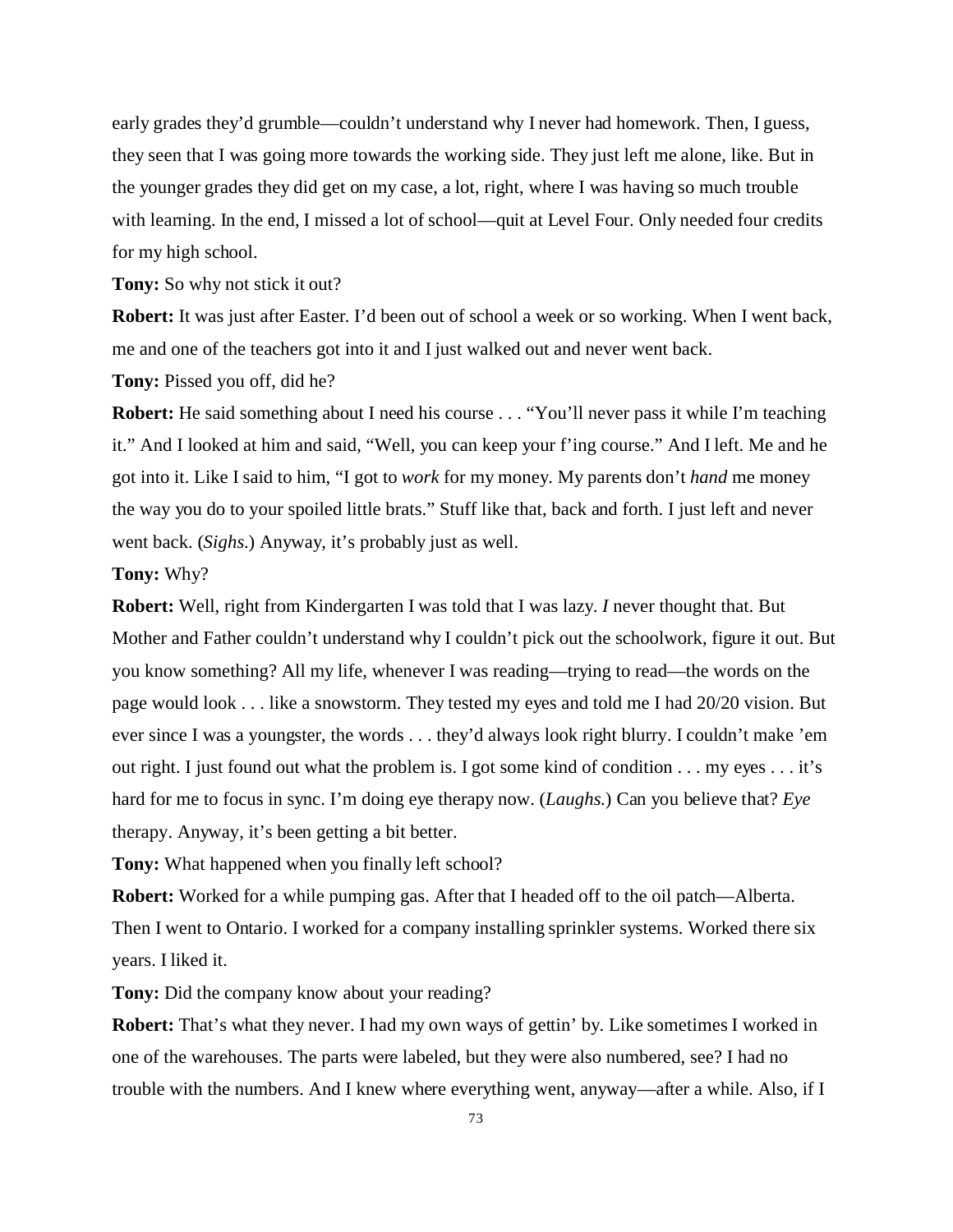knew what work was being done, I'd know what parts were needed. Lots of times there were blueprints with diagrams. That kind of thing I can follow. But give me a bunch of parts with no diagram, just a sheet of instructions . . . well, it's better to stick a needle in my eye.

**Tony:** How did you feel about all that? Hiding stuff from people?

**Robert:** Got used to it, I suppose. But lots of times it was frustrating. The worst was knowing I was always lagging behind the other guys. But it was a good job. Every few months you might get a little nudge up the ladder, a few extra bucks. And travel—lots of travel: Alabama, Niagra Falls, Pennsylvania, all over Ontario.

**Tony:** Jeez, b'y, how come you didn't stick with it?

**Robert:** (*pause*) It was October, 2002. I was working. I had to remove this panel, and I was walking along a three-inch beam to get to it. Never made it. I fell. Eleven and a half feet. Landed on my feet and broke my back. I haven't worked since. On the goddamn painkillers. (*Pause.*) That's the one thing I never counted on when I was still shaggin' around with school—you know, just waitin' to quit. I'd say to myself: You can work. You're strong, you're not stunned. There'll always be something you can do. Never thought the body'd give out or I'd break meself up. It was quite the surprise when it happened. (*Pause.*) Anyway, I'm back in school. And it's helping. But the reading . . . it's still a challenge. Wanna have a laugh? You know what level they said I was at when they tested me for my upgrading? One. *One*. And they telling me I was four credits shy of graduating high school? I don't bloody think so. Pushed through. All my life. And what did it get me? A broken back in Ontario. Pills to control the pain. Anyway, I'm still not crazy about sitting in a classroom. Especially now, after the fall. But I'm gonna stick with the upgrading. If I ever get my grade twelve, I'll go to trade school. What about you? **Tony:** Oh, same thing. You know how they're always talking about fellas like us falling through the cracks? Well, it was a bloody gorge I fell through. Yes, b'y, the ground opened right up. I mean, I knew from the beginning that I needed special help. Reading, science—it was like bloody Greek to me. But it was like the teachers didn't notice. They'd just push me ahead. What in the name of God was the sense in that? I didn't know anything. Still and all, they pushed me through—every grade up to grade eight. I finally came across this teacher then . . . She was nice. She took me out of the regular class and she'd put me in her class for the day. She knew I didn't have the first clue what was going on. She'd say, "Tony, don't be afraid to ask if you don't understand something." Like I said, she was all right. But there'd be stuff up on the chalkboard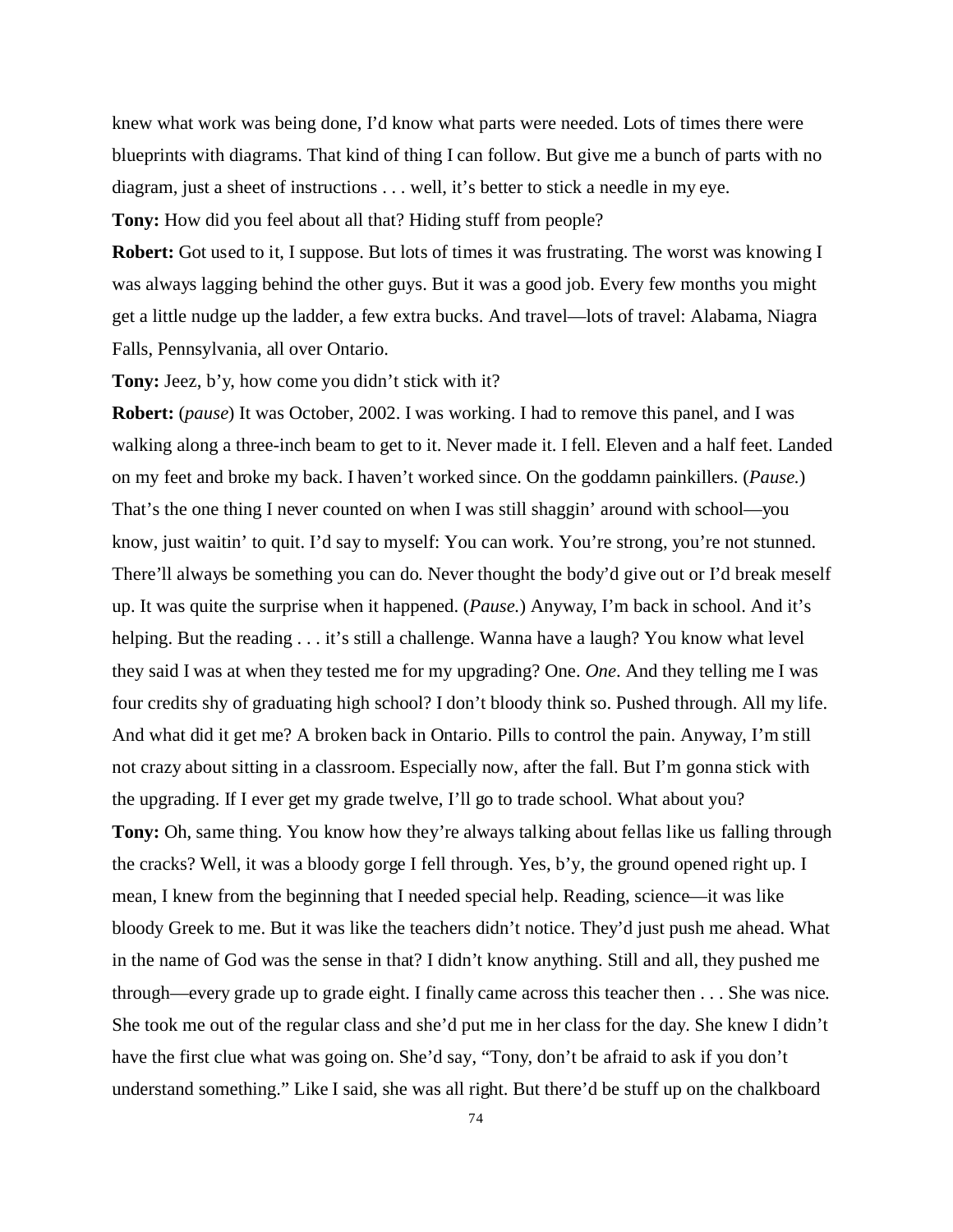and I wouldn't know what the hell it was. And how was I going to ask? Sacred Heart, I'd have me hand up every two minutes. And what would I be doing? Shaggin' up everyone else. If I had her to myself I might have made a bit of progress . . .

**Robert:** (*nudging Tony*) Oh, yeah. Hot piece, was she?

**Tony:** What? (*Indignant.*) No, b'y! It wasn't like that. Show some respect. She was the only teacher ever done anything special for me.

**Robert:** So what did you do?

**Tony:** Quit. Said "Shag this." The parents weren't too pleased. I mean, they used to try to help me, right—you know, with my schoolwork. They really got on my case when I said I wasn't going back. Anyway, a while after that I *did* go back—Holy Heart. But I only lasted a day and a half. I remember sittin' in the classroom looking around at the other students. I could tell right away it was going to be the same thing. So I left. Couldn't face it, b'y. Figured I'd have to write the education off for a bad job.

**Robert:** But you went back again. I mean, you're doing the upgrading too?

**Tony:** I am. And I've learned more in the last year and a half—you know, one-on-one—than I ever did in all my regular school time combined.

**Robert:** What made you go back?

**Tony:** It was a couple of years ago. My father . . . he had a heart attack. He's all right now. I wasn't home when it happened. He was there with my mom and my uncle. And when they were loadin' the old man into the ambulance my uncle told Mom to leave me a note so I'd know what happened. And she had to tell him there was no sense in leaving me a note. I couldn't read. I'll bet my uncle nearly had his own heart attack when he heard that.

**Robert:** He didn't know?

**Tony:** Why should he know? We were close but . . . listen, do you go around broadcasting to your whole family that you can't read?

**Robert:** Not exactly.

**Tony:** Goddamn right. Anyway, it was my uncle who set me up with the upgrading.

**Robert:** Sounds like a good fella.

**Tony:** He was. He died. Got a brain tumour just a couple of months after the old man's heart attack. The last thing he said to me was: "*Stay in school*." So I am. And, like I say, with the oneon-one I'm doing okay. (*Shaking his head*.) You know, the regular school system just wasn't for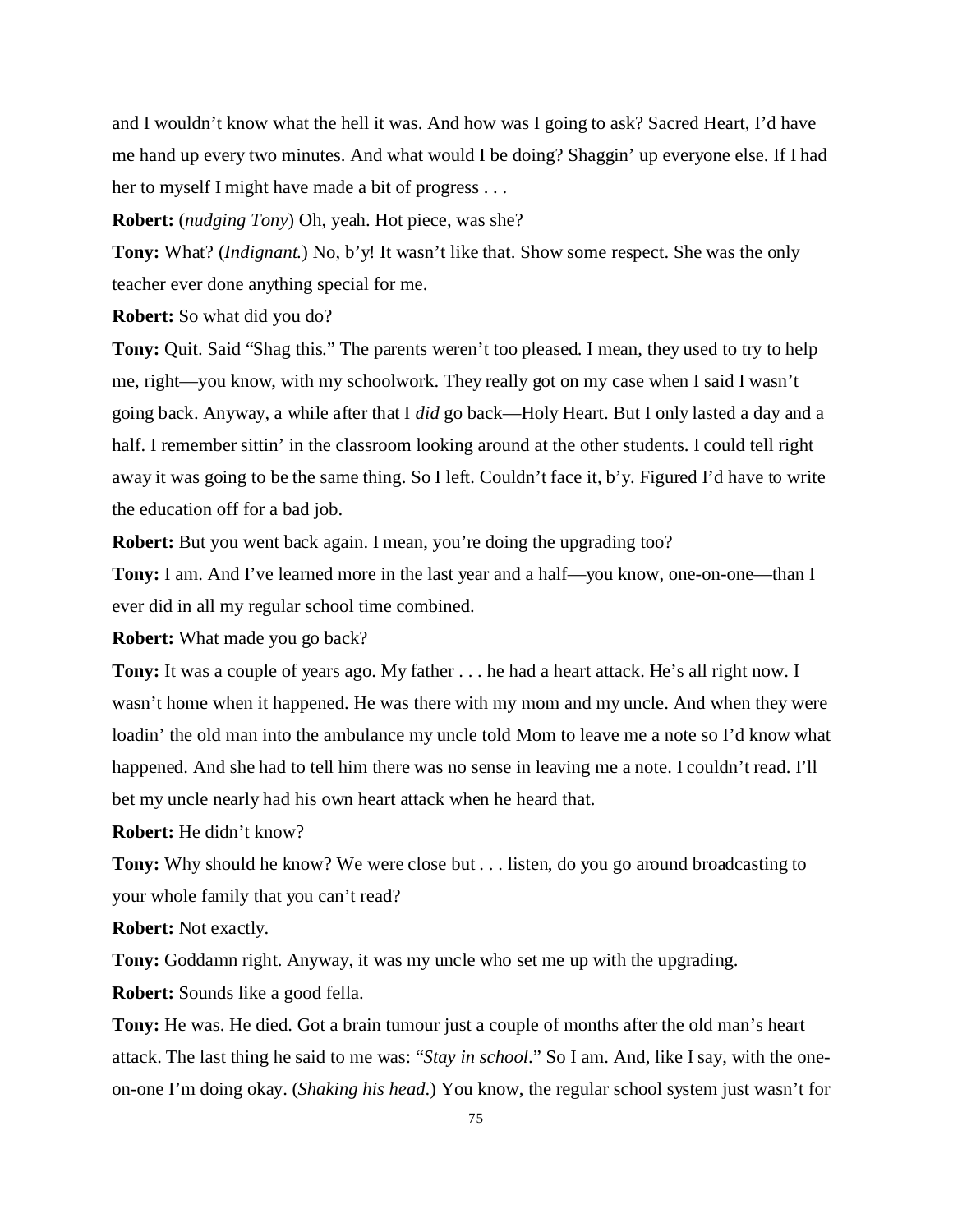me. I can't understand why I wasn't helped more. They did have some programs for kids with reading problems, but they didn't reach me. At least I'm doing okay with the upgrading. And I'm earning it this time, too. I'd just as soon make it or break it on my own. But the regular school? Pushed through. Fell through the cracks—the gorge. Anyway, I'm sticking with the upgrading. Might end up being a mechanic yet. There isn't a car made that don't need fixing at some point and I love the work.

(*They sit and resume looking around. Pause.*)

**Robert:** Pushthrough. **Tony:** Hell of a place. **Robert:** You said it. **Tony:** Come on. Let's get out of here. **Robert:** (*looking around*) Think we're ready? **Tony:** We friggin' well better be.

(*They exit.*)

## **Mirror, Mirror**

Mirror, mirror false and changing, on my bedroom wall Who's the girl so deep inside you, is she the fairest of them all? In your frame a strange reflection, haunts my nights and days Mirror, mirror, it's time to make a change.

Wandering lost through the streets and alleys, of this harbour town Blown by winds that whip me coldly, can't keep my feet on the ground But there's a voice that sings inside me, through the wind and rain Mirror, mirror things are going to change.

*Bridge*